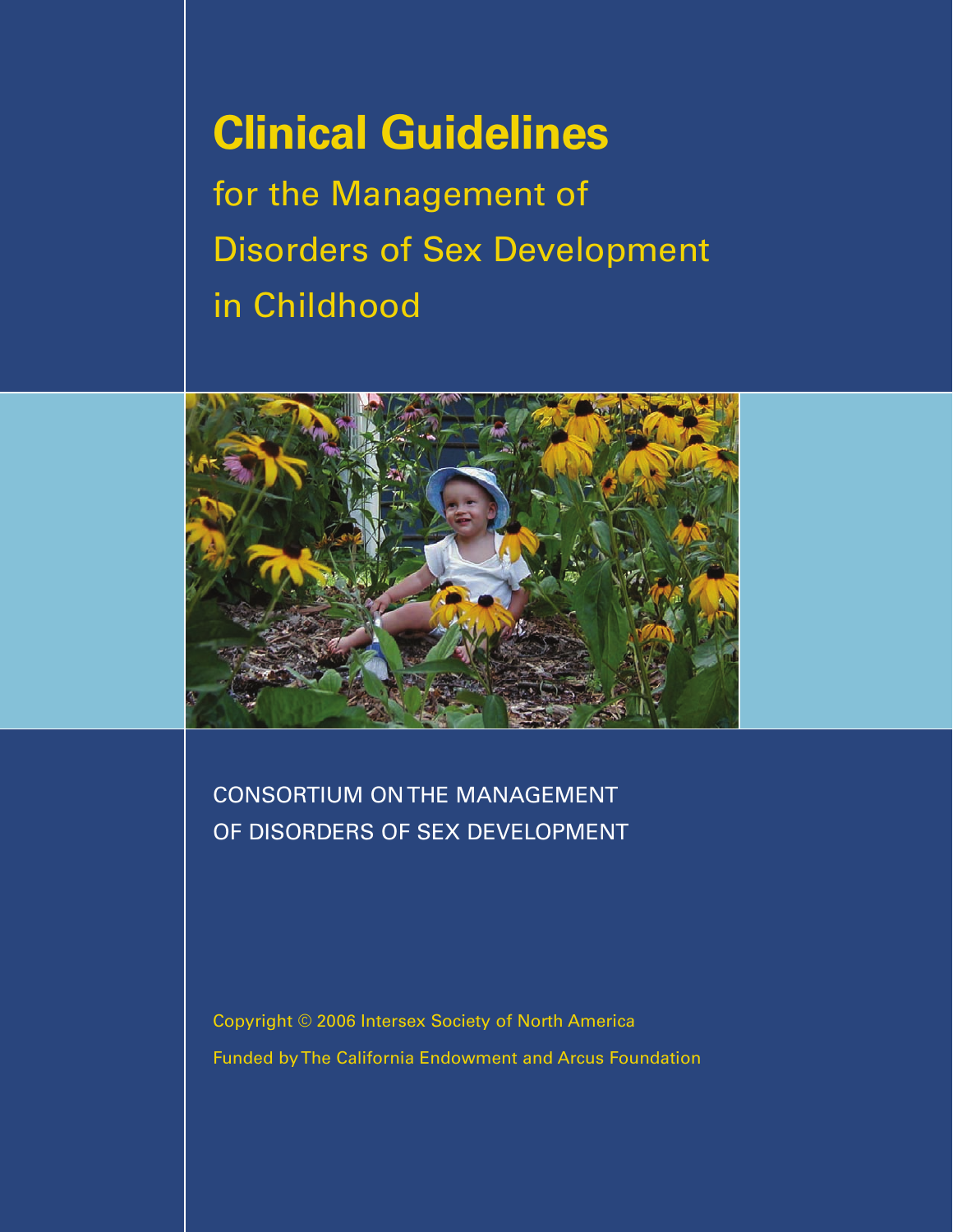# **Clinical Guidelines**

for the Management of Disorders of Sex Development in Childhood

CONSORTIUM ON THE MANAGEMENT OF DISORDERS OF SEX DEVELOPMENT

Copyright © 2006 Intersex Society of North America

Funded by The California Endowment and Arcus Foundation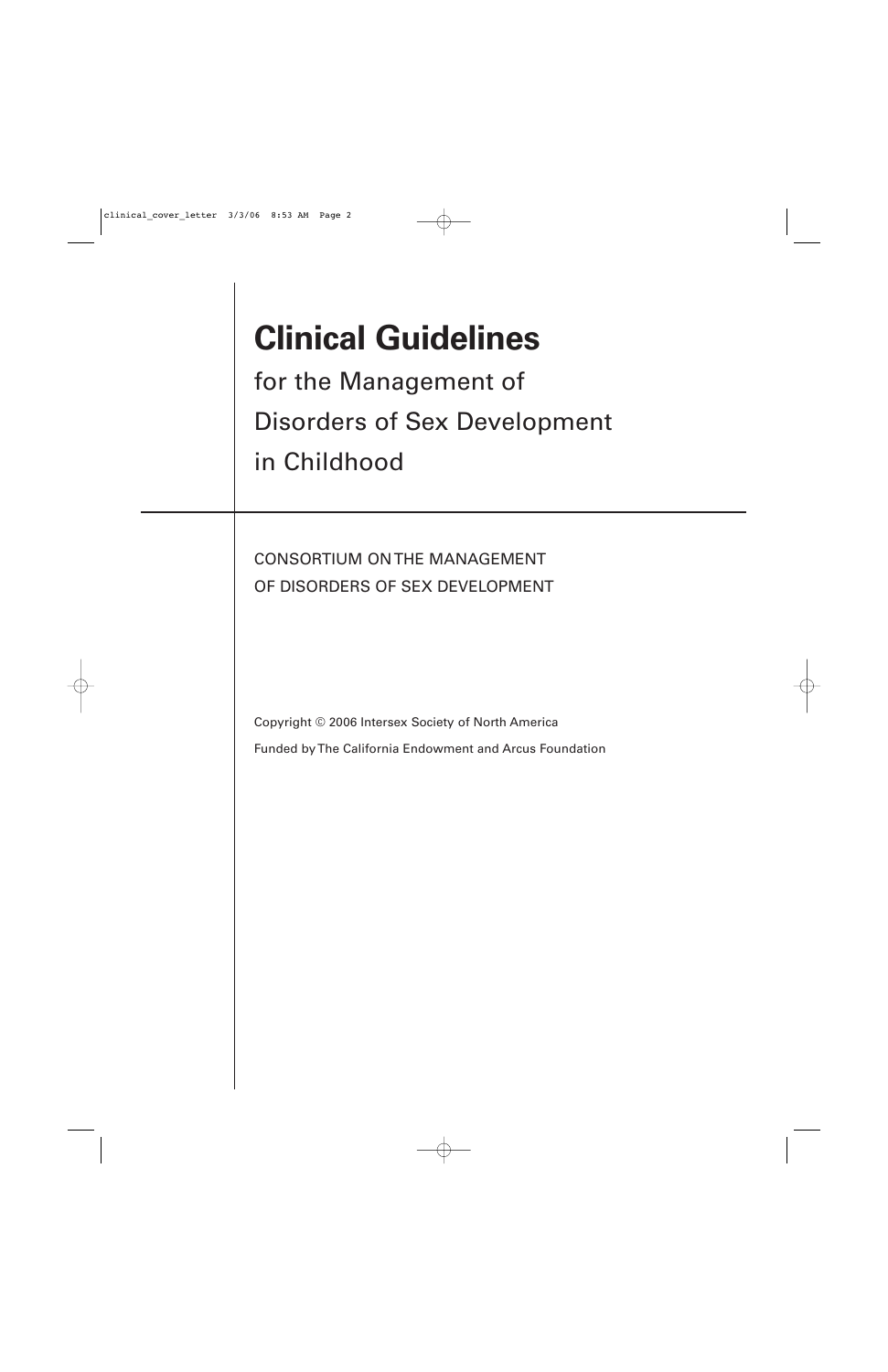#### **CLINICAL GUIDELINES FOR THE MANAGEMENT OF DISORDERS OF SEX DEVELOPMENT IN CHILDHOOD**

Consortium on the Management of Disorders of Sex Development

Published August 16, 2006 First Edition Copyright © 2006 Intersex Society of North America ISBN: 0-9773201-1-1

Published by Intersex Society of North America (a 501(c)3 tax-exempt corporation)

979 Golf Course Drive #282 Rohnert Park CA 94928 Website: [www.isna.org](http://www.isna.org)

### **Acknowledgments**

This handbook is the result of an extraordinary collaboration among clinicians who care for people with disorders of sex development (DSDs), parents of children with DSDs, adults with DSDs, and other patient advocates. We are truly grateful for the assistance and support that has been provided to us in this work, and we hope that readers will use the associated website [\(www.dsdguidelines.org\)](http://www.dsdguidelines.org) to give us feedback about it.

We are grateful for the participation of David Cameron, Peter Trinkl, and Esther Morris Leidolf in this project. However, they would like to make it known that they do not support the term "Disorders of Sex Development."

We would like to thank Yvonne Day ([www.ydaydesigns.com\)](http://www.ydaydesigns.com) for design assistance and Bob Stayton ([www.sagehill.net](http://www.sagehill.net)) for technology assistance with DocBook.

This document has been made possible by generous grants from The California Endowment [\(www.calendow.org](http://www.calendow.org)) and the Arcus Foundation [\(www.arcusfoundation.org](http://www.arcusfoundation.org)) provided to the Intersex Society of North America [\(www.isna.org](http://www.isna.org)).

Web-browseable and downloadable versions (both with clickable links) of *Clinical Guidelines for the Management of Disorders of Sex Development in Childhood* and *Handbook for Parents* are available at no cost from [www.dsdguidelines.org](http://www.dsdguidelines.org).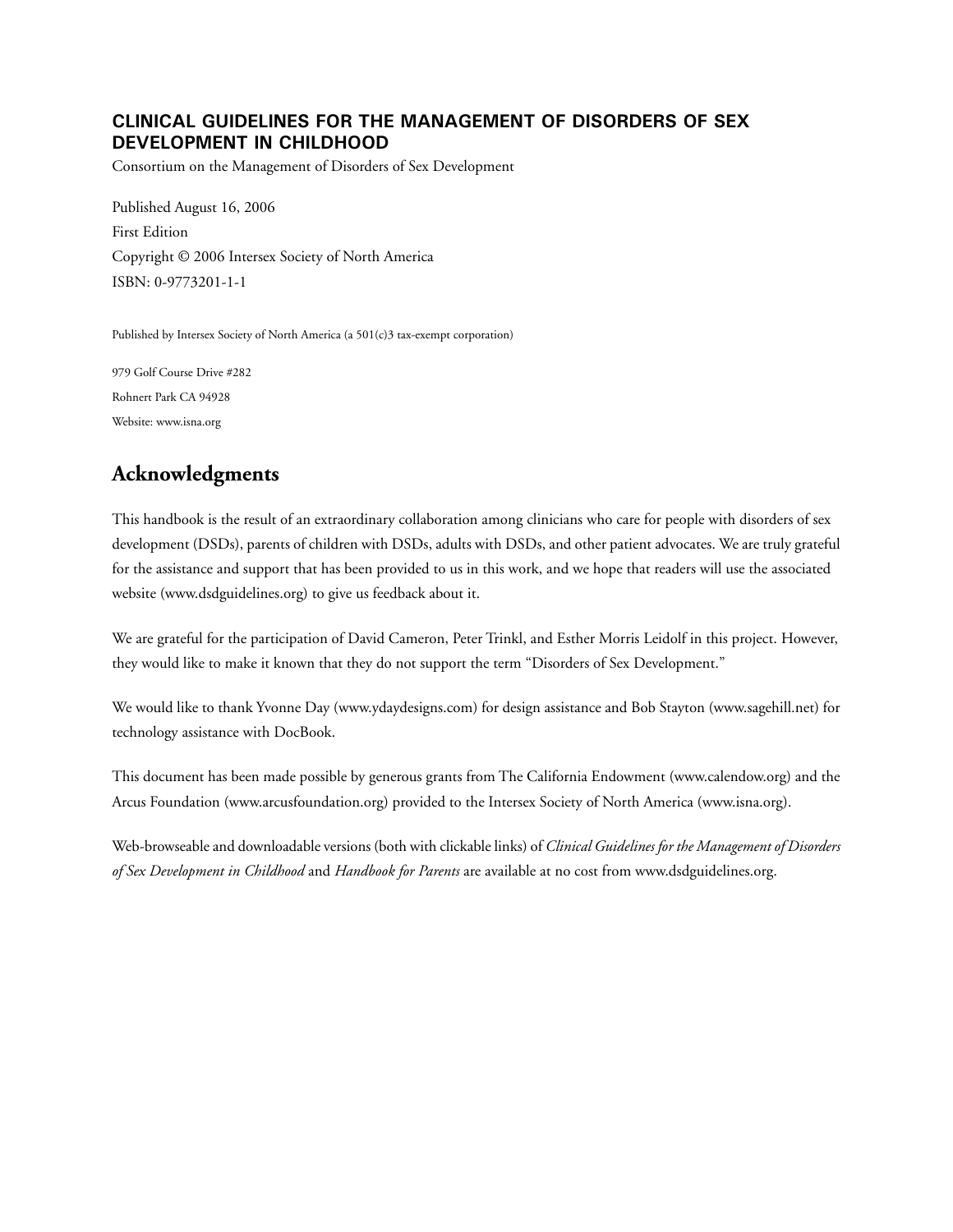# **Contributors**

**Erin Anthony** CARES Foundation, Millburn, NJ

#### **Cassandra L. Aspinall MSW, LICSW**

Craniofacial Center, Seattle Children's Hospital; University of Washington, School of Social Work, Seattle, WA

**Arlene B. Baratz, MD** Medical Advisor, Androgen Insensitivity Syndrome Support Group, Pittsburgh, PA

#### **Charlotte Boney, MD** Pediatric Endocrinology and Metabolism, Rhode Island Hospital, Providence, RI

### **David R. Brown, MD, FACE** Pediatric Endocrinology and Metabolism; Staff Physician, Children's Hospitals and Clinics of Minnesota, Minneapolis, MN

**William Byne, MD** Psychiatry, Mount Sinai Medical Center, New York, NY

### **David Cameron**

Board of Directors, Intersex Society of North America, San Francisco, CA

#### **Monica Casper, PhD** Medical Sociology, Vanderbilt University, Nashville, TN

**Anita J. Catlin, DSNc, FNP, FAAN** Nursing and Ethics, Sonoma State University, Sonoma, CA

**Cheryl Chase** Founder and Executive Director, Intersex Society of North America, Rohnert Park, CA

**Kimberly Chu, LCSW, DCSW**

Department of Child & Adolescent Psychiatry, Mount Sinai Medical Center, New York, NY

#### **Sarah Creighton, MD, FRCOG** Gynecology, University College London

Hospitals, London, UK

#### **Jorge J. Daaboul, MD**

Pediatric Endocrinology, The Nemours Children's Clinic, Orlando, FL

#### **Alice Domurat Dreger, PhD (Project Coordinator and Editor)**

Medical Humanities and Bioethics, Feinberg School of Medicine, Northwestern University, Chicago, IL

**Christine Feick, MSW** Ann Arbor, MI

### **Kaye Fichman, MD**

Pediatric Endocrinology, Kaiser Permanente Medical Group, San Rafael, CA

#### **Sallie Foley, MSW**

Certified Sex Therapist, AASECT; Dept. Social Work/Sexual Health, University of Michigan Health Systems, Ann Arbor, MI

### **Joel Frader, MD, MA**

General Academic Pediatrics, Children's Memorial Hospital; Dept. Pediatrics and Program in Medical Humanities & Bioethics, Feinberg School of Medicine, Northwestern University, Chicago, IL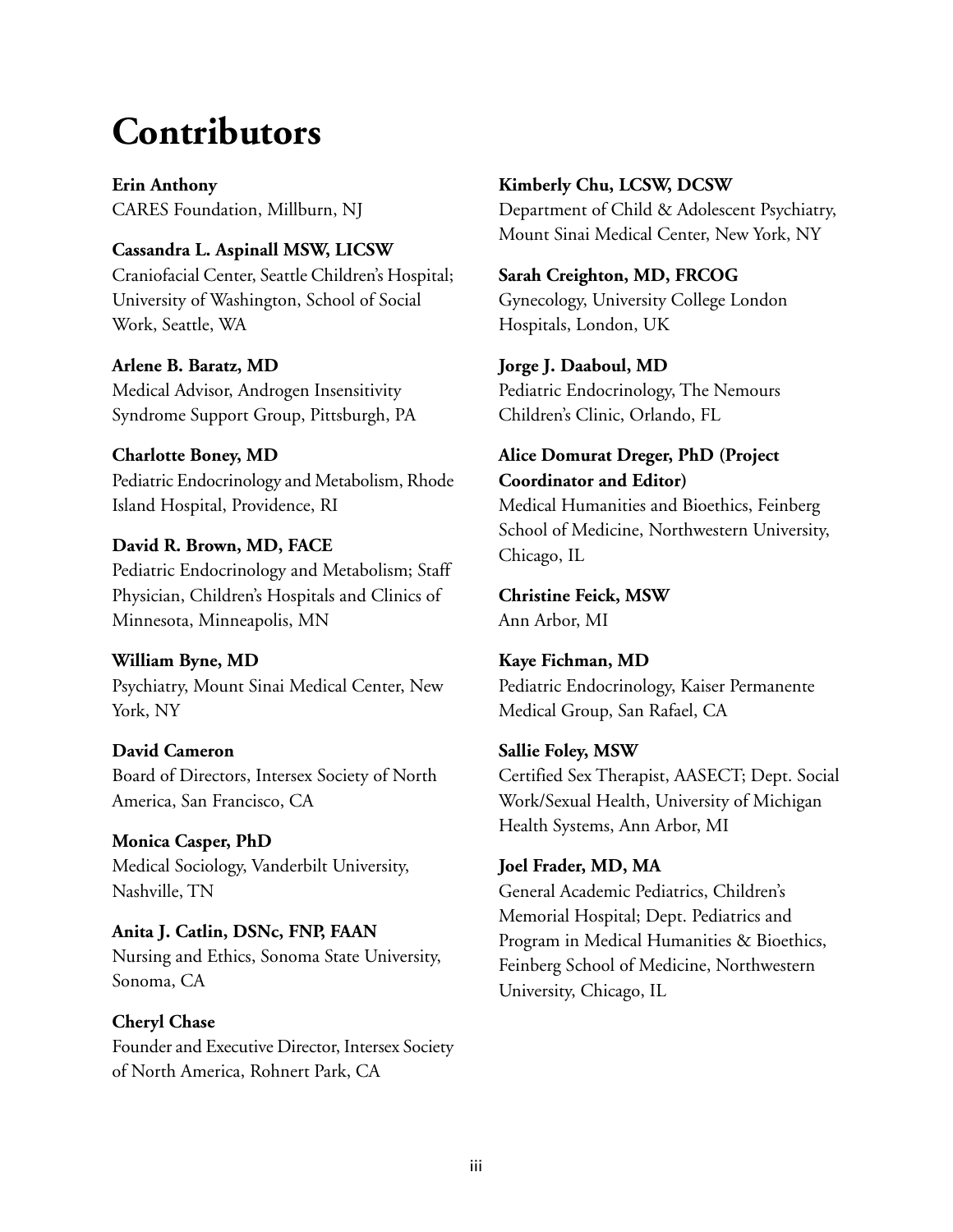#### **Jane Goto**

Board of Directors, Intersex Society of North America; Board of Directors, Androgen Insensitivity Syndrome Support Group USA, Seattle, WA

#### **Janet Green**

Co-Founder, Bodies Like Ours; Board of Directors, CARES Foundation; Board of Overseers, Beth Israel Hospital; Board of Trustees, Continuum Healthcare, New York, NY

#### **Philip A. Gruppuso, MD**

Associate Dean of Medical Education, Brown University; Pediatric Endocrinology, Rhode Island Hospital, Providence, RI

**William G. Hanley, BPS** Memphis, TN

**Debora Rode Hartman** Board of Directors, Intersex Society of North America, Swedesboro, NJ

**Ginny Hayes, CMA** Androgen Insensitivity Syndrome Support Group, Hampton, VA

**April Herndon, PhD** Intersex Society of North America; Gustavus Adolphus College, Saint Peter, MN

**Katrina Karkazis, PhD, MPH** Medical Anthropology and Biomedical Ethics, Stanford University, Palo Alto, CA

**Dixie Korlutis, RN** Crouse Hospital, Syracuse, NY

#### **Esther Morris Leidolf**

Founder and President, MRKH Organization; The Fenway Institute; Fenway Community Health, Boston, MA

#### **Kelly Leight**

Founder and Executive Director, CARES Foundation, Millburn, NJ

#### **Angela Moreno Lippert**

Chair, Intersex Society of North America; Androgen Insensitivity Syndrome Support Group, Coupeville, WA

**Lynnell Stephani Long** Chicago, IL

#### **Bev Mill, RTR (retired)**

Androgen Insensitivity Syndrome Support Groups of Western Canada and Australia, Nelson, BC, Canada

#### **Barbara Neilson, MSW, RSW**

Social Work, Hospital for Sick Children, Toronto, ON, Canada

#### **John M. Park, MD**

Pediatric Urology, University of Michigan Medical School, Ann Arbor, MI

**Sharon Preves, PhD** Medical Sociology, Hamline University, St. Paul, MN

**Charmian A. Quigley, MBBS** Senior Clinical Research Physician, Lilly Research Laboratories, Indianapolis, IN

#### **William G. Reiner, MD**

Dept. Urology/Sect. Pediatric Urology, Dept. Psychiatry/Sect. Child & Adolescent Psychiatry, University of Oklahoma Health Sciences Center, Oklahoma City, OK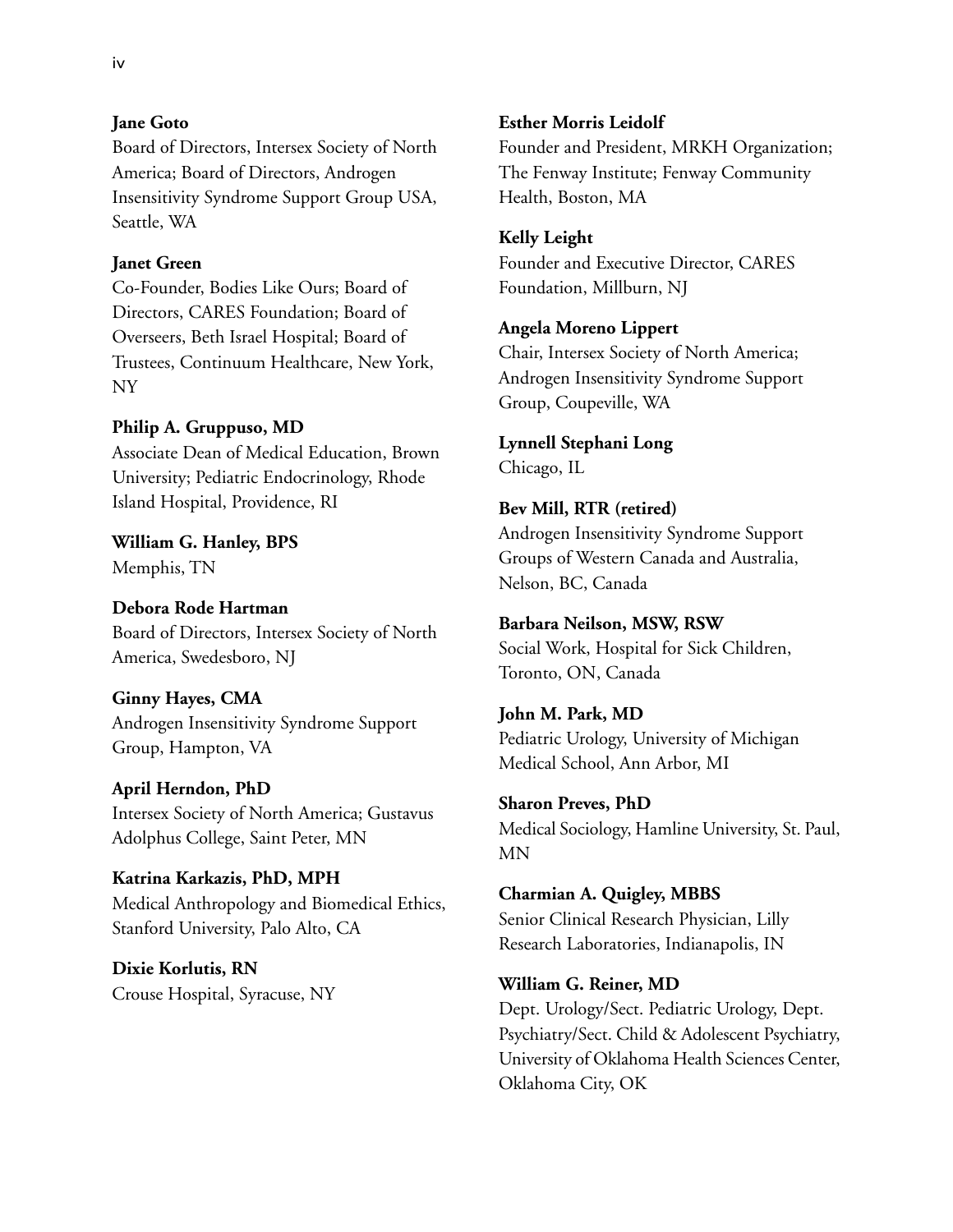#### **David E. Sandberg, PhD**

Psychiatry/Pediatrics, University at Buffalo; The Women and Children's Hospital of Buffalo, Buffalo, NY

#### **Justine M. Schober, MD**

Pediatric Urology, Hamot Medical Center, Erie, PA

#### **Aron C. Sousa, MD**

General Internal Medicine and Associate Dean for Academic Affairs, College of Human Medicine, Michigan State University, East Lansing, MI

**Herberta Smith, RN, PNP (retired)**

Kissimmee, FL

#### **Eric Vilain, MD, PhD**

Pediatrics/Urology/Human Genetics, David Geffen School of Medicine at UCLA, Los Angeles, CA

#### **Michael Walker, PhD**

Founder, Hypospadias & Epispadias Association, Auckland, New Zealand and Point Reyes, CA

#### **Nina Williams, PsyD**

Robert Wood Johnson Medical School, (Dept., Psychiatry); Institute of Psychotherapy and Psychoanalysis of New Jersey, Highland Park, NJ

**Bruce Wilson, MD** Pediatric Endocrinology, DeVos Children' s Hospital, Grand Rapids, MI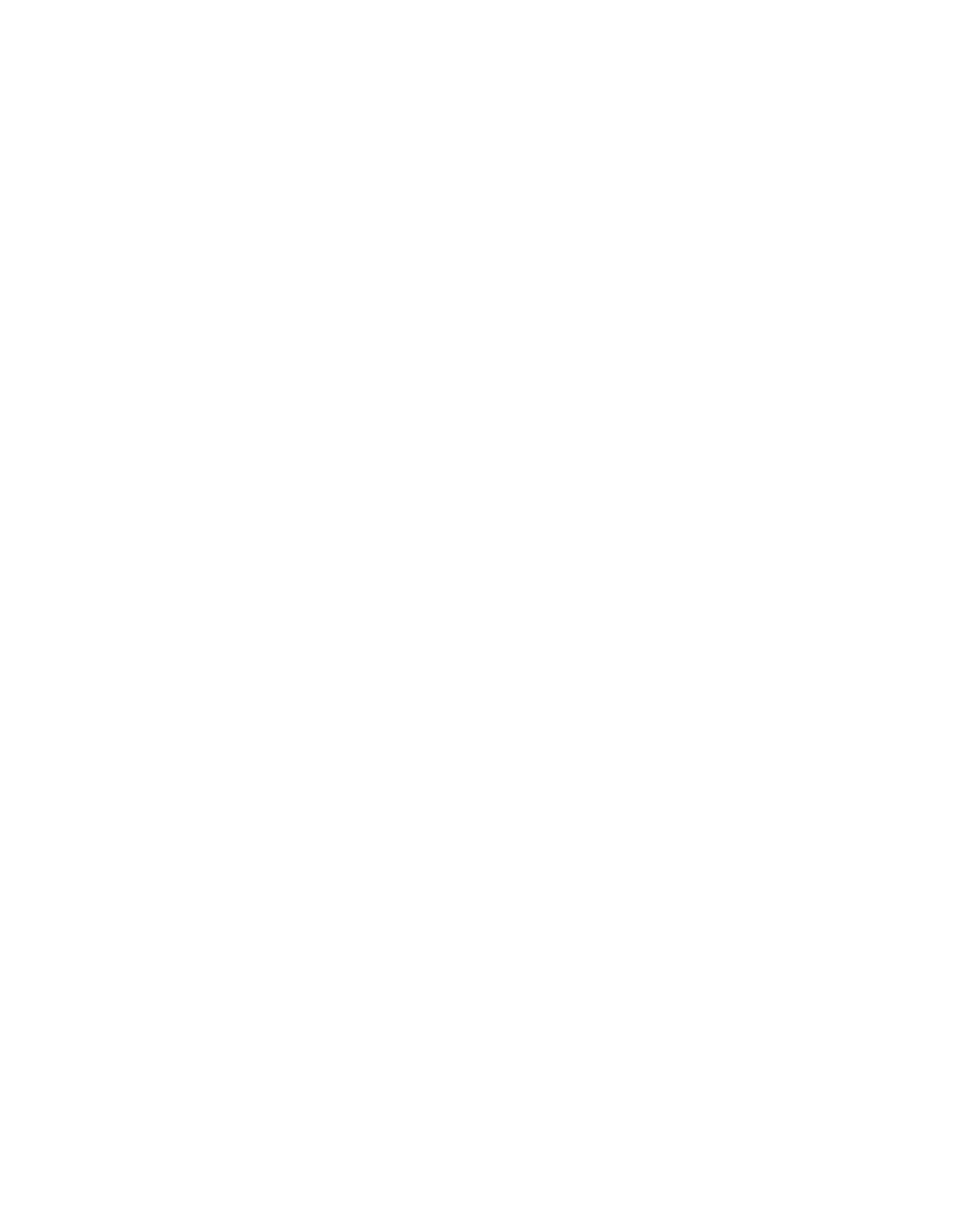# **Contents**

| Treatment Protocols for the Management of Children Diagnosed with DSDs after the Newborn |  |  |
|------------------------------------------------------------------------------------------|--|--|
|                                                                                          |  |  |
|                                                                                          |  |  |
|                                                                                          |  |  |
|                                                                                          |  |  |
|                                                                                          |  |  |
|                                                                                          |  |  |
|                                                                                          |  |  |
|                                                                                          |  |  |
|                                                                                          |  |  |
|                                                                                          |  |  |
|                                                                                          |  |  |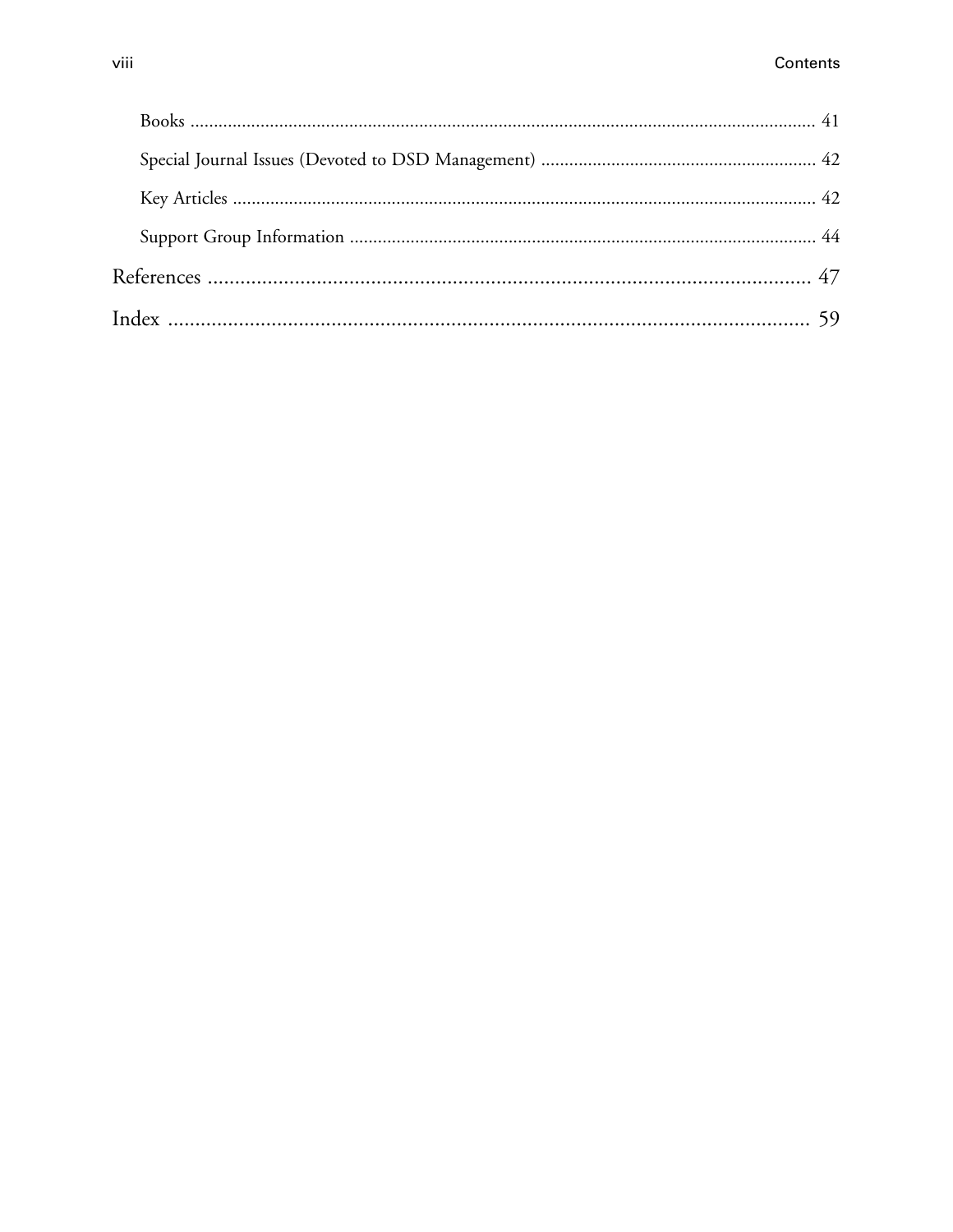# <span id="page-9-0"></span>**Chapter 1 Introduction**

### <span id="page-9-1"></span>PURPOSE OF THIS DOCUMENT

The purpose of these guidelines is to assist health care professionals in the provision of diagnosis, treatment, education, and support to children born with disorders of sex development (DSDs) and to their families. While debates about the best way to care for patients with DSDs continue, $^{1-7}$  $^{1-7}$  $^{1-7}$  $^{1-7}$  this handbook offers individuals and institutions a model aimed at minimizing the potential for harm to patients and their families. It is therefore also designed to reduce the potential for liability and to improve patient follow-up.

These guidelines begin with the commonly-held assumption that the goal of DSD treatment is the long-term physical, psychological, and sexual well-being of the patient.<sup>[8-](#page-55-3)[15](#page-56-0)</sup> This approach is therefore termed **"patient-centered."**

What follows is largely an ideal treatment scenario involving a well-organized, well-trained, and institutionally-supported multidisciplinary health care team. The authors of this document hope that it will be used to refine, to foster, and even to create such ideal scenarios, but also recognize that the reality for many health care professionals may be challenging.

It is critical, therefore, to emphasize that **it is more important to focus on providing patient-centered care than to create and maintain a multidisciplinary team precisely as described** in the following.[16](#page-56-1) Although dedicated multidisciplinary teams which focus on patients' psychosocial well-being may be more likely than alternatives to provide optimal care, **a dedicated multidisciplinary team is neither a guarantor of nor a necessity of patient-centered care for DSDs**. [17](#page-56-2)

The intended audience for this handbook is health care professionals who provide care to pediatric patients with DSDs. Nonetheless, we expect that this handbook will also be read by health professional students, educators, parents of children with DSDs, and adults with DSDs. For this reason, this handbook occasionally repeats points which would be obvious to the specialist clinician. The authors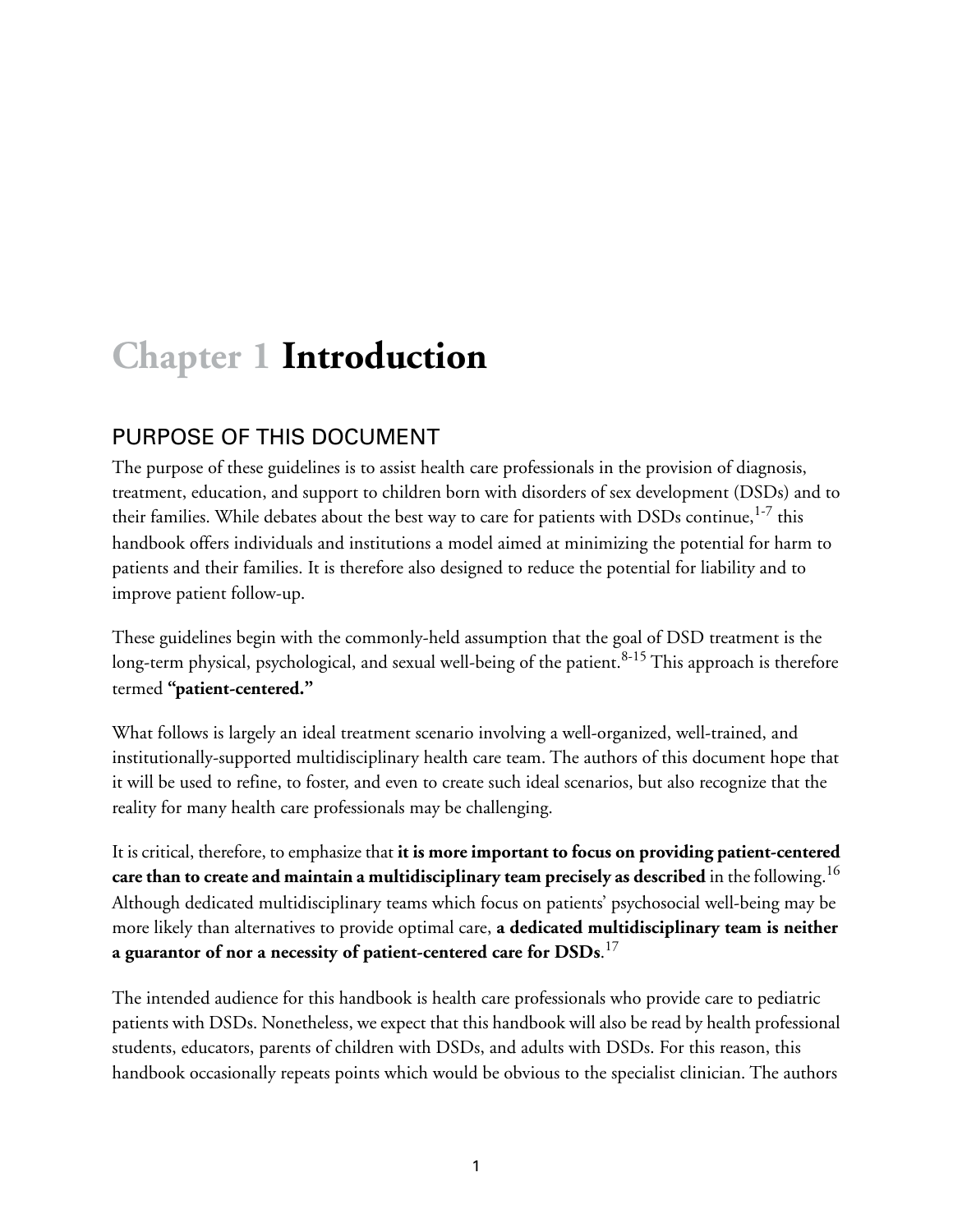<span id="page-10-0"></span>do not intend to be condescending to the specialist, but rather to be helpful to those readers less familiar with the specialist's work.

#### DEFINITION OF DSDs

Disorders of sex development (DSDs) are defined as conditions involving the following elements.

- congenital development of ambiguous genitalia (e.g., 46,XX virilizing congenital adrenal hyperplasia; clitoromegaly; micropenis)
- congenital disjunction of internal and external sex anatomy (e.g., Complete Androgen Insensitivity Syndrome; 5-alpha reductase deficiency)
- incomplete development of sex anatomy (e.g., vaginal agenesis; gonadal agenesis)
- sex chromosome anomalies (e.g., Turner Syndrome; Klinefelter Syndrome; sex chromosome mosaicism)
- disorders of gonadal development (e.g., ovotestes)

<span id="page-10-1"></span>DSDs consequently include anomalies of the sex chromosomes, the gonads, the reproductive ducts, and the genitalia. Note that the term "intersex" is avoided here because of its imprecision. See [DSDs](#page-13-0) [and Related Concerns \[page 5\]](#page-13-0) for a list of DSDs and condition-specific concerns.

#### DEFINITION OF PATIENT-CENTERED CARE FOR DSDs

Patient-centered care means remaining clearly focused on the well-being of individual patients.<sup>[18](#page-56-3)</sup> In the case of DSDs this specifically involves the following principles.

- **1.** Provide **medical and surgical care when dealing with a complication that represents a real and present threat** to the patient's physical well-being.<sup>[19](#page-56-4)[-20](#page-56-5)</sup>
- **2.** Recognize that what is normal for one individual may not be what is normal for others;<sup>[18](#page-56-3)[,21](#page-56-6)[-23](#page-56-7)</sup> care providers should **not seek to force the patient into a social norm** (e.g., for phallic size or gender-typical behaviors) that may harm the patient. $24-28$  $24-28$
- **3.** Minimize the potential for the patient and family to feel ashamed, stigmatized, or overly obsessed with genital appearance; avoid the use of stigmatizing terminology (like "pseudo-hermaphroditism")<sup>[29](#page-57-1)</sup> and medical photography;<sup>[30](#page-57-2)</sup>  $\boldsymbol{p}$ romote o $\boldsymbol{p}$ enness (the o $\boldsymbol{p}$ posite of **shame) and positive connection with others,** avoid a "parade of white coats" and repetitive genital exams, especially those involving measurements of genitalia.<sup>[31](#page-57-3)</sup>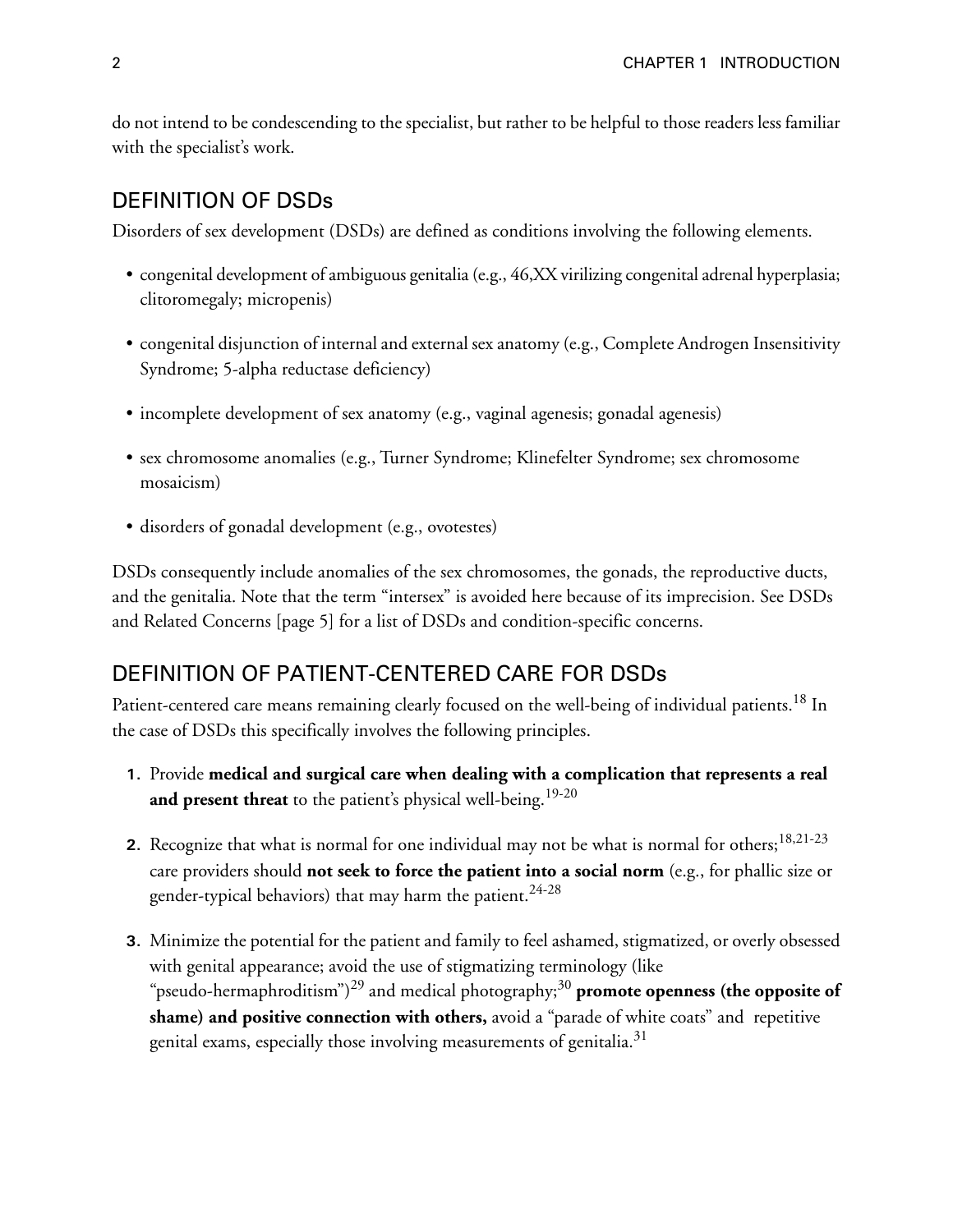- **4.** Delay elective surgical and hormonal treatments until the **patient can actively participate in** decision-making about how his or her own body will look, feel, and function;<sup>[32](#page-57-4)[-35](#page-57-5)</sup> when surgery and hormone treatments are considered, health care professionals must ask themselves whether they are truly needed for the benefit of the child or are being offered to allay parental distress;  $27,36-39$  $27,36-39$  $27,36-39$  $27,36-39$  mental health professionals can help assess this.
- **5. Respect parents by addressing their concerns and distress** empathetically, honestly, and directly; if parents need mental health care, this means helping them obtain it.
- **6. Directly address the child's psychosocial distress**  $40-41$  $40-41$  (if any) $42$  with the efforts of psychosocial professionals and peer support.
- <span id="page-11-0"></span>**7.** Always **tell the truth** to the family and the child;<sup>[43](#page-58-2)[-44](#page-58-3)</sup> answer questions promptly and honestly, which includes being open about the patient's medical history and about clinical uncertainty where it exists.

### METHODOLOGY

These guidelines have been produced by a consortium consisting mainly of: (1) clinical specialists with experience helping patients with DSDs; (2) adults with DSDs; and (3) family members (especially parents) of children with DSDs. These guidelines are therefore unique in that they benefit from the experiences of the three groups (clinicians, patients, and parents) that comprise the DSD clinical triad. A number of the contributors have been in meaningful communication with dozens or even hundreds of individuals and families with personal experience of DSDs. They drew on those relationships in this work.

While this document benefits from the large literature (medical, sociological, and autobiographical) available on DSDs, consultation with these three groups has helped to address the substantial evidentiary gaps in the medical literature on DSD treatment (e.g., the lack of evidence regarding long-term outcomes of current medical and surgical options). It has also provided **an important three-way consensus surrounding the patient-centered care philosophy at the core of these guidelines.**

The authors seek continued dialogue with those with personal and clinical DSD experience in order to refine these recommendations. This handbook represents only the first of numerous anticipated editions. Feedback may be provided by using the "contact" link available at [www.dsdguidelines.org.](http://www.dsdguidelines.org)

**Note:** Readers of this clinical handbook are encouraged to utilize the companion "Handbook for Parents" available through [www.dsdguidelines.org](http://www.dsdguidelines.org). A pair of handbooks is also planned for adults with DSDs and for the clinicians who care for them.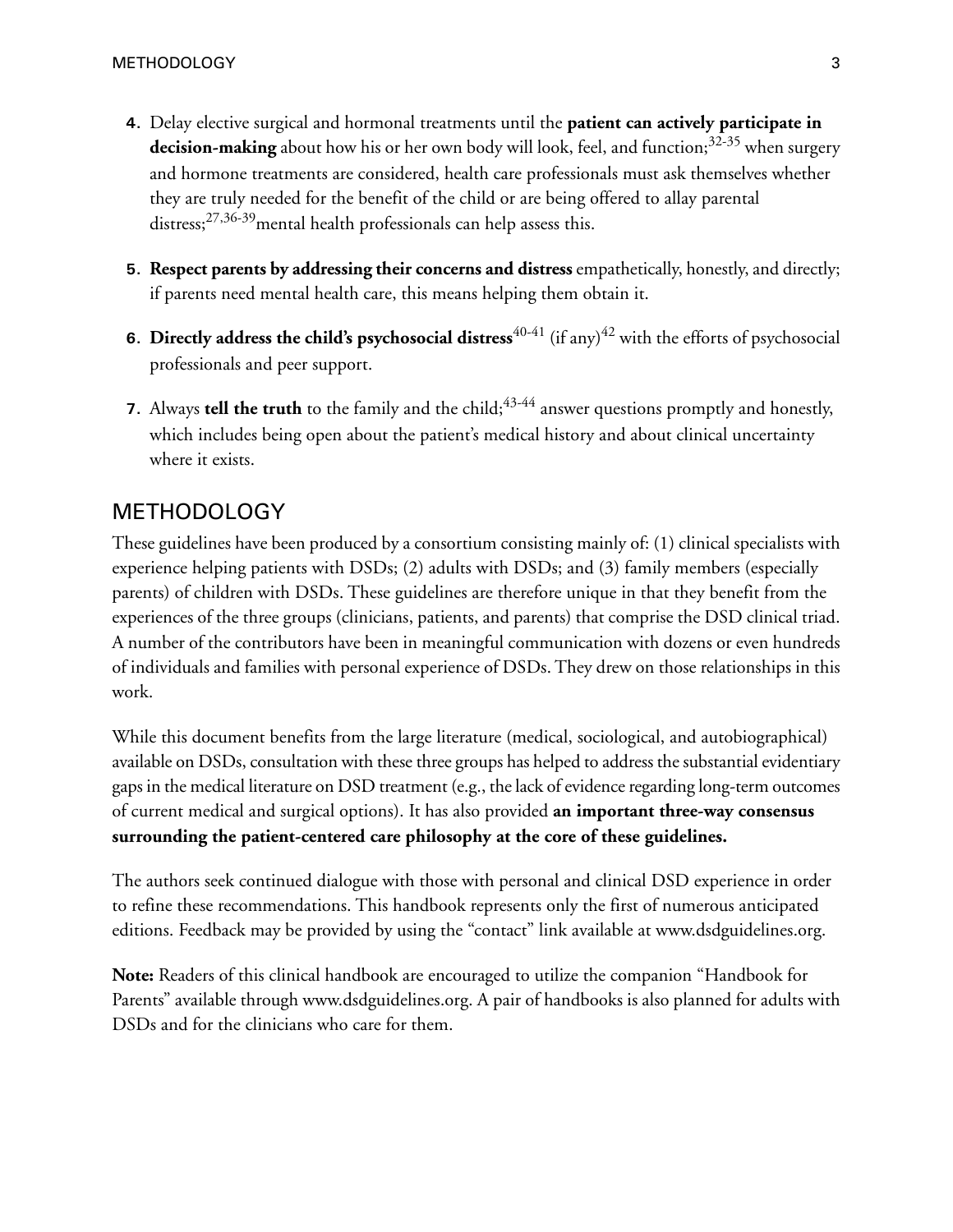#### **HOW DO DSDs HAPPEN?**

Sex development in the human is the result of a complex interaction of an individual's genes and his or her environment. DSDs by definition occur when an individual's sex development takes a path different from that of the typical female or typical male.<sup>[11,](#page-55-4)[45](#page-58-4)-[47](#page-58-5)</sup>

**Typical male development** begins with a 46,XY chromosomal complement. By the 6 th week after conception, the embryo has developed two bipotential gonads. The SRY gene (located on the Y chromosome) causes production of the SRY transcription factor which, in conjunction with genes not located on the Y chromosome, induces the gonads to differentiate into testes. Although the embryo initially forms both the Wolffian (male) and Mullerian (female) ducts, the testes produce Mullerian-inhibiting substance (MIS), causing the Mullerian ducts to regress. By about the 12<sup>th</sup> week, testosterone produced by the testes cause the Wolffian ducts to form the spermatic ducts. The external genitalia are sexually undifferentiated until the 7<sup>th</sup> week. Androgens produced by the testes cause the external genitalia to develop into the typical male; the proto-phallus becomes a penis, the labioscrotal folds fuse in the midline to form the scrotum, and the urethra migrates distally to a male-typical position. At puberty, testicular production of testosterone contributes to further sex differentiation. Sex differentiation in the brain appears to be the result of hormonal differentiation and social factors.

**Typical female development** begins with a 46,XX chromosomal complement. Unless the SRY and TDF genes are present, the bipotential gonads develop into ovaries, the Wolffian ducts atrophy, and the Mullerian ducts develop into the uterus, Fallopian tubes, cervix, and the upper portion of the vagina. Because ovaries do not produce androgens, the proto-phallus becomes a clitoris, the labioscrotal folds become the labia, and the urethra maintains a female-typical position. At puberty, the ovaries produce estrogen and so contribute to further sex differentiation. Sex differentiation in the brain appears to be the result of hormonal differentiation and social factors.

**Causes of DSDs** include chromosomal and genetic anomalies, in utero exposure to sex hormones ingested or produced by the mother, and random developmental variation. Because sex development involves many points of differentiation—only a few of which are mentioned above—the potential for DSDs exists at many stages of human development. Ascertaining the etiology of a DSD helps prepare patients and parents for what is to come, aids in deciding gender assignment, highlights potential problems like adrenal crisis or gonadoblastomas, and may help determine likelihood of a subsequent child being affected. Also, some family support groups are open only to patients with particular diagnoses. Nevertheless, it is not always possible to pinpoint the exact cause of a given patient's sexual variation. An excellent animation of sex development is available at [www.sickkids.ca/childphysiology/cpwp/Genital/genitaldevelopment.htm](http://www.sickkids.ca/childphysiology/cpwp/Genital/genitaldevelopment.htm) For more information, see [www.hopkinschildrens.org/specialties/categorypages/intersex/.](http://www.hopkinschildrens.org/specialties/categorypages/intersex/)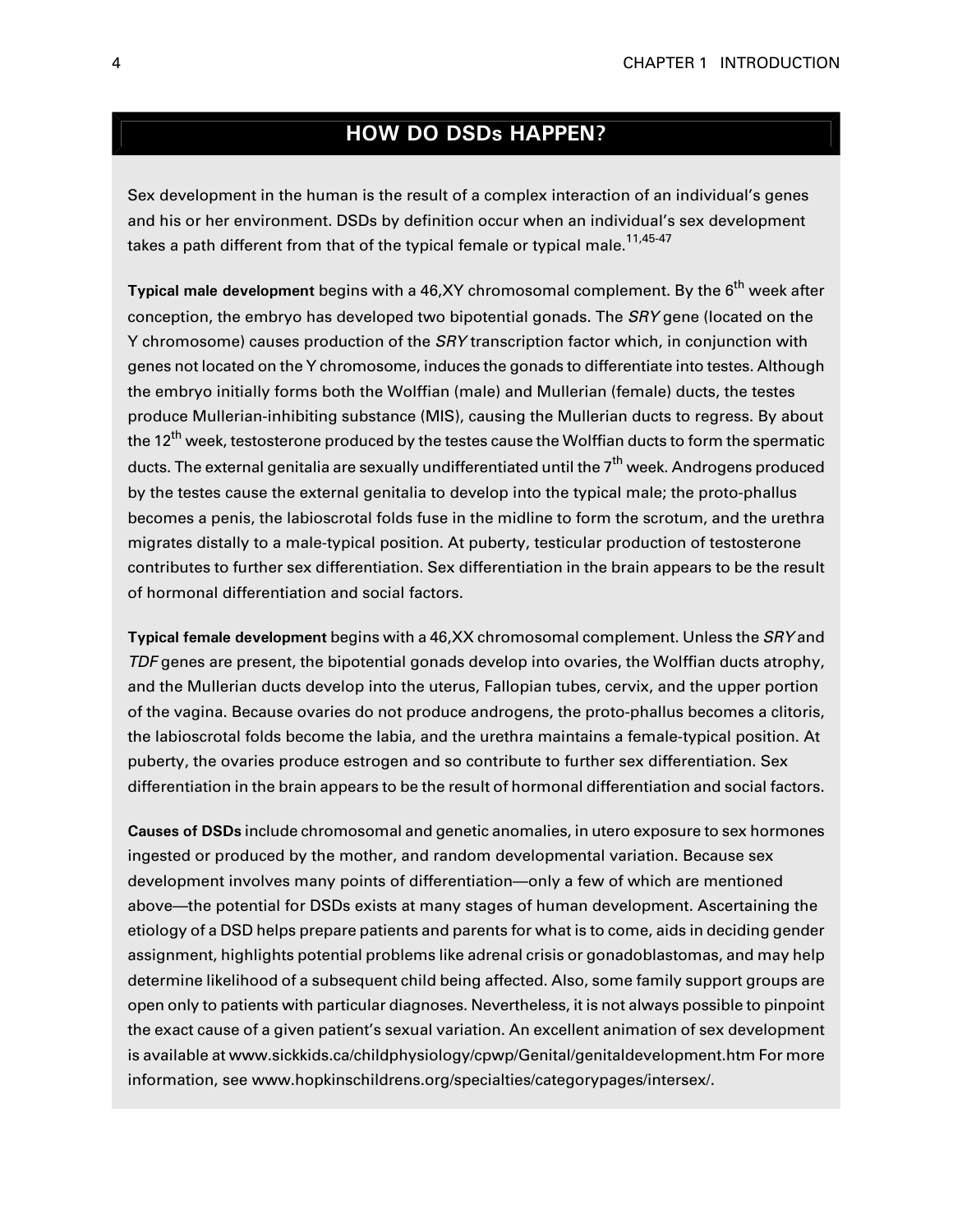**NOTE:** The challenges of clinical diagnosis for some DSDs along with the variability in the presentation of some DSDs mean that clinically DSDs are sometimes identified by etiology and sometimes by phenotype. As a consequence, some of the following categories may overlap; for example, a patient may have sex-chromosome mosaicism and ovotestes. This list is not meant to be exhaustive of all conditions that might be considered DSDs, nor is it meant to be exhaustive of diagnosis-specific concerns.

<span id="page-13-0"></span>All DSDs have the potential to cause psychosocial distress for patients and their families, particularly if genital anatomy is atypical. Regardless of etiology or phenotype, parents' and patient's psychosocial concerns should be promptly addressed by qualified mental health professionals.

### **DSDs AND RELATED CONCERNS**

**17-beta reductase deficiency (XX or XY)**—Appearance female but can't make estrogen or testosterone; consequently no pubertal changes. Monitor undescended testes for malignancies. Risk of adrenal insufficiency.

**46,XY 3-beta-hydroxysteroid dehydrogenase (HSD) deficiency**—Usually lethal; risk of severe adrenal deficiency. Endocrine management necessary for maintenance of health and fertility.

**5-alpha reductase (5-AR) deficiency**—Evidence suggests substantial variation in gender identity outcomes.<sup>[48](#page-58-6)</sup> If patient raised as girl, decisions need to be made before puberty about management of masculinizing puberty (e.g., patient may elect orchidectomy).

**Complete Androgen Insensitivity Syndrome (CAIS)**—Raise as girls. Infertile with current technologies. Undescended testicular tissue presents increased risk of malignancyafter puberty; counsel patient to consider orchidectomy following puberty. (Delay until puberty allows patient to experience a natural feminizing puberty and to choose orchidectomy.) Vagina may be shorter than average; if patient wishes to lengthen her vagina, she may elect pressure dilation or secondarily surgical intervention.

**Partial Androgen Insensitivity Syndrome (PAIS)—Initial gender assignment should take into account** that higher degrees of prenatal androgen exposure may direct the brain to develop in a more classically-masculine fashion. (It is probable that the more virilized the genitalia, the more likely the brain has been masculinized.) Testosterone injections can be used to test responsiveness. Note that, if the patient is being raised as a girl, the testes will cause some pubertal virilization; leuprolide (marketed as Lupron) may be used to delay puberty so that patient's decision-making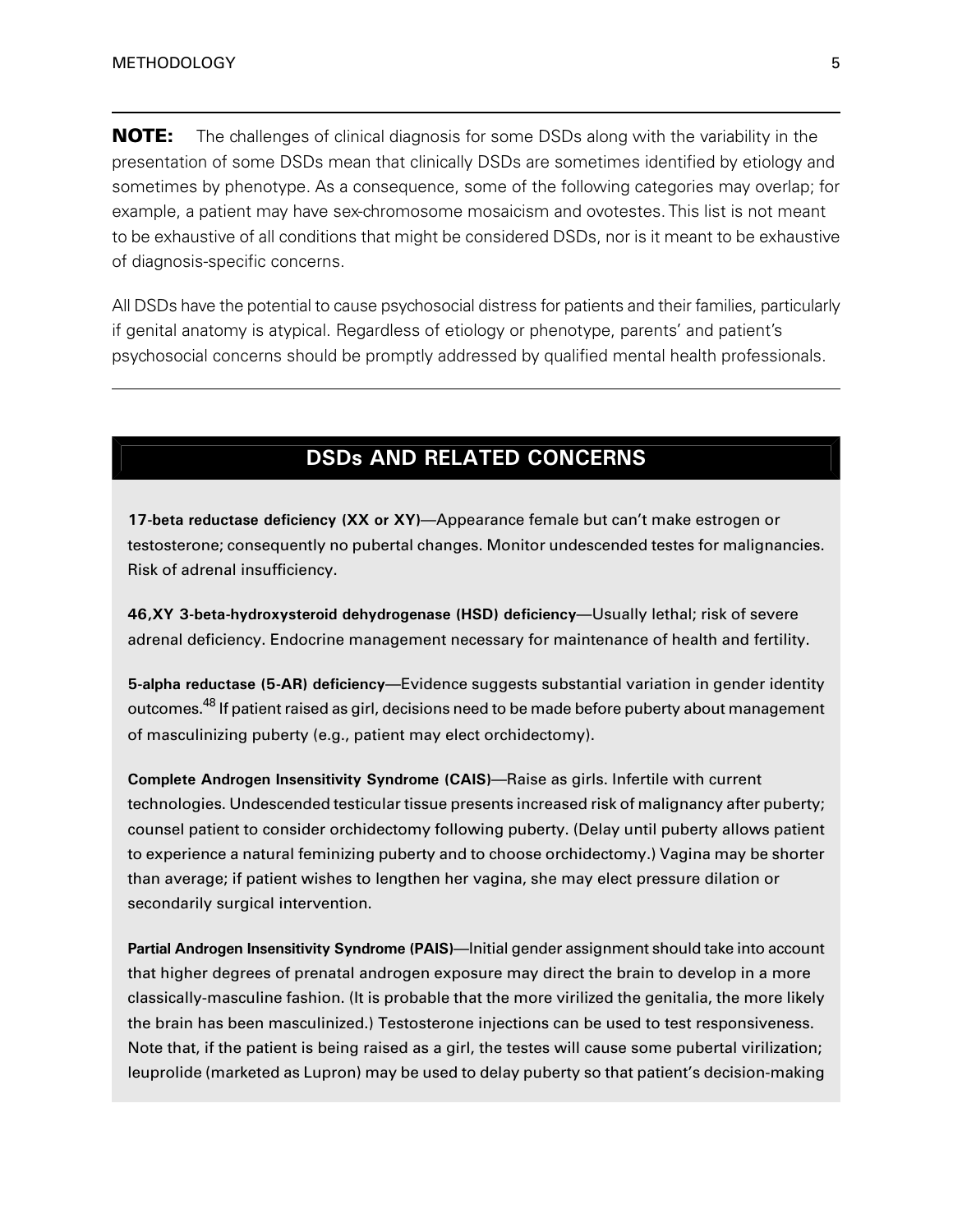### **DSDs AND RELATED CONCERNS (cont.)**

about orchidectomy is not rushed. If patient wishes to lengthen her vagina, she may elect pressure dilation or secondarily surgical intervention. If the patient is being raised as a boy, offer the patient hormone therapy at puberty.

**aphallia**—If normal testes, assume the brain has been masculinized. Evidence exists that, if assigned as girls, a notable percentage of these children transition later to become boys. May be fertile; preserve fertility. Any urethro-rectal communication must be repaired to avoid infection and kidney damage.

**clitoromegaly**—Test for CAH, PAIS, etc. Test mother for virilizing condition.

**46,XY cloacal exstrophy**—Complex disorder with variable presentation; long-term survival approximately 70%. In the past many of these children were raised as girls; a notable number of these children have transitioned to boys. Removal of healthy testes should not be performed without patient's consent as it eliminates fertility.

**46,XX congenital adrenal hyperplasia (CAH)—CAH is potentially life-threatening. Until it has been ruled out, prompt diagnosis and treatment should be considered in all children with genital ambiguity.** In cases of CAH, endocrine management is necessary for maintenance of health and fertility and to prevent premature puberty. Menses require drainage opening (separate from urinary system) to avoid pain and infection. Internalized vagina may be a source of urine pooling and infection if left uncorrected.

**gonadal dysgenesis (partial and complete)**—Dysgenetic gonads present substantially elevated risk for malignancies. Infertile. Karyotype varies.

**hypospadias**—Test for CAH, PAIS, etc. If associated with chordee, there may be significant pain with erection. Increased risk of urinary tract infections. Location of meatus may interfere with sperm delivery (fertility); patient may decide to address this with artificial insemination or surgery. Patient may also spray urine or need to urinate in a seated position; see general note above on psychosocial concerns. Hypospadias in conjunction with cryptorchidism increases likelihood of underlying DSD.

**Kallman Syndrome**—Raise in concordance with chromosomal sex. Males potentially fertile. Anosmia (absence of sense of smell).

**47,XXY (Klinefelter Syndrome)**—Genitalia typically unambiguously male, although testes may be small. Gynecomastia common at puberty. Likelihood of azoospermia; reproductive technologies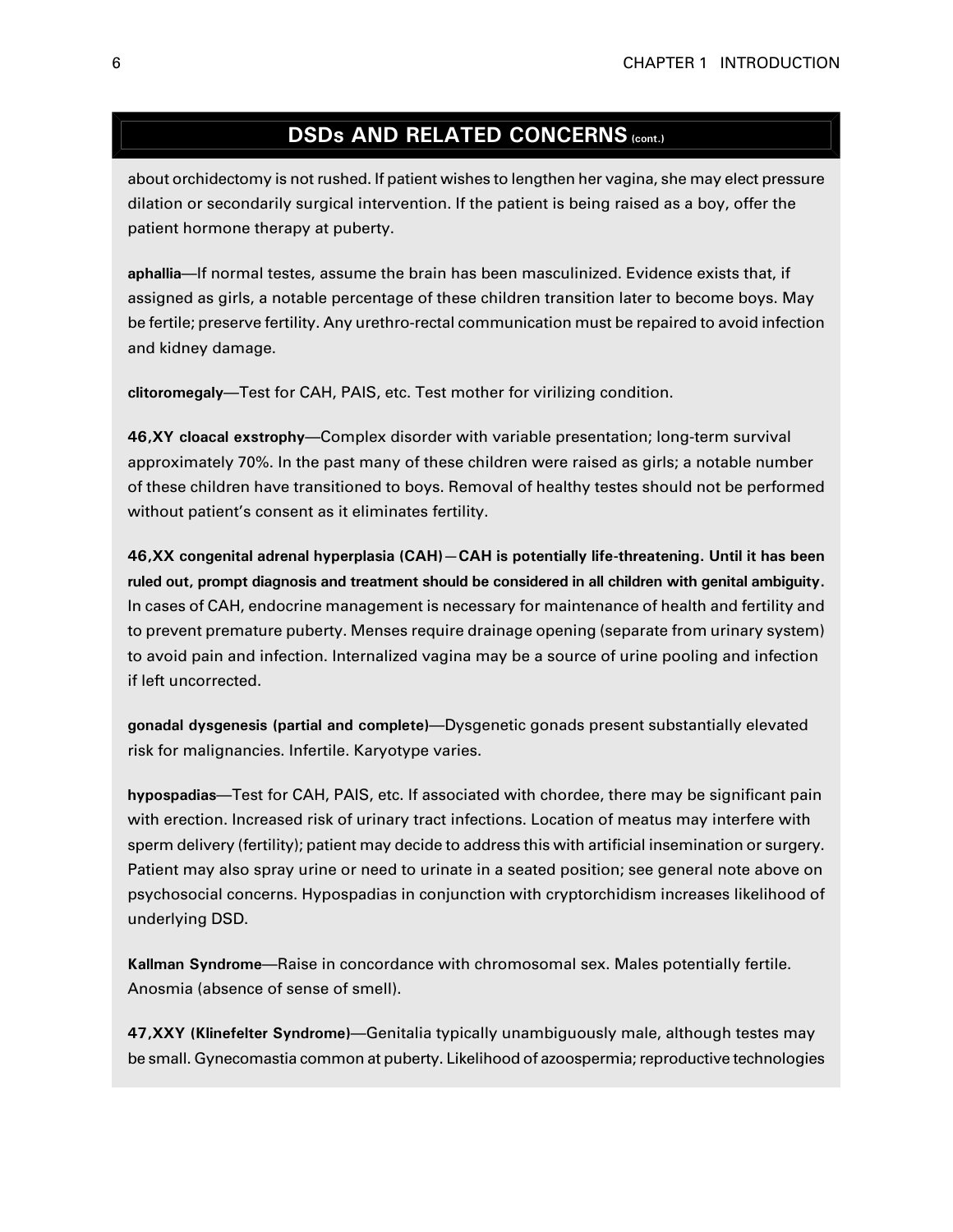### **DSDs AND RELATED CONCERNS (cont.)**

may be used to enhance fertility. Some learning disabilities are associated with 47,XXY; address with help from learning disability specialists.

**Mayer, Rokitansky, Kuster, Hauser Syndrome (also known as MRKH, Mullerian agenesis, vaginal agenesis)**—Ovaries present with uterus absent, misshapen, or small; associated with kidney and spine anomalies in a minority of patients. Patient may elect pressure dilation or secondarily surgical augmentation if she seeks increased vaginal length.

**46,XY micropenis**—In the past many experts counseled raising these children as girls. Evidence suggests these children can do well as boys and that, if assigned as girls, they may transition later to become boys. Causes variable; one cause of 46,XY micropenis is congenital pan-hypopituitarism, which in males is commonlyassociated with potentiallylethal hypoglycemia, the result of growth hormone and ACTH deficiencies. Unless the pan-hypopituitarism is corrected, this hypoglycemia is typically unresponsive to most standard interventions.

**ovary and testis, and/or ovotestes (historically called true hermaphroditism)**—Testicular tissue presents an increased risk for malignancies. (Note: Use of the term "true hermaphroditism" unnecessarily frightens parents and patients; explain that this is the official term in the medical literature, but that it is a misnomer.)

**Persistent Mullerian Duct Syndrome**—Risk of cryptorchidism and associated complications. Increased risk of infertility.

**progestin-induced virilization**—History of virilizing hormone exposure is limited to prenatal life, so virilization will not progress.

**sex-chromosome mosaicism (e.g., 45,X/46,XY)**—Genotypes and phenotypes vary; may appear ambiguous or may appear unambiguously male or female. Monitor for gonadal malignancies.

**Swyer Syndrome (another name for 46,XY gonadal dysgenesis)**—See gonadal dysgenesis,above.

**45,X (Turner Syndrome)**—High phenotypicvariability. Genitaliatypically unambiguouslyfemale. Usually infertile except through egg donation and in vitro fertilization. Short stature. Association with cardiac and renal anomalies. Heightened risk of non-verbal learning disabilities; address with help from learning disability specialists.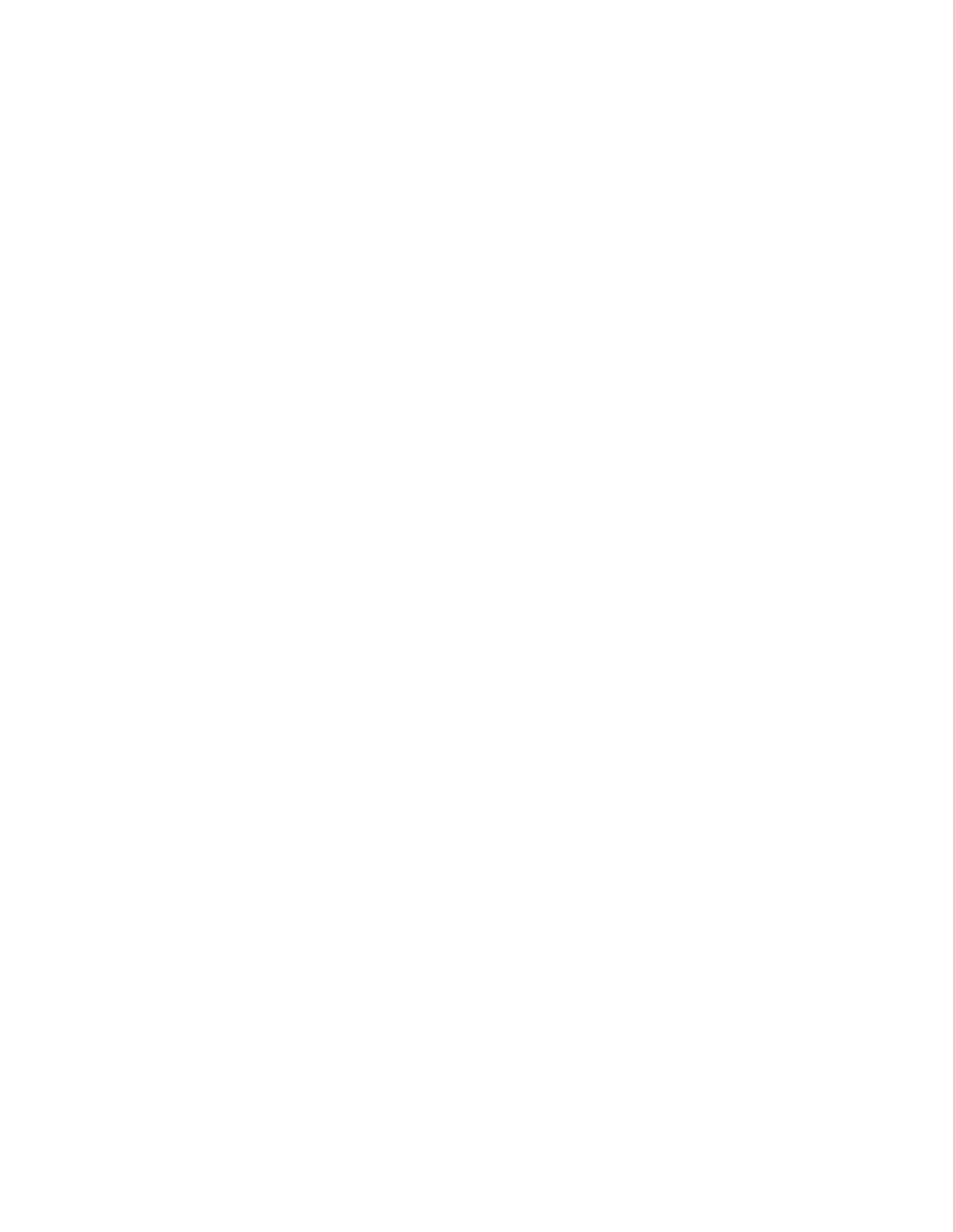## <span id="page-17-0"></span>**Chapter 2 Treatment Guidelines**

As stated in Chapter 1 *[Introduction](#page-9-0)* [\[page 1\],](#page-9-0) the following guidelines represent an idealized treatment scenario; not all health care professionals can achieve what is described below given the real constraints of the institutions in which they function. Health care professionals are encouraged to spend their energies on developing local and networked systems that consistently provide **patient-centered care** (see [the section called "Definition of Patient-Centered Care for DSDs" \[page 2\]](#page-10-1)) rather than attempting to reproduce exactly what is outlined below.

### <span id="page-17-1"></span>MULTIDISCIPLINARY TEAM APPROACH

The multidisciplinary team can play a critical role in creating a climate of commitment to the health and welfare of children born with DSDs, as well as to their families.<sup>[49](#page-58-7)</sup> It can make possible the provision of excellent care that has as its goal the long-term physical and psychological well-being of individuals with DSDs and of their families.<sup>[40](#page-57-9)</sup> Although many children born with DSDs are healthy and require little medical management, having families connected with multidisciplinary teams as early as possible may ensure that familiar, expert care givers will be available when psychological, surgical, or medical needs do arise. Additionally, the challenges brought on by the environment of a developing child and family will require ongoing assessment and possible changes to established treatment goals.

Integrated team care allows focus on psychosocial concerns while providing continuity of care in fields that may at some point be needed (e.g., gynecology). It also allows substantial learning among team members and provides a critical mass of families useful for providing local peer support.

In many major medical centers, the multidisciplinary clinic model is just beginning to be used for DSDs. Presently this model is being used effectively for craniofacial anomalies<sup>[50](#page-58-8)[-52](#page-58-9)</sup> as well as other conditions like pediatric diabetes.<sup>[53](#page-58-10)[-55](#page-58-11)</sup> Those attempting to establish multidisciplinary teams and clinics for the management of DSDs may look to colleagues working with similar teams and clinics for ideas and personnel. Such colleagues can provide invaluable advice about arranging space and meetings, obtaining reimbursement for multidisciplinary care, and fostering peer support. To state the obvious: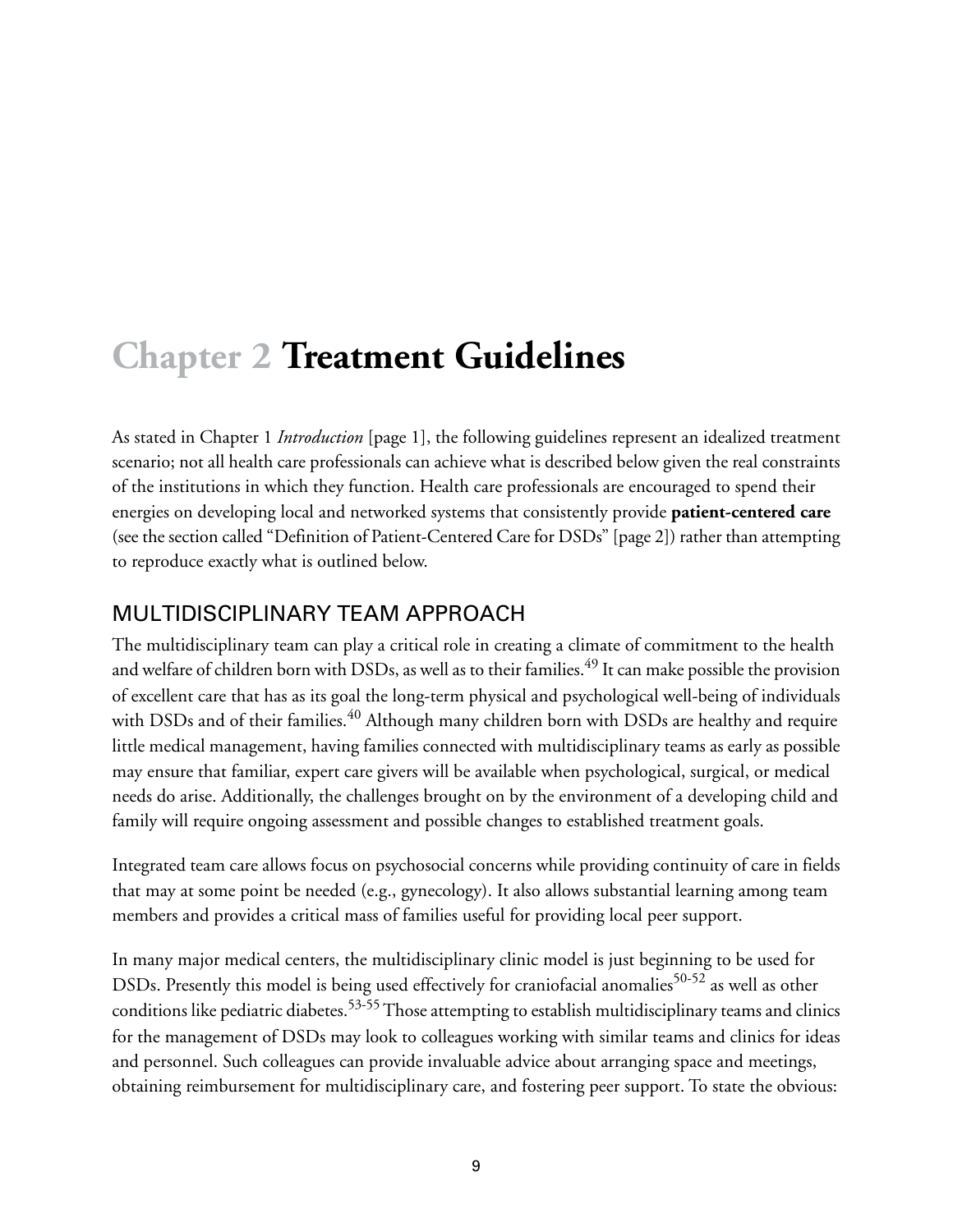Having a team in place does not mean the group is truly functioning as a team. Only through regular communication about cases, outreach, new findings, etc., can a team become more than the sum of its parts.

#### <span id="page-18-0"></span>**TEAM COMPOSITION**

The issues surrounding DSDs are multidimensional requiring cooperation from a number of disciplines in order to provide effective diagnosis, treatment, and support. A multidisciplinary DSD team typically consists of members from each of the following disciplines (in alphabetical order):

- Child Psychology/Psychiatry
- Genetics and Genetic Counseling
- Gynecology
- Nursing
- Pediatric Endocrinology
- Pediatric Urology
- Social Work
- and others as needed.

See [Table 2.1 "Division of responsibilities" \[page 11\]](#page-19-0) for the division of responsibilities among team members.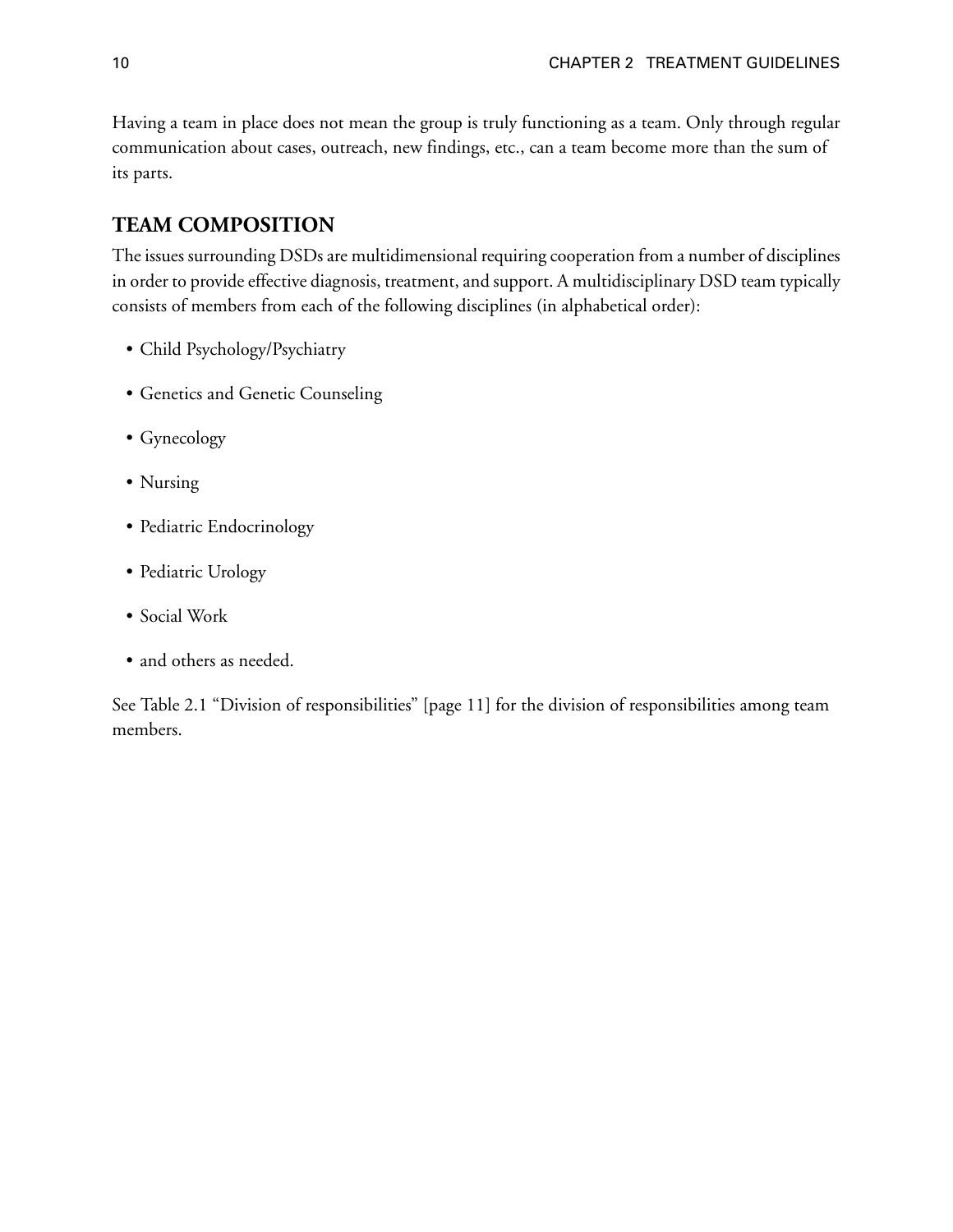| <b>SPECIALTY</b> (alphabetical order)       | <b>RESPONSIBILITIES</b>                                                                                                                                                                                                                                                                                                                                                                                                                                                                                                                                   |
|---------------------------------------------|-----------------------------------------------------------------------------------------------------------------------------------------------------------------------------------------------------------------------------------------------------------------------------------------------------------------------------------------------------------------------------------------------------------------------------------------------------------------------------------------------------------------------------------------------------------|
| Child Psychology and/or Child<br>Psychiatry | Diagnosis and management of mental health needs of child;<br>formal evaluations of child's cognitive status to assess child's<br>ability to participate in decision-making; referral for mental<br>health needs of parents; assessment of parent/child<br>relationship and facilitation of healthy parent/child<br>relationship.                                                                                                                                                                                                                          |
| <b>Genetics and Genetic Counseling</b>      | Diagnosis of genetic etiologies; genetic counseling of parents,<br>mature child, and other concerned family members.                                                                                                                                                                                                                                                                                                                                                                                                                                      |
| Nursing and Social Work                     | Coordinate care and provide practical help to patients and<br>parents. Provide educational help and connect families with<br>resources and support services. Keep team apprised of special<br>concerns of the family. If they have the specific training and<br>experience, they may also supplement the mental health<br>services provided by the team's psychologists and<br>psychiatrists.                                                                                                                                                             |
| <b>Pediatric Endocrinology</b>              | Diagnosis and management of endocrine disorders, including<br>those involving development of secondary sex characteristics,<br>fertility, and adrenal and pituitary function.                                                                                                                                                                                                                                                                                                                                                                             |
| <b>Pediatric Gynecology</b>                 | Assessment of female sexual anatomy. May work with<br>urologist when surgery is considered.                                                                                                                                                                                                                                                                                                                                                                                                                                                               |
| <b>Pediatric Urology</b>                    | Diagnosis and management of urologic concerns; provision<br>of surgical services when necessary and requested. (Note that<br>at some institutions general pediatric surgeons provide<br>surgical care.)                                                                                                                                                                                                                                                                                                                                                   |
| others as needed                            | For example: Parents may occasionally need and want<br>professional adult mental health services, especially in<br>moments of crisis. If there are language differences, a trained<br>medical interpreter will be needed (see When English is<br>not the Family's First Language [page 20]). The team may<br>also need to consult with a <b>clinical ethicist</b> , especially when<br>opinions differ regarding what constitutes the child's best<br>interests. Some teams have also found it useful to have a<br><b>biochemist</b> as a regular member. |

### <span id="page-19-0"></span>**Table 2.1. DIVISION OF RESPONSIBILITIES**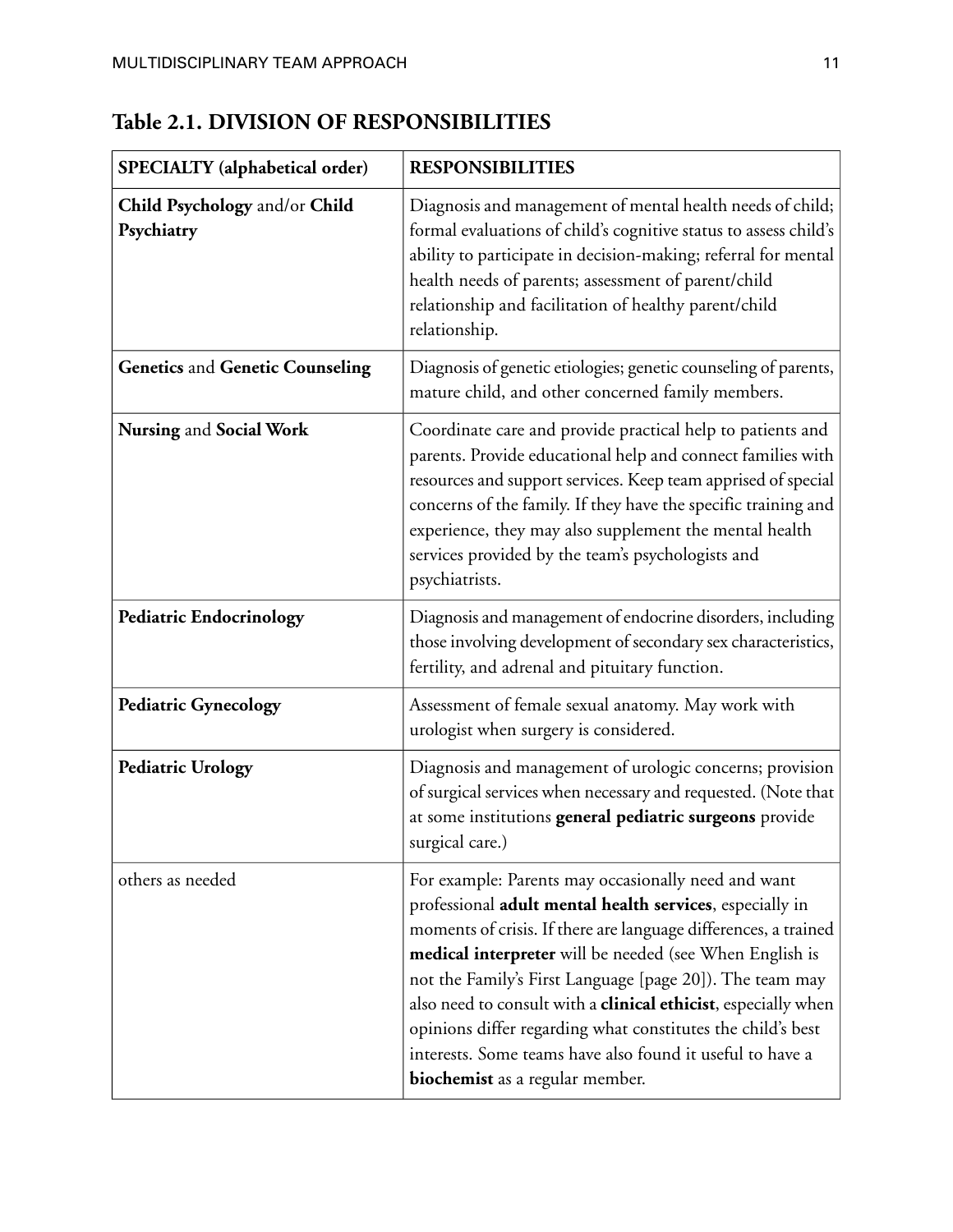#### <span id="page-20-0"></span>**TEAM OBJECTIVES**

The goals of the team include the following.

- **1.** Provide integrated care for patients, including initial support to parents.
- **2.** Develop and implement an integrated consultation system and multidisciplinary clinic with regular case conferences.
- **3.** Provide continuing education for team members regarding DSD issues through regular meetings and in-service programs (e.g., journal club, guest presentations, grand rounds).
- **4.** Implement long-term follow-up of patients and their families to evaluate outcomes, to ensure quality care, and to advance team learning.
- **5.** Connect with and educate community pediatricians and other health care professionals.
- <span id="page-20-1"></span>**6.** Reach out to parents and adults with DSDs to grow a local peer support network.

#### **TEAM LEADER, TEAM COORDINATOR, AND TEAM LIAISON**

The efforts of team members need to be managed in a timely, organized, and consistent manner. To ensure this, it is often useful to designate individuals to play the following roles:

- **Team Leader** The team leader, a physician, functions as the formal institutional head of the team; he or she assembles the team and oversees the team's efforts.
- **Team Coordinator** The team coordinator, often a nurse practitioner or social worker, keeps team members connected (including by organizing consultations, case conferences, and team educational opportunities) and ensures timeliness and continuity in case management.
- **Team Liaison** The team liaison (sometimes a nurse practitioner, social worker, genetic counselor, or psychologist) serves as the point person for the family, ensuring that parents are kept informed of all care and treatment options and linking the family with resources and support services.

These roles need not be mutually exclusive or divided in precisely this way. Some teams find that the work of the liaison is best shared by the leader (a physician) and the coordinator (e.g., a social worker), having the leader function as the liaison for major consultations (e.g., the initial meeting with the parents) and the coordinator function as liaison for routine care.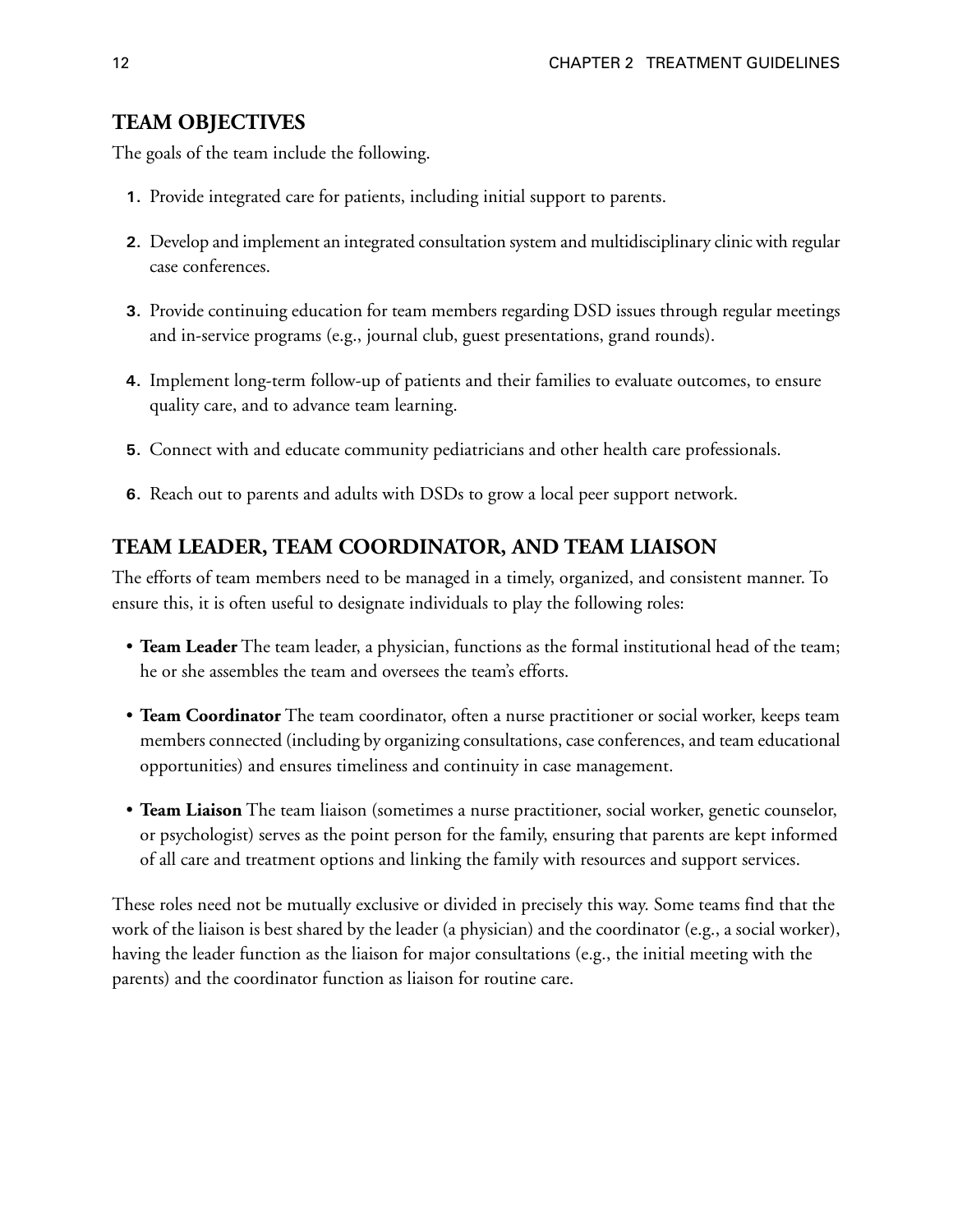### **PROVIDING CONSISTENCY**

Providing a consistent liaison from the team to the family allows the family to feel anchored and builds a relationship of trust. It is also helpful to have a liaison in place for when differences of opinion arise within the team. In that case, those opinions can be relayed to the family by the liaison who also explains the logic behind each opinion. He or she can then arrange individual consultations for further explanation of the divergent opinions as needed. This way the emphasis remains on facts and logic rather than on disagreement between persons or personalities, and the group also avoids undermining the team approach. Families learn of clinical disagreement in a consciously supportive environment rather than inadvertently through a series of conflicting consultations.

### <span id="page-21-0"></span>TREATMENT PROTOCOLS FOR THE MANAGEMENT OF NEWBORNS WITH DSDs

The discovery of a DSD combined with the stress of birth puts parents in an especially vulnerable position.[56-](#page-59-0)[57](#page-59-1) It is critical, therefore, that attending health care professionals at the team's medical center and at referring obstetric and neonatal units be trained to respond in a timely and calm manner that reassures the parents. The following steps outline recommended procedures; these are summarized in flowchart form in [Figure 2.1 "Protocol Summary" \[page 21\]](#page-29-0).

**1. OB/Gyn or other attending health care professional reassures parents and contacts multidisciplinary team.** Upon recognition of a DSD at the time of delivery or anytime thereafter, the attending health care professional first lets the parents or care givers know exactly what they have noticed that is unexpected about the development of the child. (It can be helpful to also tell the parents that these kinds of variations in sex anatomy are not as uncommon as parents might expect.)<sup>[39](#page-57-8),[58](#page-59-2)[-59](#page-59-3)</sup> The attending assures the parents that the health care professionals are going to attend to the needs of the parents and the child by consulting with health care professionals familiar with these concerns, and assures the parents that they will remain involved and informed in the process.

At this time the attending health care professional contacts the person on the multidisciplinary team designated as the primary contact, and the attending also contacts the family's pediatrician to inform him or her of the finding of an apparent DSD.

**NOTE:** Because CAH can result in adrenal salt-losing crisis and shock, CAH should be considered in all children with genital ambiguity. Until it has been ruled out, clinicians must attend to prompt diagnosis and treatment of possible CAH.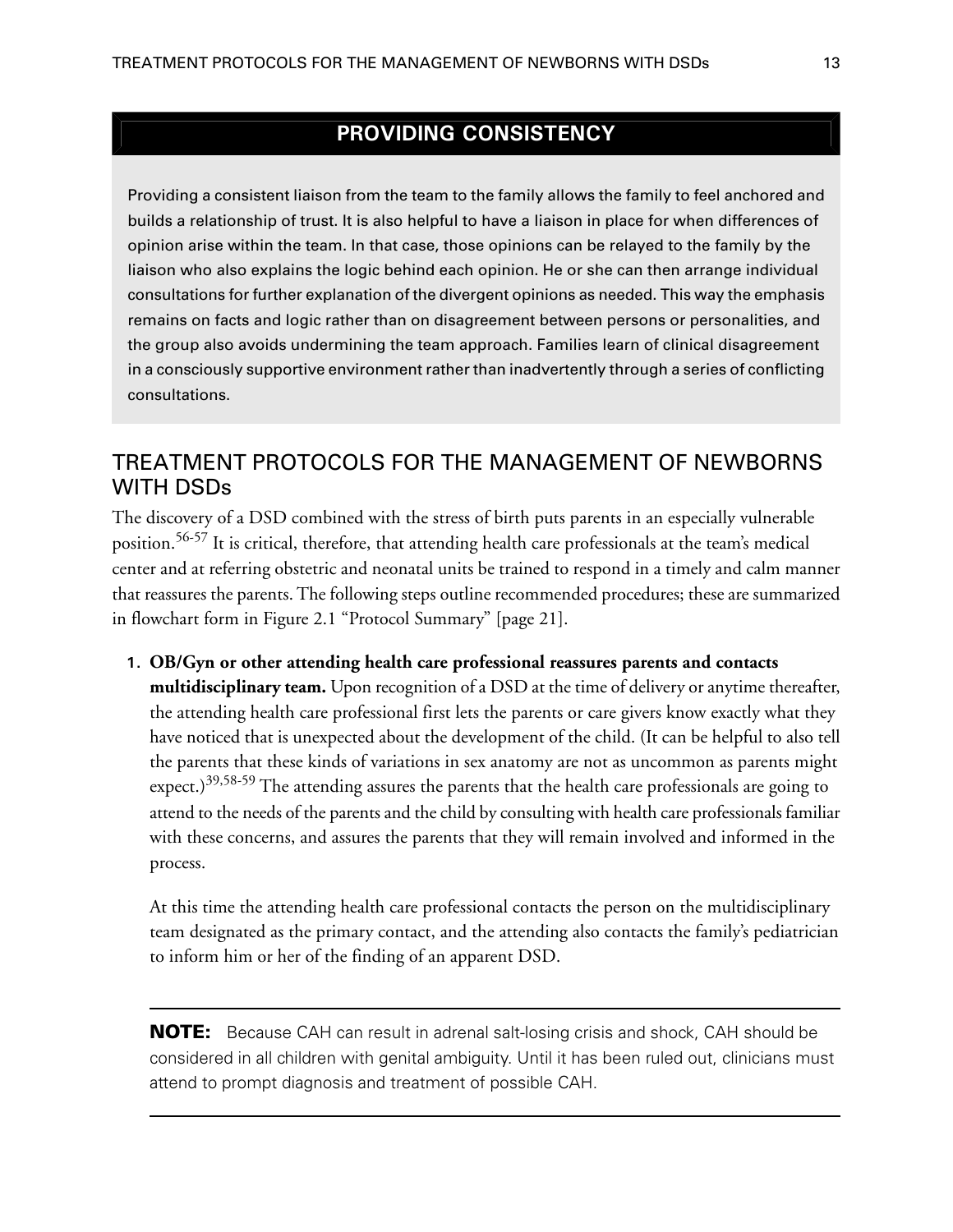### **A POUND OF PREVENTION: OUTREACH TEACHING**

Parents and mental health care professionals report that over-reactions, unnecessary panic, and drama on the part of staff in labor and delivery constitute a lingering source of fear, anger, and depression.<sup>[49](#page-58-7)[,60-](#page-59-4)[61](#page-59-5)</sup> For example, several parents have been terrified and confused by having a nurse in the delivery room tell them "your baby is a hermaphrodite." **It is therefore critical that all attending health care professionals behave in a thoughtful and calm manner.** Team members should also be aware that many parents referred from other hospitals may have already been unintentionally traumatized by naive or insensitive comments, and may need immediate help from mental health professionals to address those experiences. The best way to avoid this kind of problem is to do outreach teaching at local institutions so that referring obstetricand neonatal personnel understand the basics of DSD management. This handbook can be helpful in that endeavor.

**2. Team liaison meets family.** As soon as possible, a team liaison meets the parents/family of the child and explains the referral to the multidisciplinary team. If possible, the meeting occurs with the family's pediatrician present so that the pediatrician can remain fully involved in the child's care. This meeting can happen as an outpatient visit if the child is medically stable.

The liaison making first point of contact with the parents will typically find it necessary to provide initial supportive counseling to the family. If the designated liaison is not trained to provide counseling, a mental health professional so trained accompanies the liaison. It is likely that at this point the parents will ask numerous questions. It is important that the liaison indicate that more information will be forthcoming as it becomes available, and that it be acknowledged that waiting is hard. The liaison also informs the parents that tests and an examination will be necessary for the baby, and explains those tests and their purposes, writing down the information for the family.

The liaison also offers reassurance to the parents that they are not alone and that the medical center staff has worked with similarly affected children and their parents. The liaison at this time may also advise the parents of the presence of a peer/parent support person and arrange a contact by phone or in person if the parents so choose. Many parents will find it extremely comforting and calming to meet other parents who have been through a similar situation, and to see that children born with DSDs can grow up to be happy, healthy, socially functional adults.<sup>[57](#page-59-1)</sup>

**3. Team coordinator contacts multidisciplinary team members.** As soon as the team leader feels it likely a case conference will be needed, the team coordinator contacts members of the multidisciplinary team in order to set up a time for a case conference.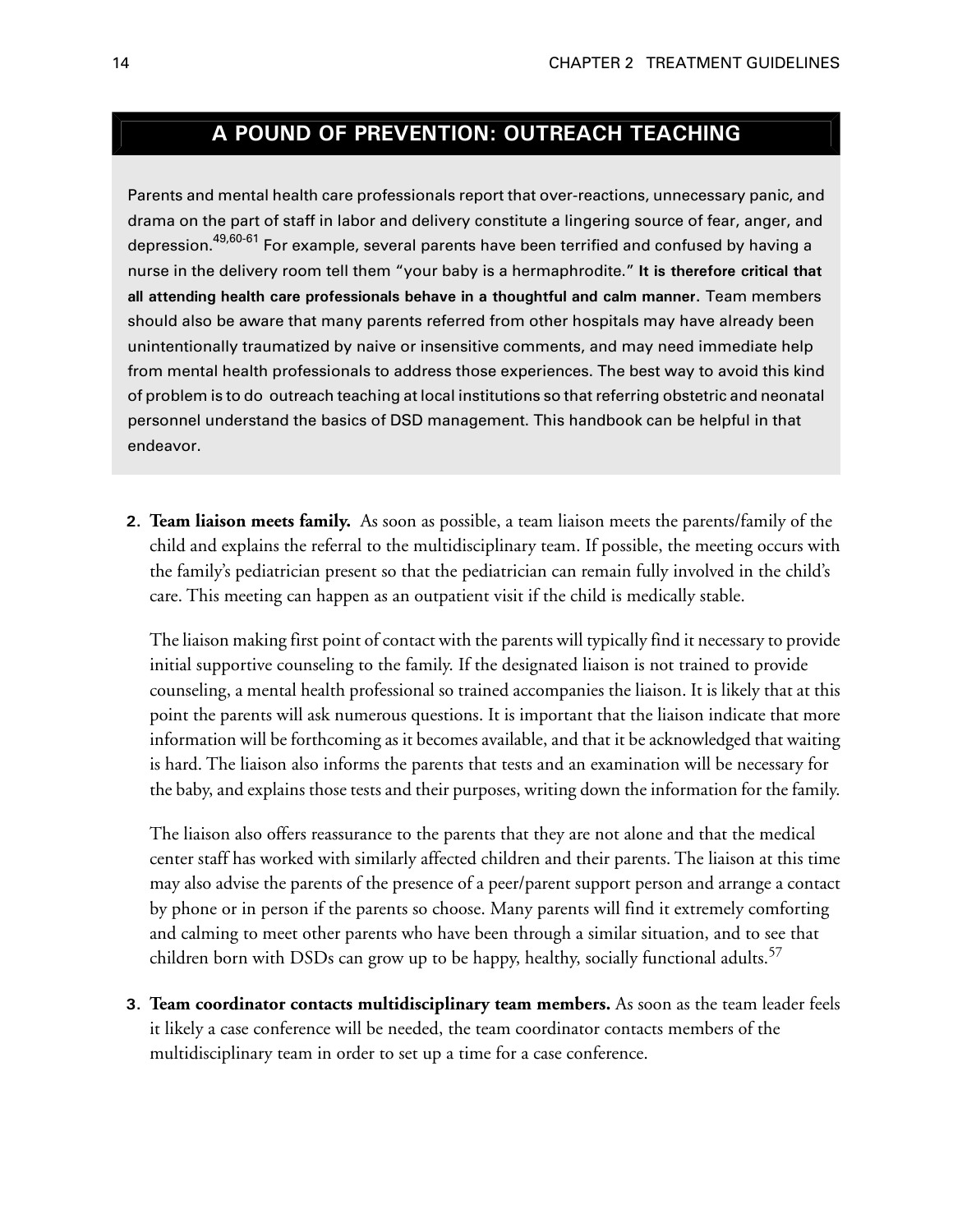#### **4. A small number of appropriate representatives of the medical team examine the child with the parents and family pediatrician present.**

- **a. Setting the stage for the examination**
	- **i. Prepare for the examination and follow-up discussion.**This includes having educational materials ready and having a comfortable room reserved for the follow-up discussion, one that will support a full and confidential conversation. Audio recording equipment may also be prepared so that the parents can be offered audio recordings of the discussion. (See below, item labeled ["Sit down together and discuss findings" \[page 17\]](#page-25-0).)
	- **ii. Parents participate.**The child's parents are present for the examination. Whenever possible, it is recommended that both parents and the family pediatrician be present. Parents are also encouraged to bring a trusted friend or relative with them for support (though note that keeping the number of supporters small can help avoid the parents feeling overwhelmed).
	- **iii. Minimize personnel.** When medical personnel substantially outnumber the family during an examination, the family often feels overwhelmed, frightened, and silenced.<sup>[61](#page-59-5)</sup> Therefore it is recommended that the minimum number of medical personnel be present whenever examining an infant in the presence of her or his family, and whenever examining a patient who is aware of the exam, especially when the exam involves genital inspection.<sup>[62](#page-59-6)</sup> Members of the medical team strive in this way to promote an environment that ensures privacy and dignity, and minimizes any sense of freakishness or panic.
	- **iv. When teaching.** In teaching settings, attending physicians take care to (a) limit in number trainees present at examinations and meetings with the family by including only those charged with responsibility for care; (b) actively model and discuss patient-centered care with trainees involved in care. This handbook may be useful as a teaching tool in such circumstances.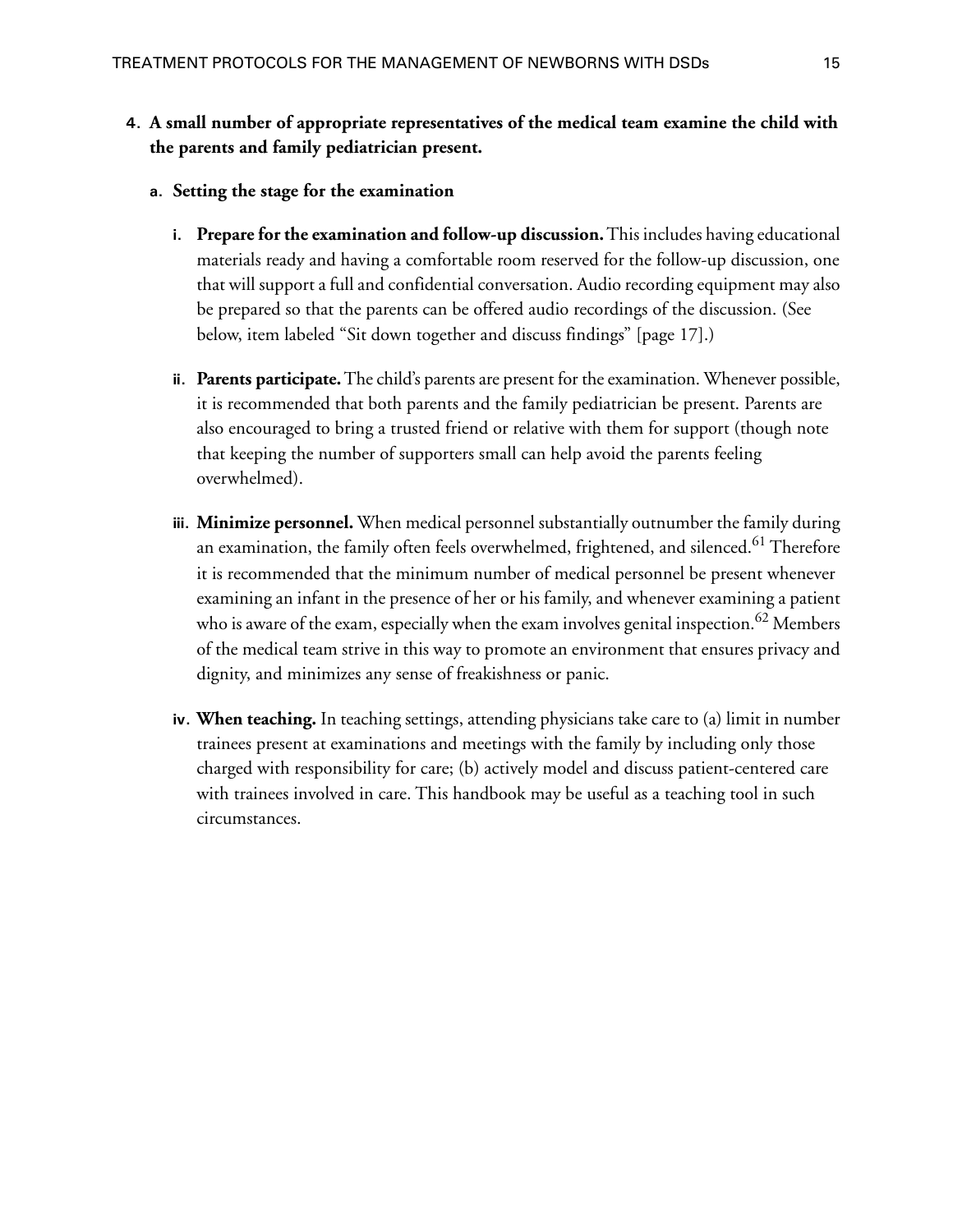### **PRIVACY, CONFIDENTIALITY, AND CAREFUL USE OF LANGUAGE HELP REDUCE FEELINGS OF FREAKISHNESS**

Because DSDs involve sexual ambiguity, there's a large potential for individuals and families dealing with DSDs to feel freakish and ashamed. One MD who is also a parent of children with DSDs suggests that the team social worker or nurse carefully go over HIPAA (Health Insurance Portability and Accountability Act, [www.hhs.gov/ocr/hipaa/](http://www.hhs.gov/ocr/hipaa/)) rules periodically with the family, so that they know their rights. It can also be a good idea to have the team leader occasionally remind the team of how especially important confidentiality and privacy are in cases of DSDs. Health care professionals can also avoid accidentally contributing to feelings of freakishness by avoiding the use of frightening and imprecise language (like "pseudo-hermaphrodite" and "intersex").

Out of a desire to please their physicians or to avoid confrontation, patients may give consent to group examinations or repeated unnecessary examinations even though it upsets them. One psychiatrist who has worked with adults with DSDs says, "I have counseled patients who routinely consented to such examinations but dreaded and felt humiliated bythem. One patient in particular reported that she was shown off to every pediatric endocrinologist who visited her MD's institution, leading to a sense that she was her MD's 'most unusual' (freakish) case. Because patients in general do not like to say 'no' to their doctors, doctors should avoid putting them in such situations."

- **v. Demeanor.** Disclosing information regarding a child's DSD is a highly sensitive matter. The approach and demeanor of the team members when interacting with the parents is crucial to the mental and emotional well-being of the family. Members of the team model honest, calm, sensitive, patient, and reassuring behavior that signals that the child is valued and lovable, and that the child is a source of pride rather than shame.
- **vi. No NICU.** If no emergency health concerns exist, the baby is not admitted to the NICU but remains with the parents or is placed in the nursery like other healthy children at the institution. (Sometimes infants born with ambiguous genitalia are placed in NICUs even though they have no life-threatening conditions. This unnecessarily heightens the anxiety felt by family members.)<sup>[57,](#page-59-1)[60,](#page-59-4)[62](#page-59-6)</sup> Health care professionals thus attempt to promote attachment of the parents with their baby and to lessen the potential for interference with parent-child bonding whenever possible.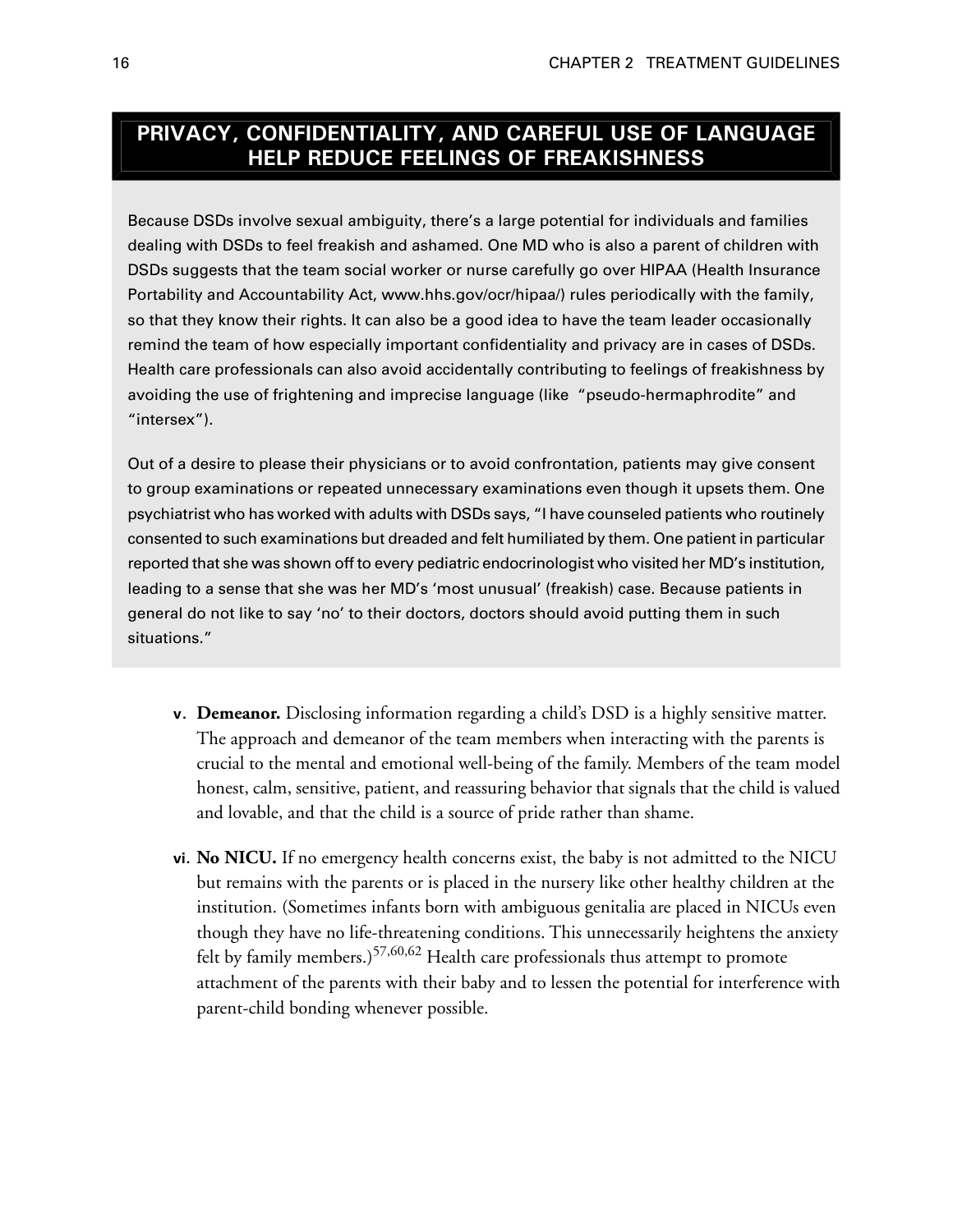#### **b. Examining the infant**

- **i. Introductions.** Representatives of the team introduce themselves to family members and the family pediatrician and explain their roles in the child's care.
- **ii. Use of language.** Representatives of the team explain the basics of how the exam will proceed, encouraging the parents to ask questions and raise concerns as they arise. Those doing the examination make sure to explain each procedure as they perform it. They also educate the parents about the child's genital anatomy by talking about the names for the various structures as they are touched and by explaining any unfamiliar medical terminology. The team members periodically check with the parents to see if they have any questions as the exam proceeds. They model calm, reassuring openness and valuing of the child. This can be furthered by speaking gently to the baby using his or her name (if one has been given) or by using gender-neutral language. Phrases like "you're a good baby," "you're doing so well, little one," or "almost done now, sweet baby" promote connectedness to the baby during the exam, which is reassuring and instructive to the parents.<sup>[59-](#page-59-3)[61](#page-59-5)</sup>
- <span id="page-25-0"></span>**iii. Parents dress and hold child.** When the examination is complete, the parents are encouraged to dress and hold their baby during the discussion.
- **iv. Sit down together and discuss findings.** The parents and the team members sit at the same level so that everyone can talk face-to-face. The team may offer to audio record the discussion so the parents can listen later again when they are more relaxed. See [Chapter 4](#page-45-0) *[Scripts for Talking with Parents](#page-45-0)* [\[page 37\],](#page-45-0) about how to answer frequently asked questions, including how to explain the process and timeline for gender assignment.) The team members advise the parents about what tests will be ordered and what they are intended to find out. When parents ask questions about sex development or complicated terminology, the team members use diagrams or models, draw pictures, and write down terms, names of procedures and team members, etc. (See Chapter 4 *[Scripts for Talking with](#page-45-0) [Parents](#page-45-0)* [\[page 37\]](#page-45-0) and Chapter 5 *[Core References and Resources](#page-49-0)* [\[page 41\]](#page-49-0) for material useful when educating families.) Make sure the family can read the handwriting and are given the material to keep.
- **v. Provide contact information.** The meeting leader leaves parents with a written copy of the names and titles of those who attended the meeting, and provides contact information for the team leader, team coordinator, and/or team liaison (depending on the team's policy for who will function as chief contact at this point).
- **vi. Continuity of support.** Family members are likely to find the next few days of waiting for test results particularly stressful, so a designated liaison keeps in close contact with them to be sure they feel supported. The liaison encourages the family to hold, feed, bathe, dress,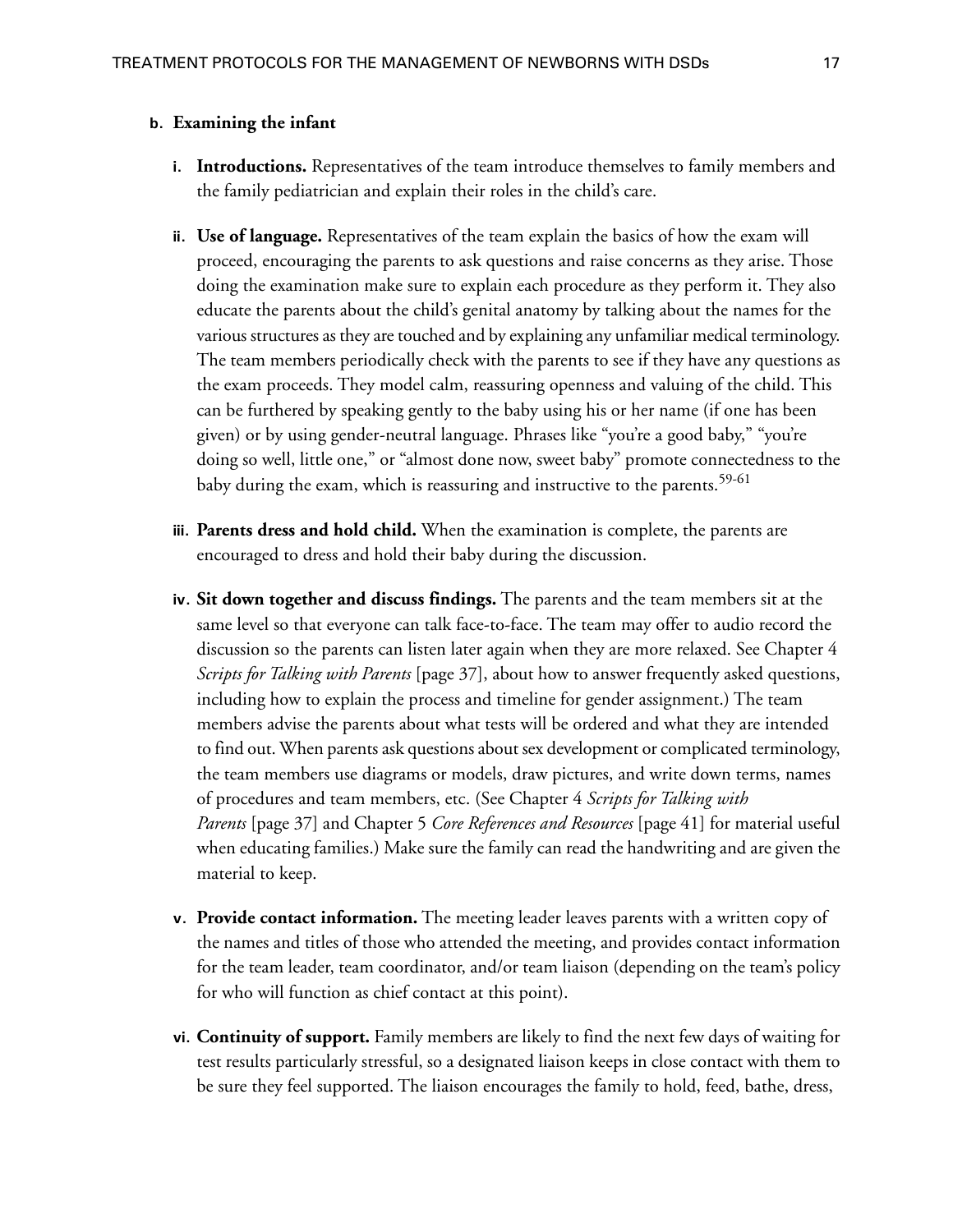and cuddle the baby, and to perform any other activities that promote a sense of normalcy and bonding.

- **5. Team members order genetic, endocrinologic, radiologic, etc. tests as appropriate.** Tests are promptly ordered to try to ascertain (1) the etiology of the child's condition; (2) relevant details of the child's anatomy and physiology. Findings from these tests will aid in deciding initial gender assignment and in planning for the long-term care of the child. They will also help parents feel more certain and less confused or anxious.
- **6. Multidisciplinary case conference.** The multidisciplinary team meets for a case conference as soon as feasible.
	- The team's liaison presents background on the child and family, including noting whether the family has a strong gender assignment preference.
	- Members of the medical team who conducted the initial examination communicate findings.
	- Available test results are reported.
	- Team members discuss the meaning of the results of examination and tests.
	- Team discusses initial gender assignment recommendation(s), considering particularly which gender the child is likely to identify with when he or she is older.
	- Team discusses treatment options.
	- Team plans short-term follow-up and sketches out long-term follow-up.
	- The team liaison promptly provides an oral and written summary of the meeting to the parents.
- **7. Representatives of the team meet with the family.** As soon as possible after the case conference, appropriate representatives of the team meet with the family and, if feasible, the family's pediatrician, to talk with them about the diagnosis, findings relevant to gender assignment decision-making, treatment options, and plans for follow-up. Parents are offered in advance the opportunity to have a supportive family member or friend join them. Again, the team should consider audio recording the conversation for the parents so they can listen again later. The team representatives give the parents the information available regarding gender identity outcomes in similar cases and let the parents know at what point it makes sense for the parents to settle on the initial gender assignment. (See [the section called "Gender Assignment" \[page 25\]](#page-33-1).) The representatives of the team allow plenty of time and actively invite questions and concerns from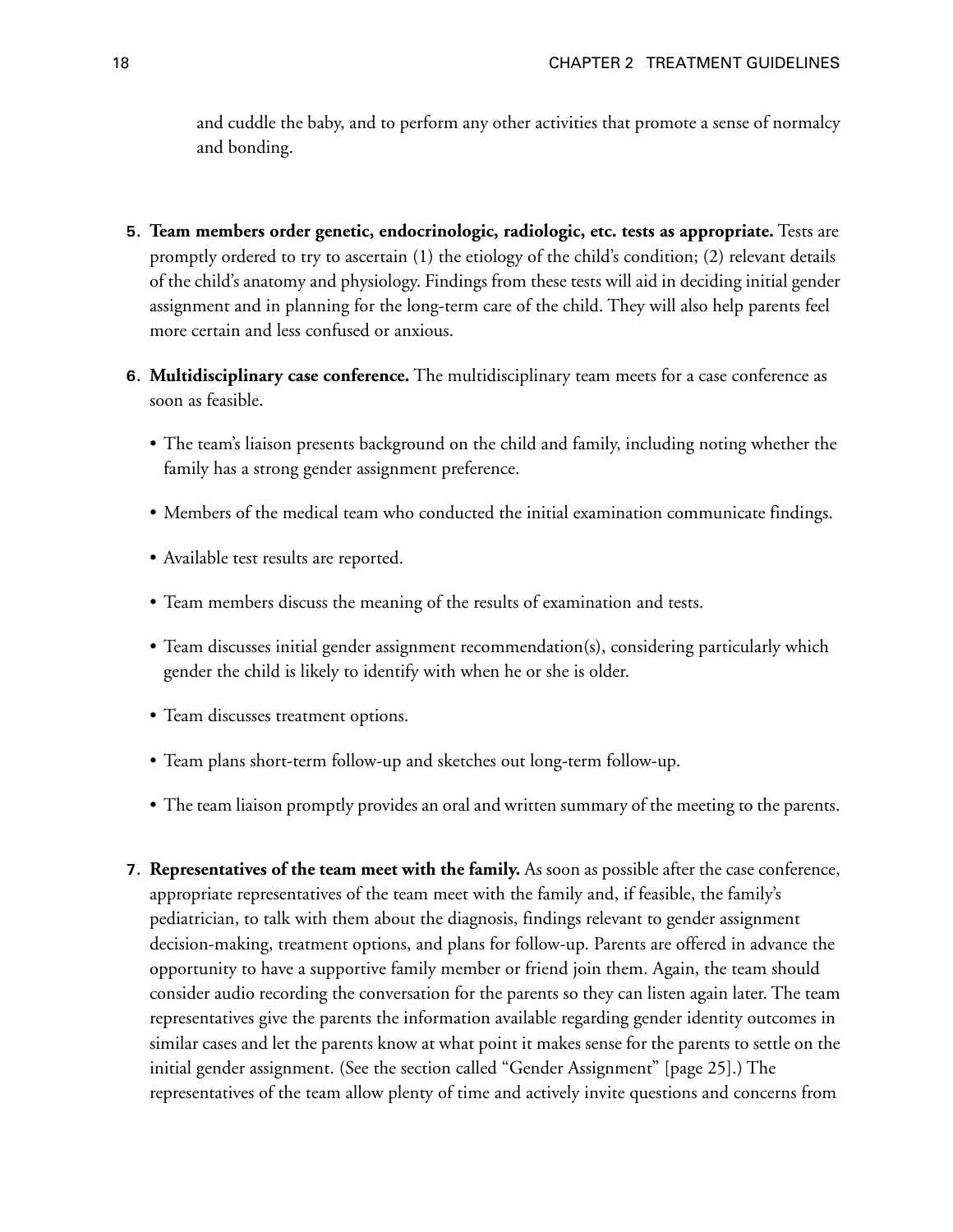the parents. (See Chapter 4 *[Scripts for Talking with Parents](#page-45-0)* [\[page 37\]](#page-45-0), about how to answer frequently asked questions.) They also talk with the family about the strengths of the child and family in order to put the DSD in appropriate context.

Sometimes in an effort to provide education, health care professionals have shown parents relevant articles from medical journals or textbooks. However, it is critical that parents not be unnecessarily frightened with typical medical text photographs (i.e., nude adults with eyes blacked-out). The team's liaison(s) instead tries to introduce parents to adults with DSDs, so that the parent can see that these children grow up to have a good quality of life. If this is not feasible, liaisons may provide positive self-supplied photographs and names of affected adults along with contact information for support groups. (The companion "Handbook for Parents" contains such photographs.)

Shortly after the meeting, the parents are provided with a written record or summary of the discussion as well as an audio recording if available. Families find it helpful to have information about diagnosis, treatment options, and prognosis repeated in subsequent conversations, so that they can fully absorb the information and ask more questions about it.

**8. Provide long-term, multidisciplinary patient-centered care.** The team provides appropriate, case-specific, long-term, multidisciplinary care (preferably through a multidisciplinary clinic) observing the principles of patient-centered care outlined on [the section called "Definition of](#page-10-1) [Patient-Centered Care for DSDs" \[page 2\].](#page-10-1) Psychosocial needs are attended by appropriately trained members of the team. Practitioners will find that some families may require very little assistance; others will need more. Team members especially attend to their long-term responsibility to the patient, and work to ensure that the child is consistently treated in a way that is maximally respectful of his or her body and spirit.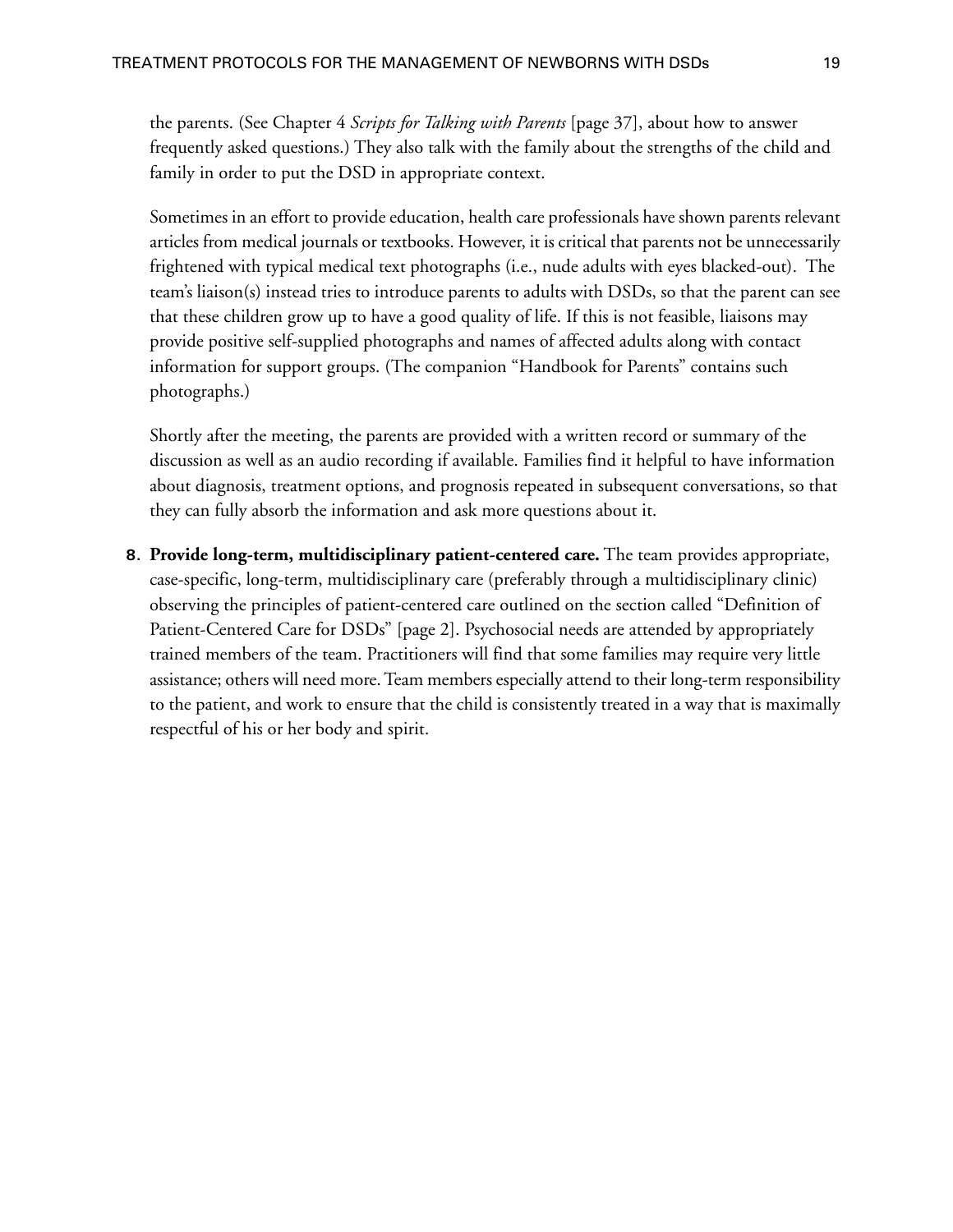### <span id="page-28-0"></span>**WHEN ENGLISH IS NOT THE FAMILY'S FIRST LANGUAGE**

As we've stressed throughout this handbook, communicating frankly and sensitively with parents and other family members of children with DSDs is especially important. Doing so when a language barrier exists is even more important and more challenging. Language barriers add to the fear and confusion already experienced by families and their importance should not be underestimated; parents who can't communicate with health care providers are literally placing their child's life into the hands of a person with whom they cannot effectively communicate.<sup>[63](#page-59-7)</sup>

It is a parent's right to receive all information about their child's DSD and any treatments that may **be considered in a manner that is clear and understandable to them. Obtaining informed consent means that health care professionals must offer this information in the primary language of the parents.**[32](#page-57-4)

For all these reasons, the team providing care should immediately contact a medical interpreter to facilitate open and clear communication with the family. It is imperative that a *trained* medical interpreter be used rather than a family member or non-specialist interpreter. Using a trained medical interpreter means that the information—even when highly technical—is translated correctly. Additionally, a trained medical interpreter, unlike some other interpreters, will also be accustomed to speaking about body parts that might be taboo in some cultures (i.e., sex and reproductive organs) and can do so in a way that is physiologically accurate and culturally sensitive. Thus, a medical interpreter ensures that patients and families get the most accurate information about a child's DSD and all the available treatment options.

The California Academy of Family Physicians' toolkit "Addressing Language Access Issues in Your Practice" offers tips, guidelines, case studies, and recommendations to help your practice better serve all of your patients. The toolkit can be downloaded free from [www.dsdguidelines.org/](http://www.dsdguidelines.org/language_access) [language\\_access.](http://www.dsdguidelines.org/language_access)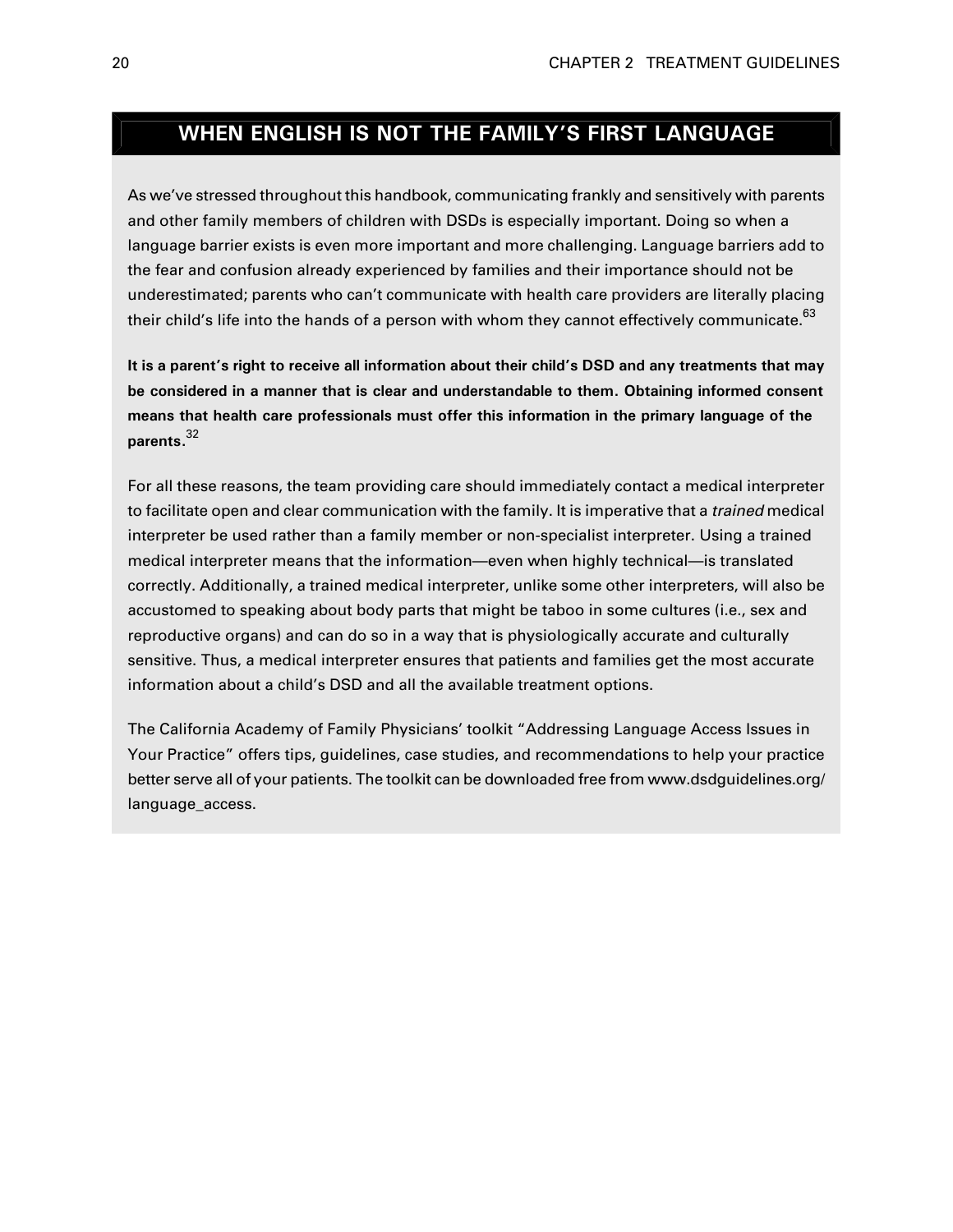<span id="page-29-0"></span>

**Figure 2.1. PROTOCOL SUMMARY**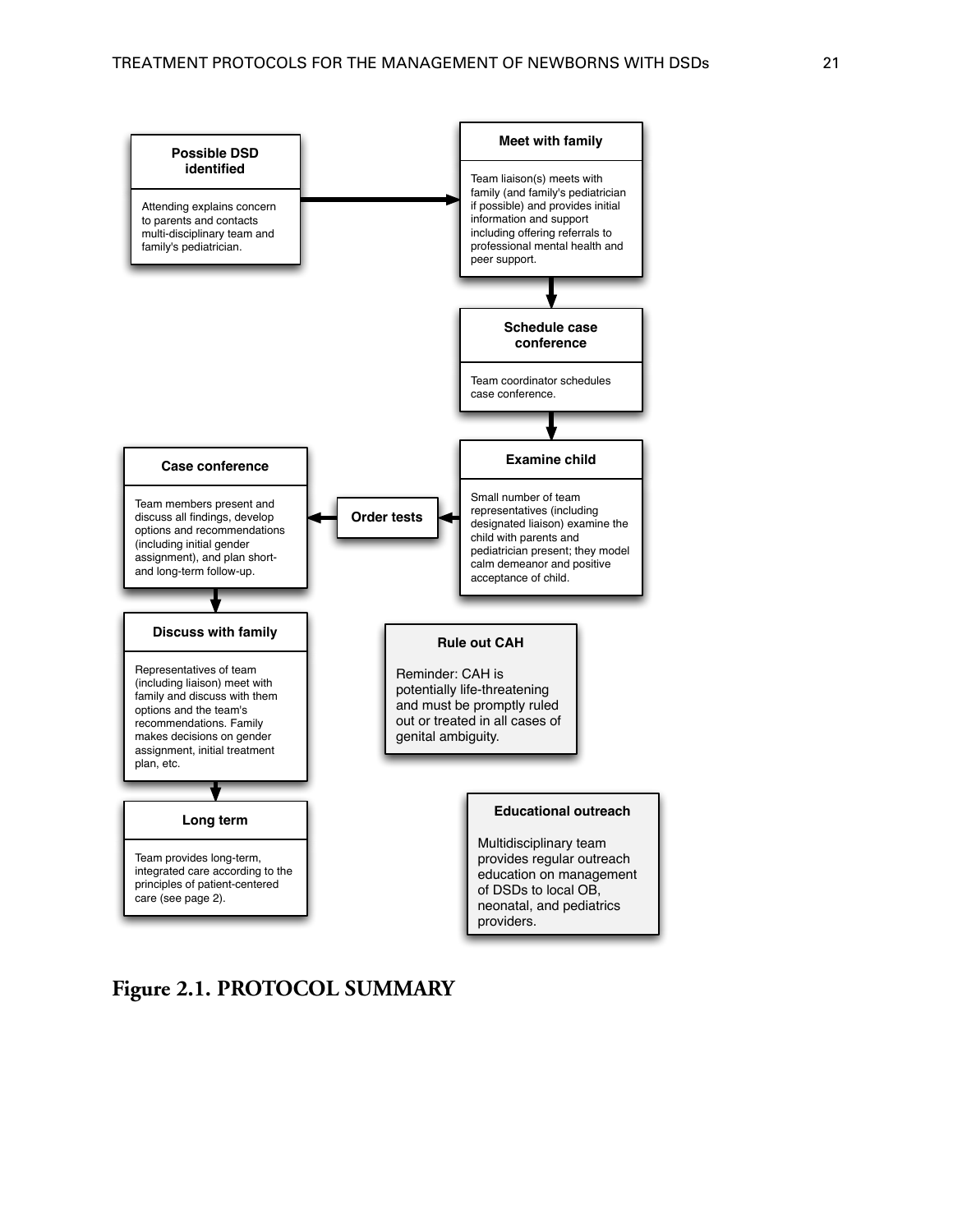### **PRENATAL DIAGNOSIS OF DSDs**

Improvements in prenatal screening mean that increasingly fetuses are being diagnosed in utero with DSDs.<sup>[64](#page-59-8)</sup> Professionals treating DSDs must therefore be prepared to help in these situations. This may include the following activities.

- educating the parents about what is known regarding the metabolic and psychosocial aspects of the DSD (this may include genetic counseling)
- informing parents about the services available to support children with DSDs and their families
- providing parents with general DSD and condition-specific support group contact information, and encouraging them to talk with other parents and affected adults (meeting an adult with the condition often soothes parents' fear of the unknown)
- offering parents professional mental health support if they are in distress
- doing educational outreach to local prenatal service providers so that they know how to connect expectant parents with DSD-specific health care professionals

<span id="page-30-0"></span>Parents can also be offered the companion "Handbook for Parents" (available through [www.dsdguidelines.org\)](http://www.dsdguidelines.org). That handbook includes photographs of families and adults with DSDs, words of comfort from other parents, and thoughtful letters from affected adults to parents.

### TREATMENT PROTOCOLS FOR THE MANAGEMENT OF CHILDREN DIAGNOSED WITH DSDs AFTER THE NEWBORN PERIOD

In many cases, DSDs are diagnosed later than the newborn period, sometimes even in adulthood. When DSDs are diagnosed in childhood after the newborn period, the case may be handled via the same steps outlined above and in [Figure 2.1 "Protocol Summary" \[page 21\]](#page-29-0), with the following differences:

- **1.** Consultation is generally less urgent; assuming no emergency metabolic concerns exist, the team can take more time in ordering tests, conducting the case conference, and advising the family. They should nevertheless be aware that often the family will experience considerable anxiety during the waiting periods.The team psychologist or social worker can help with this, as can peer support volunteers.
- **2.** If the child is old enough to be aware of the examination, even more care should be taken in minimizing the number of examining medical personnel and in treating the child and parents with privacy and dignity. In this case, the examiner should continually engage the child during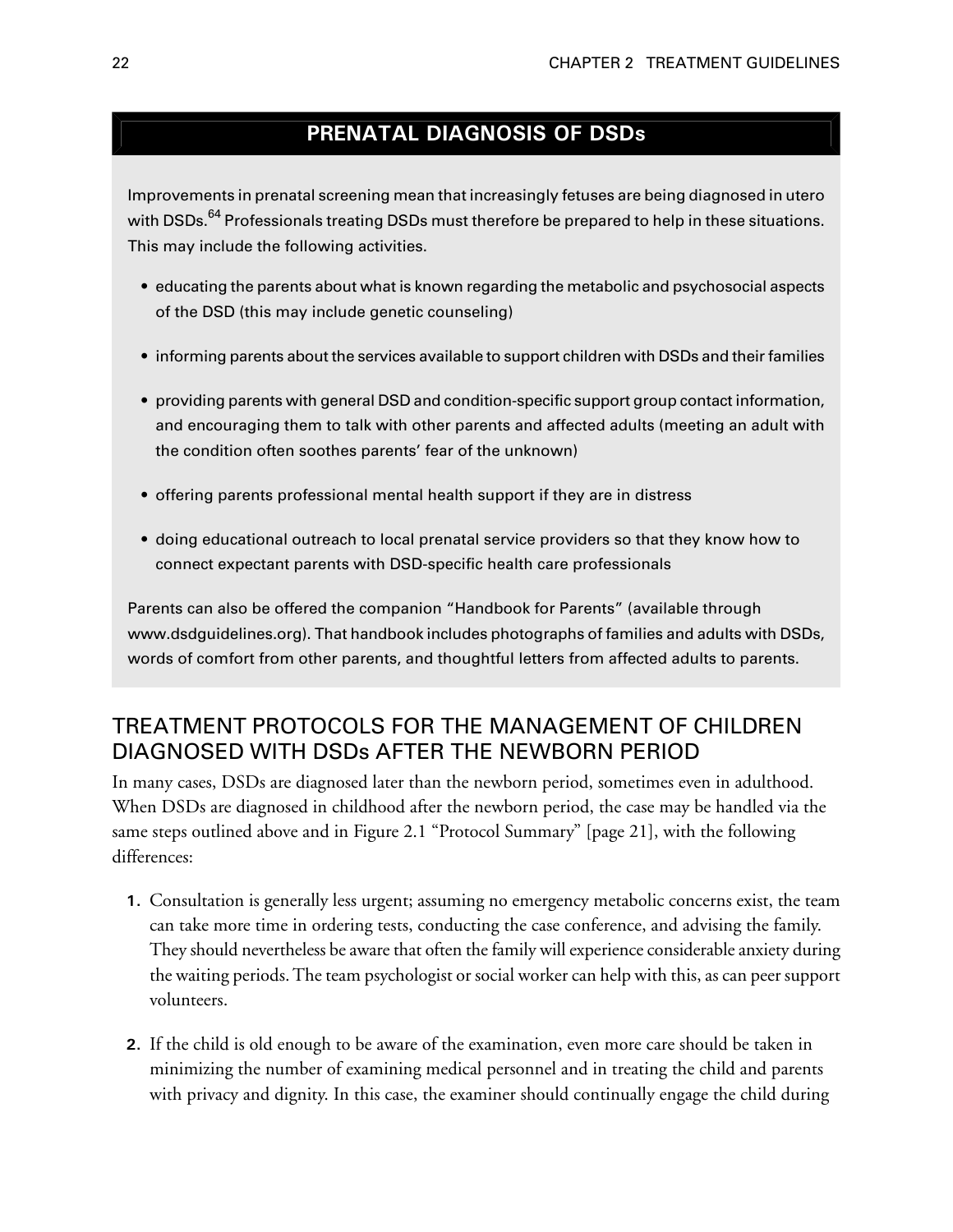the examination, using age-appropriate explanations to describe exactly what the examiner is doing, whether it is a visual exam, physical exam, or an exam using any medical device. A bathrobe brought from home can provide comfort and warmth in the examining room.

- **3.** If the child is old enough to be aware of the increased medical attention, the mental health and social work professionals on the team should help the parents explain to the child what is happening to the extent the child can understand. These explanations should be honest, reassuring, and loving. Pictures often help children understand bodily issues. (See Chapter 5 *[Core References and](#page-49-0) [Resources](#page-49-0)* [\[page 41\]](#page-49-0).) Children should be encouraged to ask questions and voice fears and concerns, and be reassured that they are not defined by their diagnoses.
- **4.** When the child is mature enough, peer support should be provided. The team coordinator can help arrange informal and formal peer support connections, including family-to-family support.
- **5.** The parents should be offered help in dealing with school personnel and other care givers who may need to be apprised of the situation; for help with this, see the companion "Handbook for Parents" (available through [www.dsdguidelines.org\)](http://www.dsdguidelines.org).
- **6.** If the child is approaching the age of puberty or is experiencing puberty, a gynecologist or adult urologist may be asked to do the examination and therefore to function as a member of the multidisciplinary team. Additional assessments that evaluate the environment of the child's community are critical during puberty. Any evidence that the child feels targeted, bullied, or in other ways socially or emotionally at-risk must be identified and interventions provided.
- **7.** In a small number of cases, the team will find that the child's initial gender assignment may not accord with the self-identity of the child. In this instance, assuming follow-up care confirms an incorrect gender assignment, the team should provide support to the child and family during the child's social gender transition. The need for psychosocial support for the parents in this situation cannot be overestimated;<sup>[65](#page-59-9)</sup> when a child's social identity changes, so does a parent's. Though the child (and oftentimes his or her peers) will likely find the social transition a relief,<sup>[17,](#page-56-2)[65](#page-59-9)</sup> the parents will often find it a substantial source of distress. In such cases, parents should be connected with the mental health care they need for support and psychoeducation, and the gender transition should be managed by a health professional experienced in this area, even if it means traveling to another town.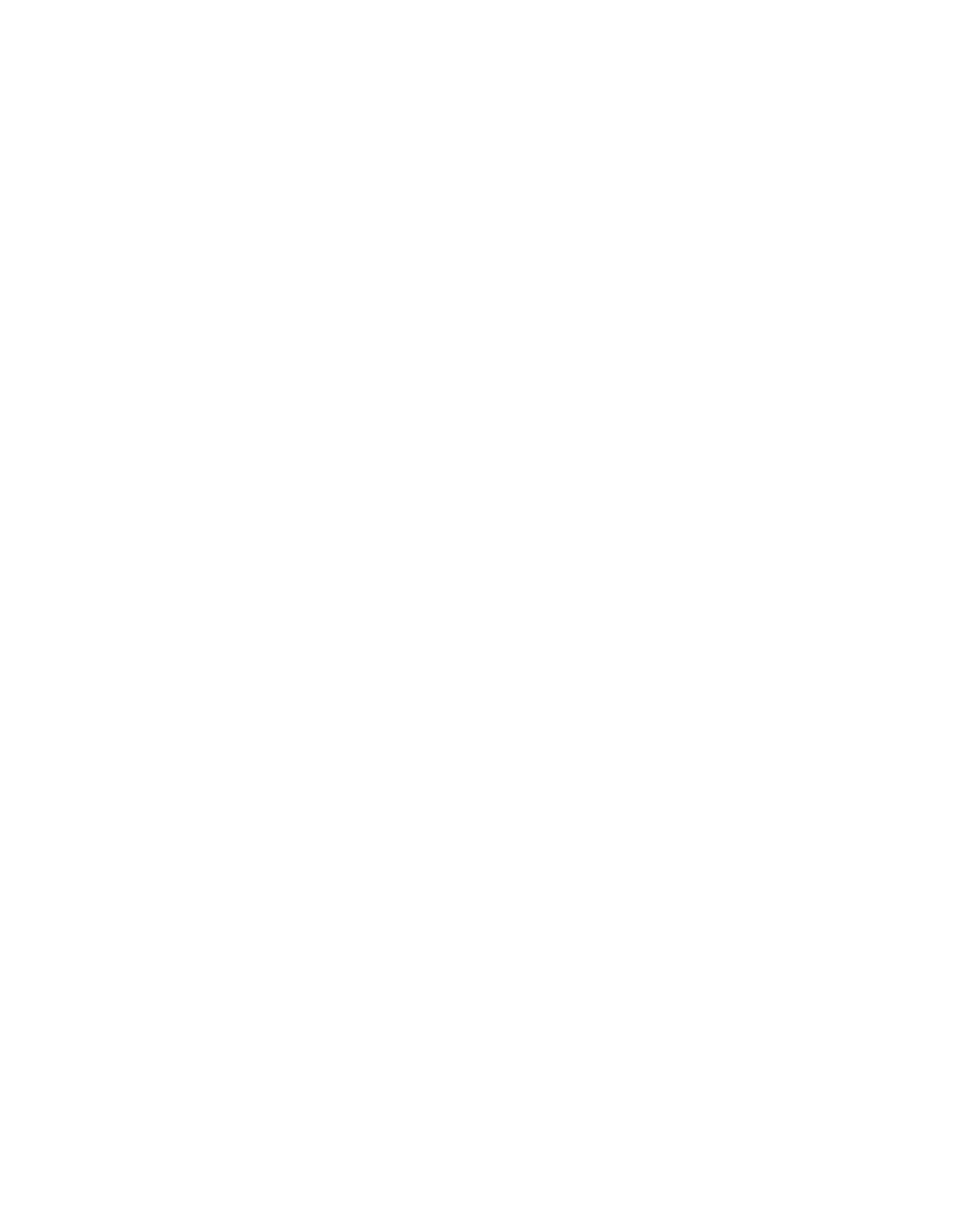# <span id="page-33-0"></span>**Chapter 3 Background and Elaboration**

### <span id="page-33-1"></span>GENDER ASSIGNMENT

Gender identity development is the result of a complex interaction between genes and environment.[22,](#page-56-9)[48,](#page-58-6)[66](#page-59-10)-[70](#page-60-0) It is impossible to predict with complete confidence what gender **any** child will eventually come to identify with.<sup>[8](#page-55-3),[71](#page-60-1)</sup> Like all other children, children with DSDs are given an initial gender assignment as boys or girls. But team members should be aware—and advise parents in relevant instances—that children with certain DSDs are more likely than the general population to feel that the gender assignment given to them at birth was incorrect.<sup>[72-](#page-60-2)[76](#page-60-3)</sup>

Gender assignment is a social and legal process **not requiring medical or surgical intervention** . (See [the section called "Timing of Surgeries" \[page 28\]](#page-36-0) and [the section called "Timing of Hormonal](#page-38-0) [Therapy" \[page 30\].](#page-38-0)) The role of health care professionals in initial gender assignment is to obtain and help interpret test results concerning the etiology and prognosis of the child's DSD and concerning the status of the child's anatomy and physiology (e.g., hormone production, hormone receptors, gross anatomy), so as to inform the parents' decision about gender assignment.

Thus, initial gender assignment (boy or girl) is made by the parents after the parents have been fully informed about the results of tests and what is known about gender identity development in patients with similar conditions. Because the parents will be the primary care givers for the child, and because they are the legal decision-makers for the child, it is critical that their sense of the situation be taken seriously and that they actively participate in the initial gender assignment. The psychiatrist or psychologist on the team may evaluate the care givers in terms of their education, cognitive capacity, coping skills, etc., as relevant to their ability to understand the DSD and to nurture a child with a DSD. Such factors may, in some cases, have bearing on the gender assignment recommended by the team.

On rare occasions, a child with a DSD may approach puberty without having clearly expressed a gender identity. Consider, for example, a child with histologically normal testes, 46,XY, and partial virilization who is being raised as a girl but who is approaching puberty without a clearly expressed gender identity.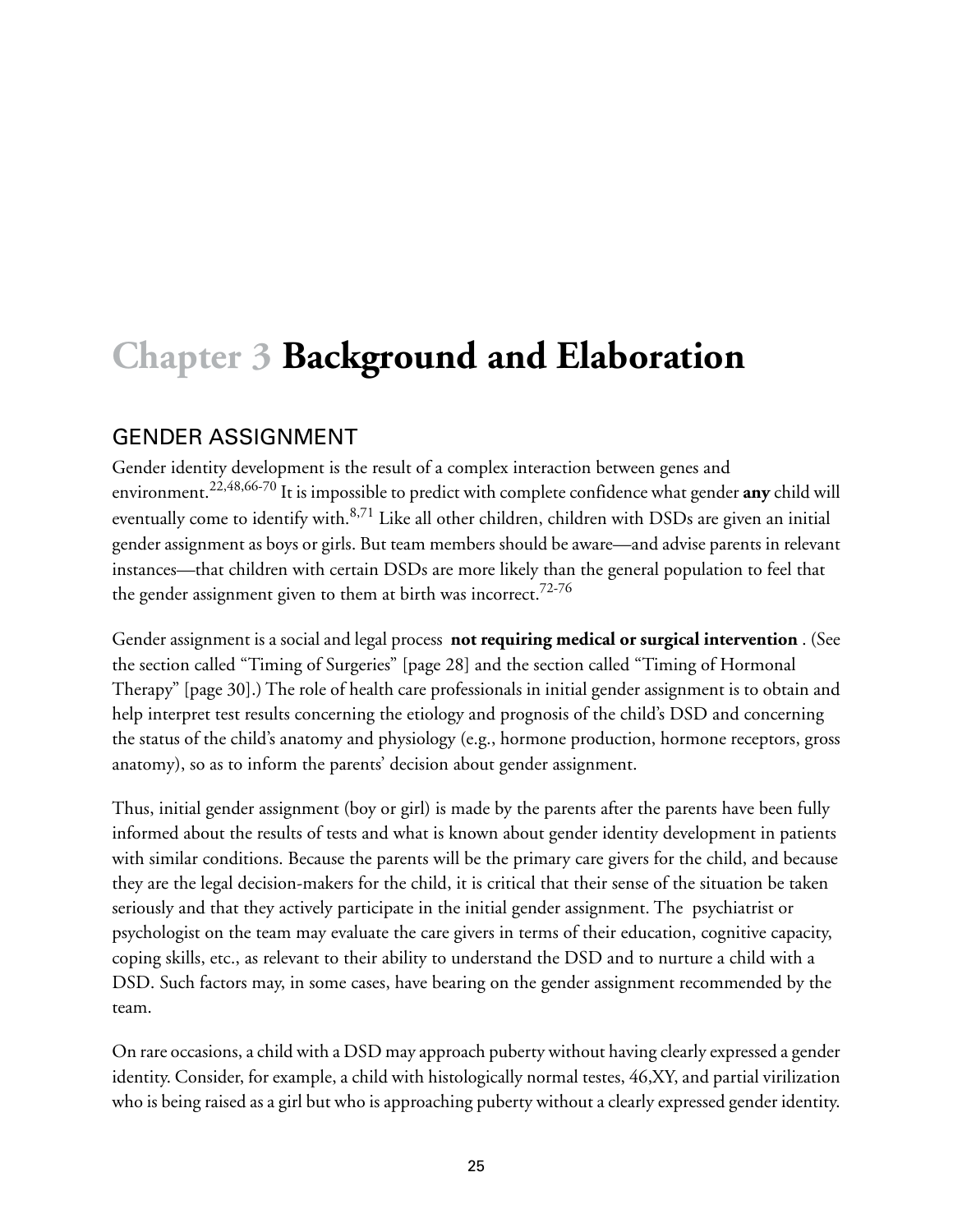In such cases, leuprolide (marketed as Lupron) may be used to delay puberty while psychologists and psychiatrists help the child explore feelings and options.

Throughout the provision of services to the family, it is critical that the team is supportive of atypical anatomy and behavior in children with DSDs, and that they model this acceptance for family members. Recall that one of the principles of patient-centered care for patients with DSDs is what is normal for one patient may not be what counts as normal for other patients. For instance, gender-atypical behavior is not a reason to encourage gender reassignment in the absence of the patient's desire for gender reassignment.<sup>[72](#page-60-2)</sup> Flexibility is key to making patients and parents feel valued and accepted; i.e., it is key to reducing a sense of stigma. Parents should not be blamed when children express behavior atypical for their gender assignment. They should be supported in recognizing that each child is unique and lovable in his or her own right.

### **WHAT DOES THE Y CHROMOSOME MEAN?**

A lot of unintended harm happens when people assume a Y chromosome makes a person a boy or man,and thelack ofa Y chromosome makesa person a girl or woman. One physician educator had the challenging experience of trying to calm a 23-year old patient who had just been told by a resident that she was "really a man" because he had diagnosed her as having a Y chromosome and Complete Androgen Insensitivity Syndrome.

It is true that in typical male development, the  $SRY$  gene on the tip of the Y chromosome helps to send the embryo down the masculine pathway. But more than the SRY is needed for sex determination and differentiation; for example, women with CAIS have the SRY gene, but lack androgen receptors. In terms of hormone effects on their bodies (including their brains), women with CAIS have had much less "masculinization" than the average 46,XX woman, because their cells do not respond to androgens.

Moreover, the SRY gene can be translocated onto an X chromosome (so that a 46,XX person may develop along a typical masculine pathway), and many of the genes involved in sex differentiation lie on the autosomes, not on the chromosomes (including WT-1 on 11, SOX9 on 17, and SF-1 on 9). Genes involved in sex differentiation can code for atypical proteins and thus intermediate level of function. For these reasons, some professionals now prefer the term "molecular sex" to "chromosomal sex" or "genetic sex." "Molecular sex" seems to better capture the complexity.

And beyond the genes, a person's sex development can be significantly influenced by environmental factors (including the maternal uterine environment in which the fetus developed). So it is simply incorrect to think that you can tell a person's sex just by looking at whether he or she has a Y chromosome.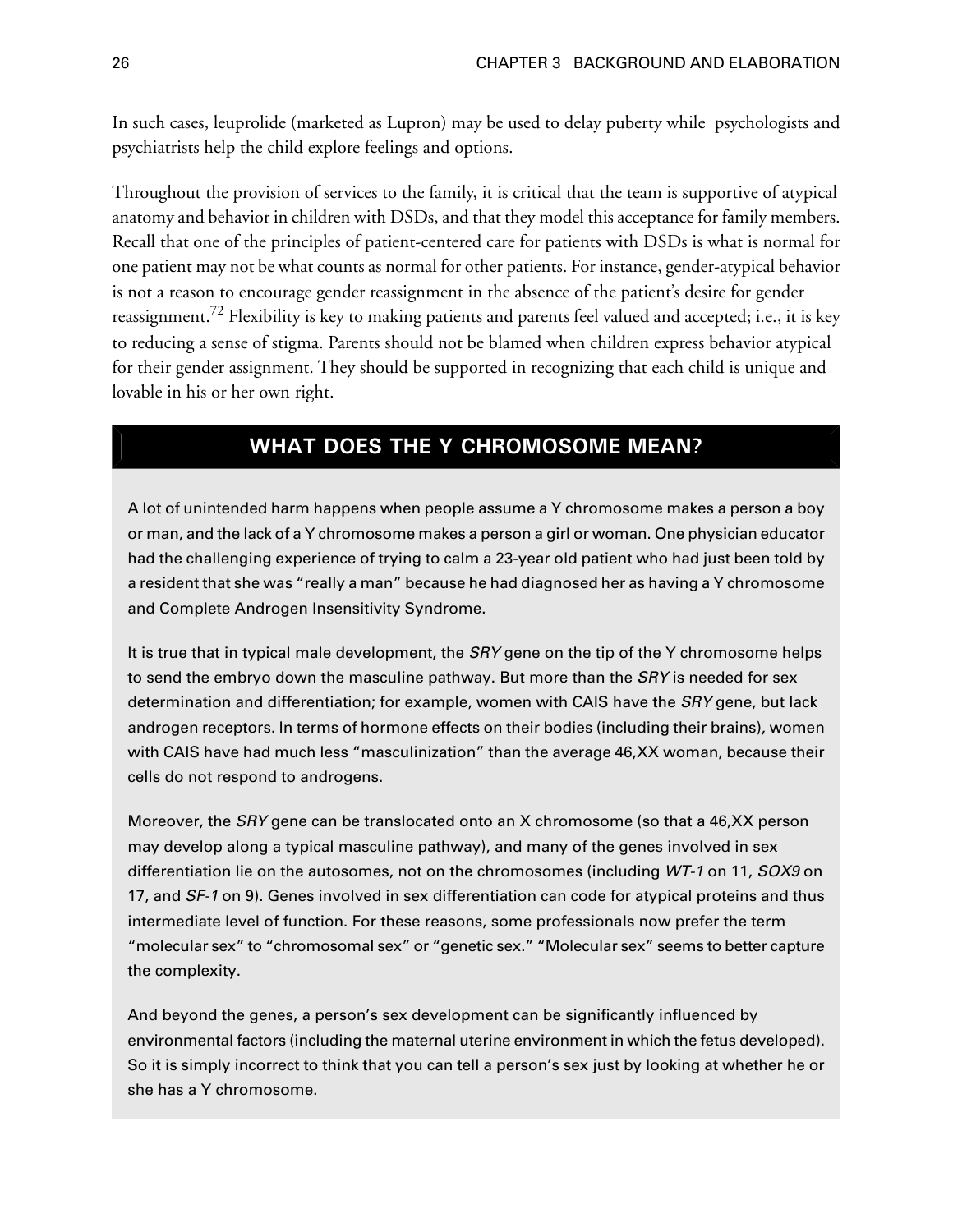#### <span id="page-35-0"></span>PSYCHOSOCIAL SUPPORT

In the past, many DSDs were recognized as psychosocial challenges but were not addressed with professional psychosocial resources.[77](#page-60-4) This has been changing, as it has in the care of other pediatric disorders, such as cleft lip and palate and childhood diabetes.<sup>[53](#page-58-10)</sup> Though many families will adjust well without major professional psychosocial support, particularly if given the message by their pediatricians that their child is acceptable and lovable, those who need it should be provided access and encouragement to use those resources.

Peer support, both formal (in a clinical setting) and informal (through personal connections), often provides at little or no cost a critical form of care for patients and parents.<sup>[34](#page-57-10)[,62](#page-59-6)[,78](#page-60-5)[-79](#page-60-6)</sup>The multidisciplinary team system may provide the critical mass of affected families necessary for good, local peer support. Clinicians can also talk with colleagues at other institutions to connect families that might benefit from speaking with each other, and can develop good working relationships with support groups so that liaisons from the support groups are "on call" to help. Peer support may also be provided through internet groups and through the offering of telephone numbers from family to family (with their permission). At the same time, team members will be able to help families access more formal mental health support when needed.

### **TACKLING SHAME**

When they leave the clinic, patients and families go out into the world and often encounter direct or indirect messages that they should be ashamed of themselves because the child has a DSD. Health care professionals can help families by regularly providing opportunities to talk about and process reactionary shame. One social worker who helps families with birth anomalies writes, "In my experience, if time is not dedicated to talking about the almost automatic development of shame, and how to reframe this experience, then it continues to flourish. This then leaves everyone at risk for creating a plan that is directed by shame-based decisions even when we least expect it. It's important to avoid the impression that all negative reactions can somehow be stopped with surgery or other medical care. Shame can best be dealt with when we talk about it. The idea is to talk about it out loud and directly. Shame can be an isolating and terrifying thing, especially when it is either all we talk about or something we never talk about."

**Meeting others who share similar challenges has been consistently identified by adults and families affected by DSDs as the single most powerful therapeutic experience.** It is not uncommon to hear adults with DSDs and parents of children with DSDs say that connecting with a peer supporter saved them from a sense of growing desperation born out of a mounting shame.<sup>[35](#page-57-5)[,59](#page-59-3),[61-](#page-59-5)[62](#page-59-6)</sup>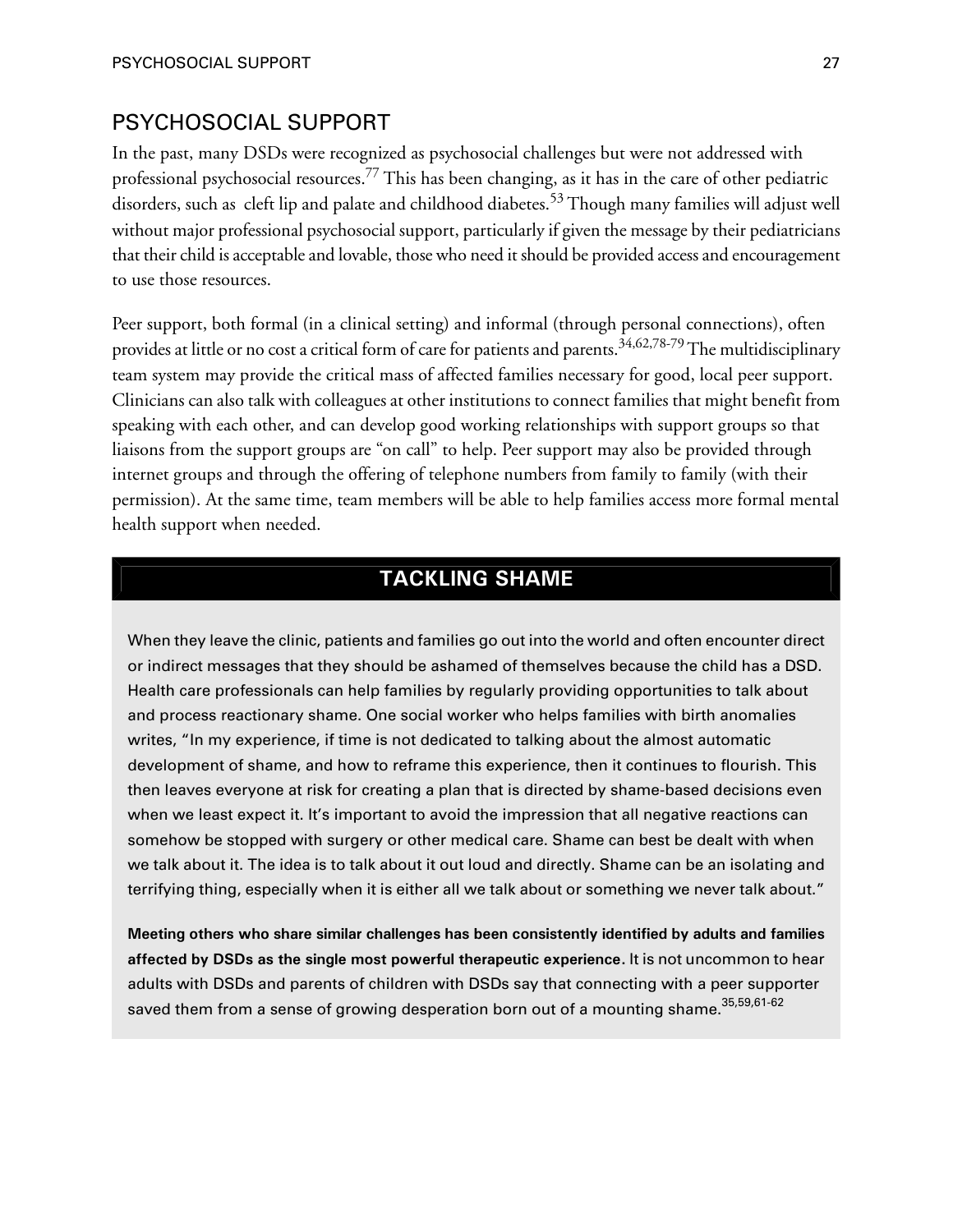## <span id="page-36-0"></span>TIMING OF SURGERIES

It is rare that surgeries will be needed in the neonatal period. Naturally, operations performed to end an imminent threat to the patient's health should be scheduled as quickly as possible, and explained to the parents and, if of an appropriate age, to the child. Examples include operations to create a urinary opening where none exists in a newborn, or to remove malignant tissue.

<span id="page-36-8"></span><span id="page-36-2"></span>Genital cosmetic surgeries are sometimes offered to relieve parental distress, <sup>[80](#page-60-0)</sup> but parental distress should instead be addressed directly through peer support and competent mental health care. In providing this care for parents, teams show respect for parents and their children.<sup>[38](#page-57-0),[81](#page-60-1)</sup> A combination of reassurance and education will help to reduce the family's early negative reactions to the condition while allowing them to honestly discuss their concerns and questions.<sup>[38](#page-57-0)[,82](#page-60-2)</sup>

<span id="page-36-9"></span><span id="page-36-5"></span>Past practice favored the use of surgery to reinforce initial gender assignment.<sup>[19](#page-56-0)[,83](#page-60-3)[-86](#page-61-0)</sup> This included operations aimed at making genitalia look more cosmetically normal and the removal of gonadal tissue at odds with the initial gender assignment. For the following reasons, the emerging approach<sup>[2,](#page-55-0)[36](#page-57-1)[,87](#page-61-1)</sup> calls for delaying elective surgeries until the patients themselves can participate in decision-making:

- <span id="page-36-4"></span>**1.** Gender assignment is an imperfect art; <sup>[48](#page-58-0),[88-](#page-61-2)[91](#page-61-3)</sup> a small but significant number of patients with DSDs will develop a gender identity at odds with their initial gender assignment, and some will grow to feel and express nontraditional gender identities.<sup>[67,](#page-59-0)[73-](#page-60-4)[74](#page-60-5)</sup> It is best to let patients decide for themselves what anatomical features accord with their self identities. Professional counseling by a mental health professional can help patients make these decisions.<sup>[92](#page-61-4)</sup>
- <span id="page-36-7"></span><span id="page-36-1"></span>**2.** In both autobiographical accounts and outcome studies, a significant number of former patients have reported diminished sexual sensation, sexual dysfunction, or chronic pain following genital operations, including operations (e.g., "nerve-sparing") thought by their advocates to be low risk.<sup>[15,](#page-56-1)[26](#page-56-2)[,37](#page-57-2),[61,](#page-59-1)[72,](#page-60-6)[93](#page-61-5)-[100](#page-62-0)</sup> Surgery to construct a neovagina carries a risk of neoplasia.<sup>[101](#page-62-1)[-102](#page-62-2)</sup> Because all surgeries carry risk, and because sexual sensation and function is vital not only to an individual's enjoyment of sexuality but to his/her capacity for forming and maintaining intimate relationships and pair-bonds, it is preferable to allow patients to decide for themselves which risks to assume.
- <span id="page-36-6"></span><span id="page-36-3"></span>**3.** Operations designed to normalize genital appearance may undermine the multidisciplinary team's central message to the parents that the child is unconditionally acceptable and lovable. $34-35$  $34-35$
- **4.** There is a consistent and growing body of evidence that children raised with "ambiguous" sex anatomy are at no greater risk for psychosocial problems than the general population.<sup>[23](#page-56-3),[28,](#page-57-5)[61](#page-59-1),[103-](#page-62-3)[109](#page-62-4)</sup> Meanwhile, there is surprisingly little published evidence to the contrary. $^{110}$  $^{110}$  $^{110}$  As a consequence, there is a lack of demonstrated need for early cosmetic genital surgeries. Interventions have tended to be based on fears about "worst case scenarios," not demonstration of medical need.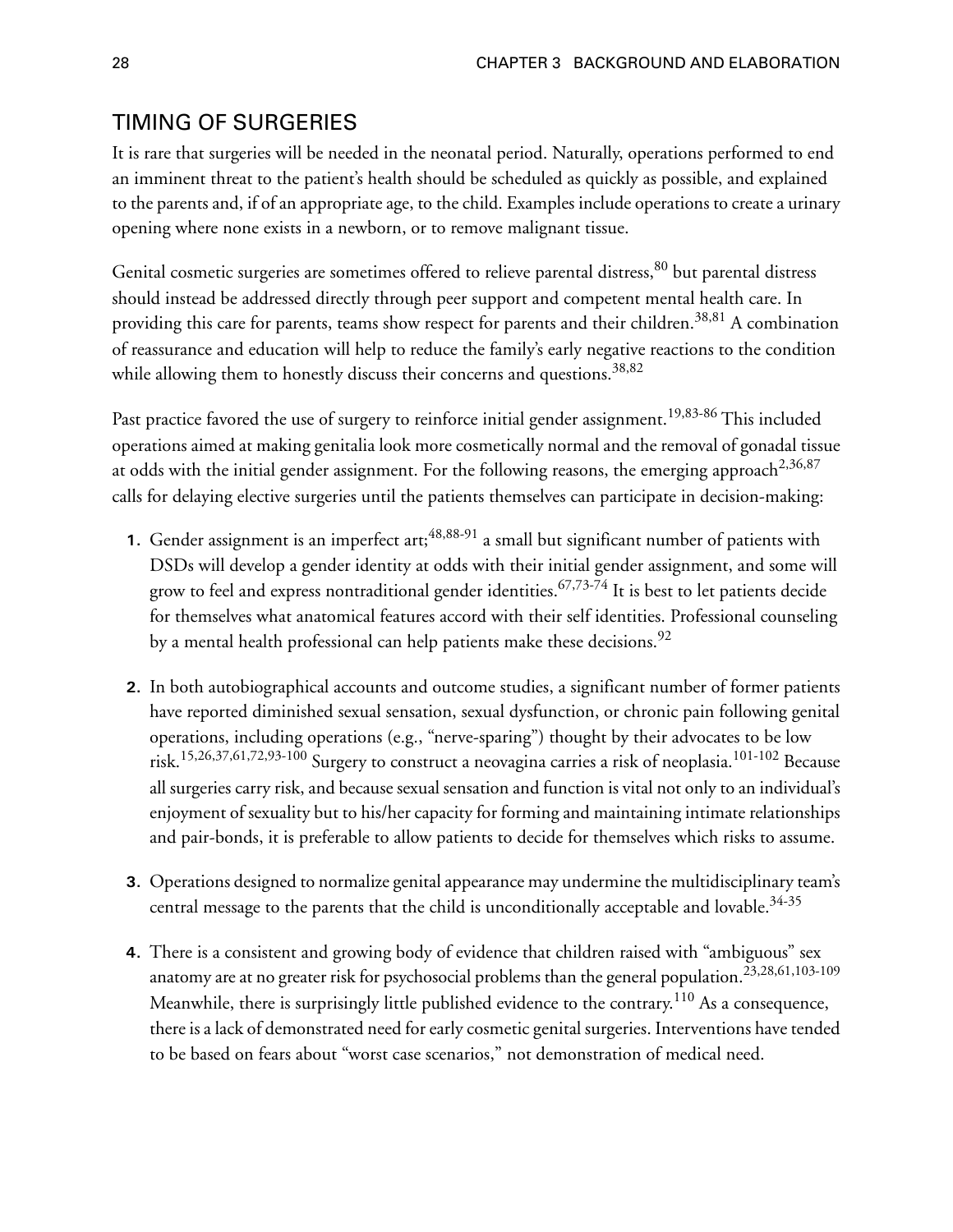<span id="page-37-1"></span>**5.** Allowing a patient to make decisions about elective care signals to the patient a fundamental valuing of his or her autonomy and personhood. $32$ 

<span id="page-37-3"></span><span id="page-37-2"></span><span id="page-37-0"></span>Healthy, functioning gonadal tissue should remain in place unless the patient, fully advised of risks and options, requests it be removed. Improving reproductive technologies may make it possible for patients now considered infertile (e.g., women with CAIS) someday to contribute to procreation (e.g., through sperm aspiration, IVF, and surrogacy). Removal of healthy gonadal tissue leads to loss of potential fertility and the loss of the benefits of endogenous hormones (e.g., prevention of osteoporosis; many women with CAIS report a loss of libido and sense of well-being after gonadectomy), and should therefore happen at the will of the fully informed patient. Note that gonadal tumor risk varies with etiology; the risk is highest in PAIS, and lowest  $(< 5\%)$  in CAIS and ovotestes.<sup>[111](#page-62-6)-[113](#page-63-0)</sup>

<span id="page-37-4"></span>There is a lack of agreement on the recommended age for various treatments and this inevitably influences the ability of affected children to participate in decision-making. A formal assessment of the child's cognitive status by a child psychologist or psychiatrist can assist in determining the extent to which the child is capable of participating in the decision-making process.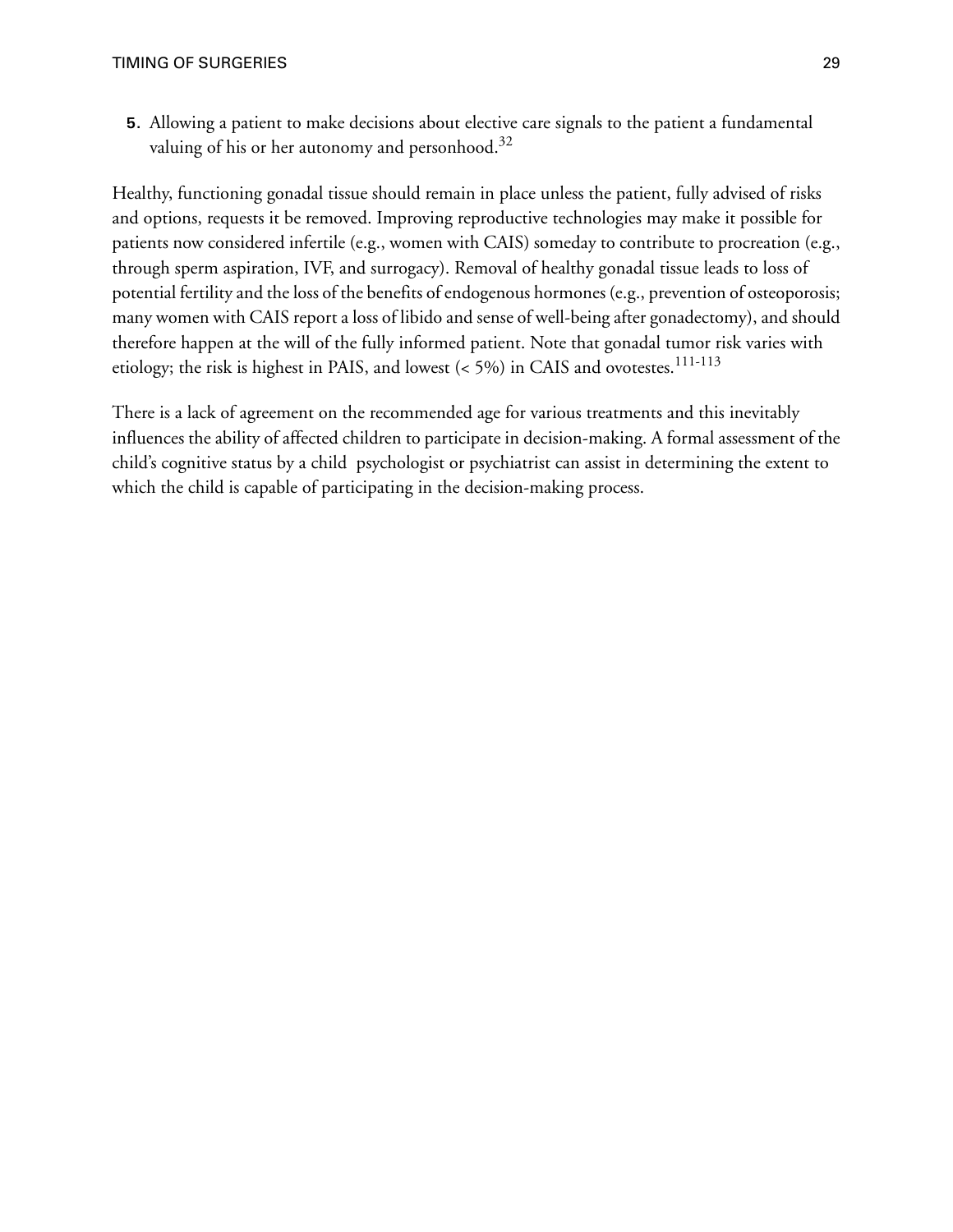# **HELPING PARENTS THINK ABOUT ELECTIVE SURGERY**

<span id="page-38-6"></span><span id="page-38-5"></span>Parents pick up signals from their children's pediatriciansabout what theyshould do, sometimes picking up signals pediatricians don't intend.<sup>[114](#page-63-1)-[115](#page-63-2)</sup> The best thing pediatricians can do is to be explicit with parents (and, as age appropriate, patients) about the choices available and the evidence regarding outcomes for each.

<span id="page-38-4"></span><span id="page-38-1"></span>If there's no urgent need for surgery—as is the case for many DSD surgeries—clinicians can make vivid the option of waiting by introducing the family to adults who have lived without the intervention being considered and to other parents who have decided to hold off and let the child decide. So, when working with parents considering clitoral reduction surgery for their infant daughter, one pediatric urologist has introduced those parents to another set of parents who chose against infant clitoral reduction surgery—and to the daughter herself (now an adolescent). This way the parents facing a decision have had the opportunity to meet a child who will make the elective surgery decision for herself, and to learn from her and her parents how to manage the psychosocial challenges of raising a girl with a noticeable clitoris.

<span id="page-38-3"></span><span id="page-38-0"></span>Pediatric urologists and surgeons know well that sometimes parents seek early elective surgeries for their child with a DSD because they think it will spare the child the psychological trauma of having them done later. This is the case sometimes, for example, with infant orchidectomies chosen on behalf of girls with Complete Androgen Insensitivity Syndome. But many adults with DSDs have said that they were not spared the psychological trauma of the surgery because it hit them full-on when they came to know about the surgery. Some, in fact, have felt the psychological trauma of surgery was amplified by having had surgeries done without their consent. This in turn increased their sense of betrayal and disenfranchisement, an outcome unintended by their parents and doctors, who made the decision with the best of intentions.

## <span id="page-38-2"></span>TIMING OF HORMONAL THERAPY

Endocrinologic therapy administered to avoid an imminent threat to the patient's health should be provided and explained to the parents and, if of an appropriate age, to the child. The most obvious example would be treatments for classical CAH.

For the following reasons, the emerging approach calls for delaying elective sex hormone treatments until the patients themselves can participate in decision-making:

<span id="page-38-7"></span>**1.** In general, elective sex hormone treatments can wait until the child is approaching the age of puberty when the patient can and should participate in informed decision-making. The administration of sex hormones can result in physiologic and behavioral changes discordant with the developing self-identity of the patient.<sup>[116](#page-63-3)[-117](#page-63-4)</sup> For this reason, it is best to have qualified mental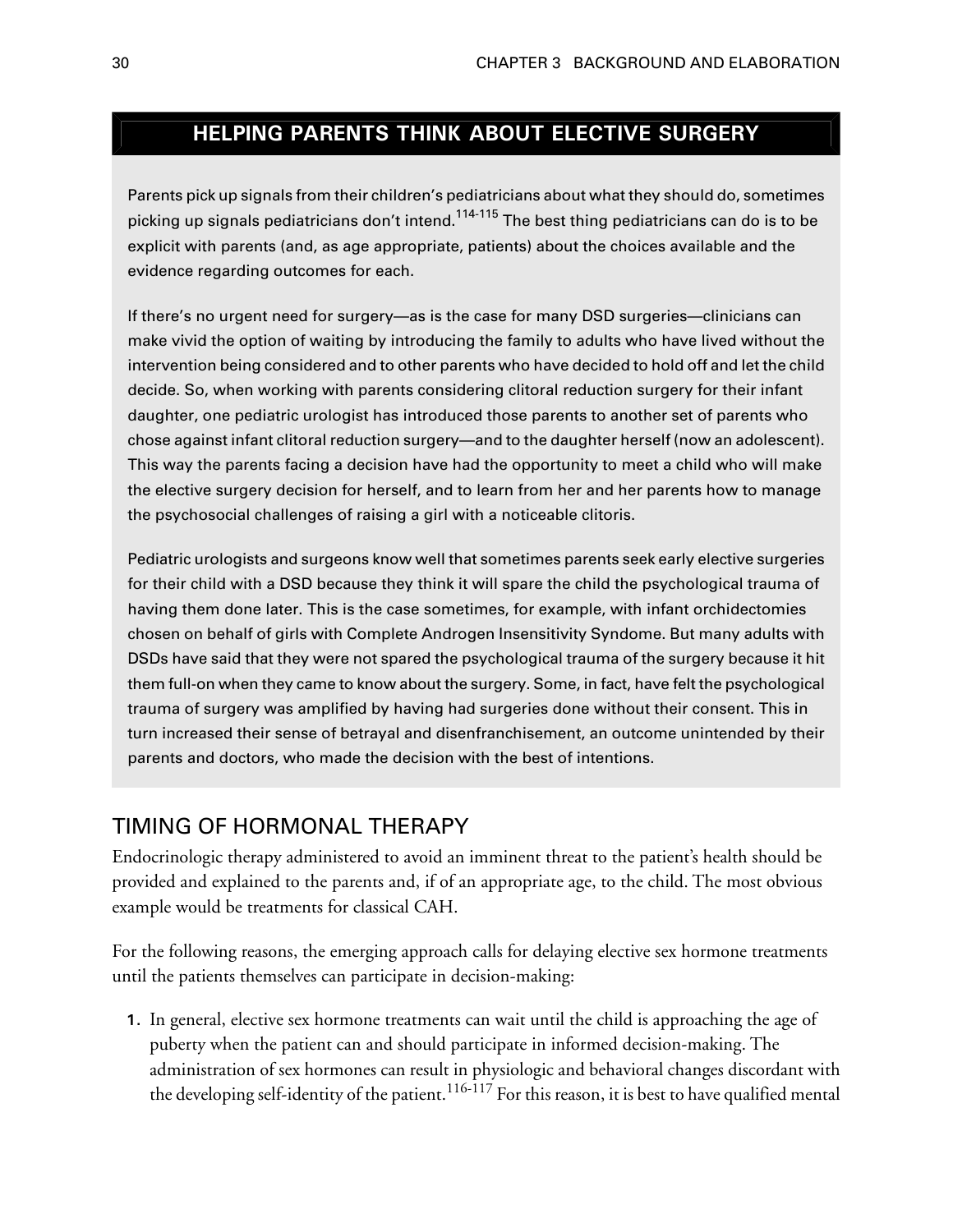<span id="page-39-4"></span>health professionals assess the patient's identity and maturity and suggest options. (Psychiatrists and psychologists can do this assessment and then work with the endocrinologist to suggest options.) Allowing a patient to make decisions about elective care also signals to the patient a fundamental valuing of his or her autonomy and personhood.

**2.** Exogenous hormones carry risks; for example, testosterone treatments can result in prostatic hypertrophy, reduced fertility, changes in libido, acne, male pattern balding, and high blood pressure. It is best to wait and to allow patients to decide for themselves which risks to assume and when to alter or cease elective treatments.

# REDUCING STIGMA RELATED TO MEDICAL CARE

Adults with DSDs report having been inadvertently subjected to contexts productive of stigma within medical institutions where they were treated as children.<sup>[62,](#page-59-2)[97](#page-61-6)</sup> It is crucial that multidisciplinary teams avoid directly or indirectly stigmatizing patients with DSDs and their families.<sup>[2](#page-55-0)</sup> The following practices should be observed.

- <span id="page-39-2"></span><span id="page-39-1"></span>• Use verbal and body language that signals openness and acceptance of the child and the parents; be calm, reassuring, and honest<sup>[43](#page-58-1)</sup> (including being honest about uncertainty).
- Use gender-neutral language when gender is uncertain, but **never use objectifying language such as "it"**; instead employ phases like "your baby" or "your child" or "your little one."<sup>[49,](#page-58-2)[60](#page-59-3)</sup>
- <span id="page-39-3"></span>• Encourage parent/child attachment and bonding.
- Keep in mind that, while medically indicated, close inquiry about parental history inadvertently produces feelings of parental responsibility and guilt about the DSD; avoid unnecessarily repeating these questions and explain the medical reason for such questions.
- Talk with team members and the family about the child and family's strengths, $118$  so that the challenges posed by the DSD are kept in perspective.
- Provide the patient and family routine opportunities to talk about both their hopes and fears (i.e., provide proactive support).
- <span id="page-39-0"></span>• Talk **with** the child as soon as he or she is capable of understanding that he or she is being talked **about**; this way patients don't accidentally feel like objects in the room.
- Avoid imparting the message that the child is a curiosity or freak by reducing to a minimum the number of health care professionals who physically attend to the child and family. [61](#page-59-1)
- Avoid whenever possible repeated genital exams, especially those involving measurement.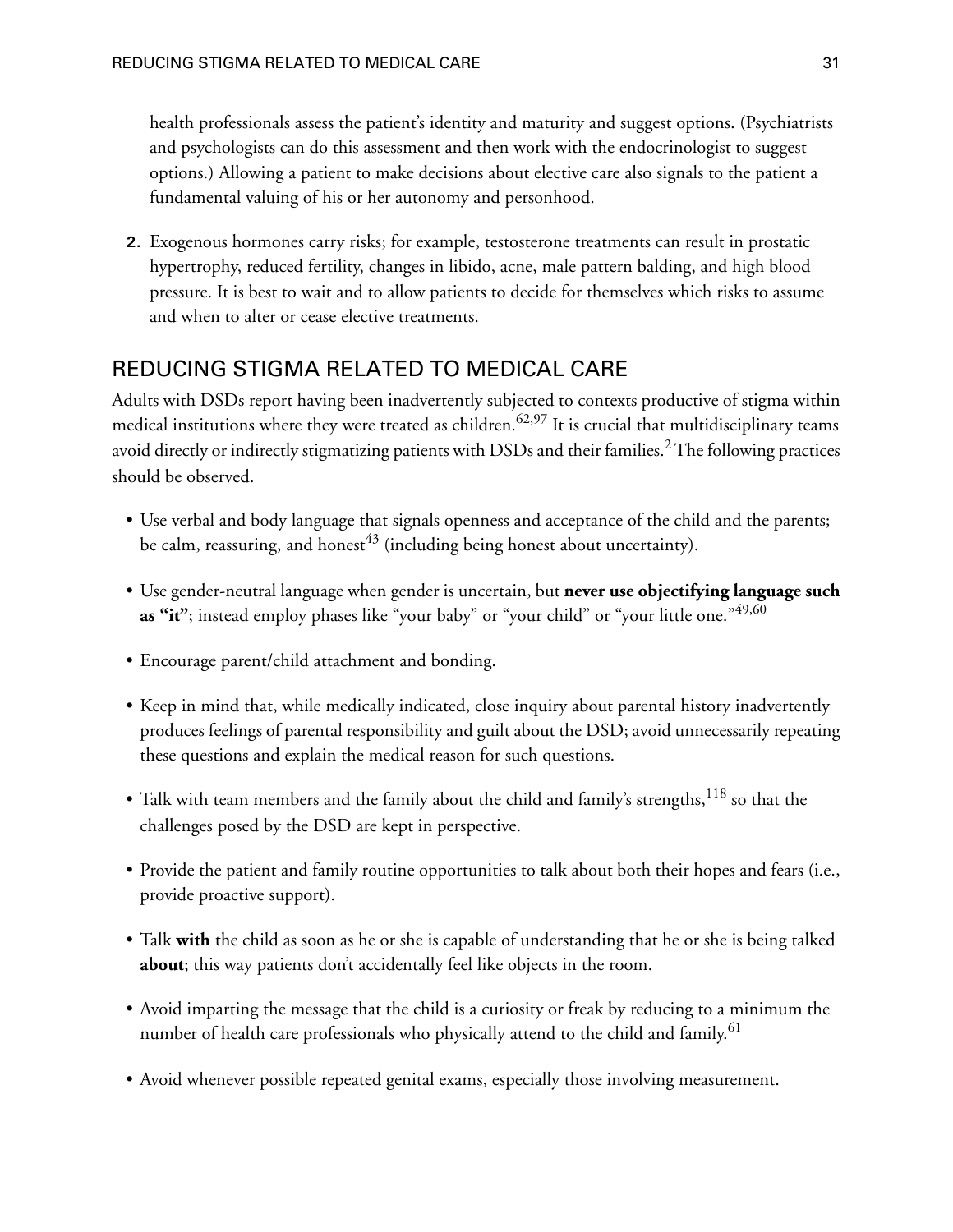- <span id="page-40-1"></span>• Treat gender atypical traits of the child as acceptable for that child.<sup>[119](#page-63-6)</sup>
- <span id="page-40-4"></span>• Limit medical photography<sup>[30](#page-57-7)</sup> to what is absolutely necessary for the patient's care and (as HIPAA requires) do not allow photographs to leave the patient's chart; adults with DSDs have reported lifelong harm from finding their own nude pictures in medical texts or on the internet, and from being unable to obtain copies of photographs that they know should have been kept in their records.
- Make sure the child knows the truth as he or she grows up; this will prevent the harmful situation where he or she learns the truth in a confusing and inadequate way, for example, by a slip of the tongue or a glance at the medical chart. $44$
- <span id="page-40-2"></span>• Let the patient know he or she is not wholly defined by his or her diagnosis.
- Provide access to peer support and counseling.<sup>[79](#page-60-7)</sup>

<span id="page-40-5"></span>Health care professionals should keep in mind that families look to them for guidance; they should monitor their words, movements, and actions carefully to be sure they are fully supporting the patient and family in their unique experience.

<span id="page-40-0"></span>Encouraging parents to talk with others, right from the start, will forestall closeting and the growth of shame in the family. For example, families who have been through gender changes suggest that their experiences were made easier by letting trusted family and friends know early on about their children's DSDs.

## **EMPOWERING CHILDREN WITH DSDs**

<span id="page-40-3"></span>A number of adults with DSDs recall being greatly affected, in both positive and negative ways, by how their specialist doctors worked with them. One psychologist who has had extensive contact with children and adults with DSDs offers these thoughts: "Particularly crucial is the child's need to be specifically acknowledged and asked for feedback about an experience, permission for an exam, etc. One adult I spoke to recently talked about what an enormous difference it made for her when a doctor made a joke at his own expense, which made him vulnerable and left her feeling 'seen' as an individual. Another wished someone had told her it was okay to yell and be angry when something hurt. Simply explaining what you're doing will certainly help, but my contacts seemed to need something more, help in finding a voice, permission to become empowered."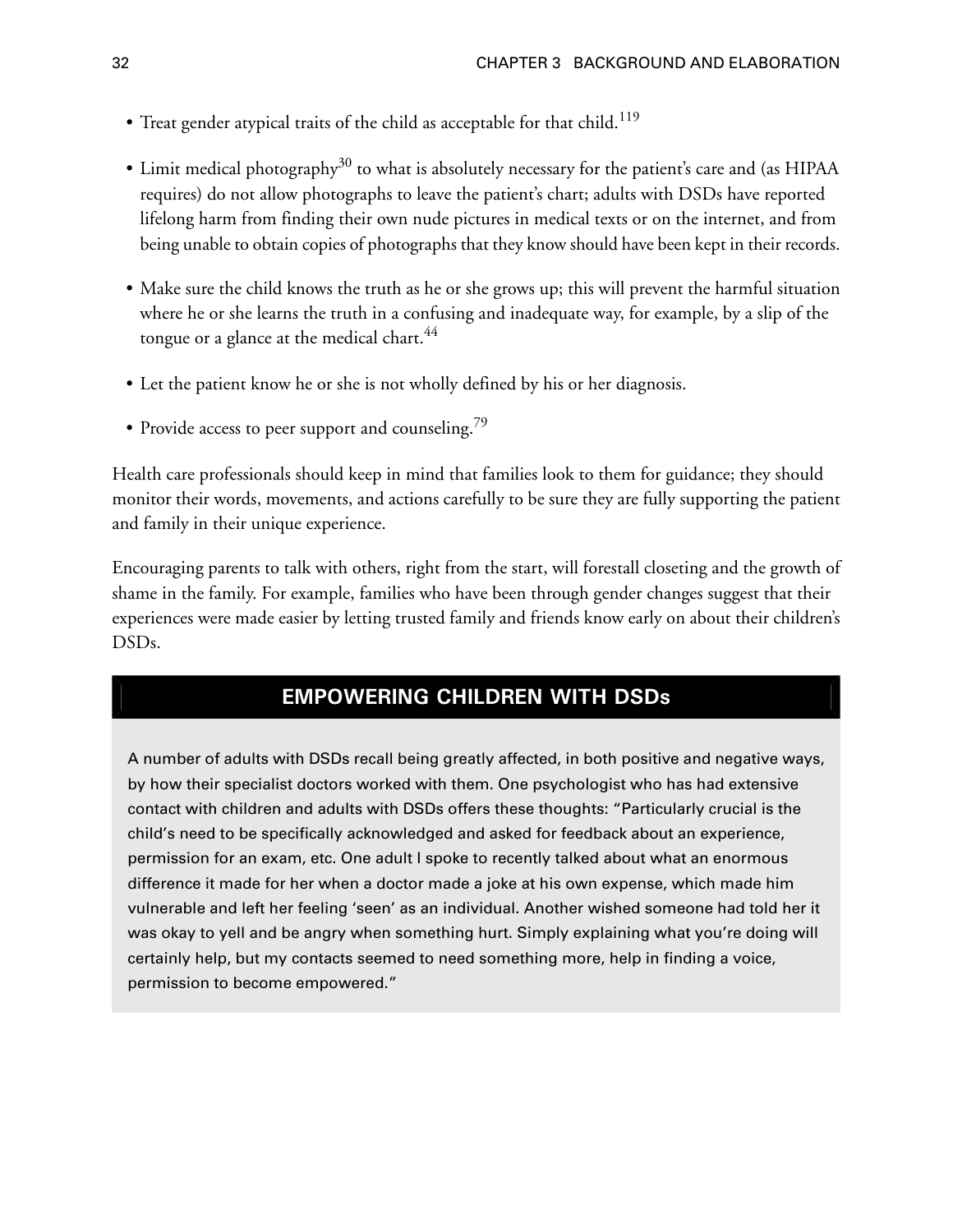# TELLING THE TRUTH

<span id="page-41-3"></span><span id="page-41-2"></span><span id="page-41-1"></span>Telling patients the truth about their medical histories and conditions promotes a trusting doctor-patient relationship, signals openness (the opposite of shame), reduces the sense of stigma, and enables patients to understand the health and quality-of-life benefits of adherence to medical care. Patient-centered care by definition cannot occur in the absence of truth-telling. Truth-telling needs to be geared to the child's maturity and is most likely to succeed when it is accomplished in the context of a trusting patient-doctor relationship, one in which an atmosphere of trust has been fostered. In such circumstances, children feel comfortable asking questions and answering questions.

<span id="page-41-0"></span>When clinicians are telling the truth to patients, the parents should be present so that there is no misunderstanding. The explanations should be geared to the developmental level of the child and the questions being asked. Full disclosure of the medical facts should typically occur at the latest by age 16 in cooperation with the parents and mental health members of the team. When a patient goes to obtain his or her records at age 18, he or she should find no surprises.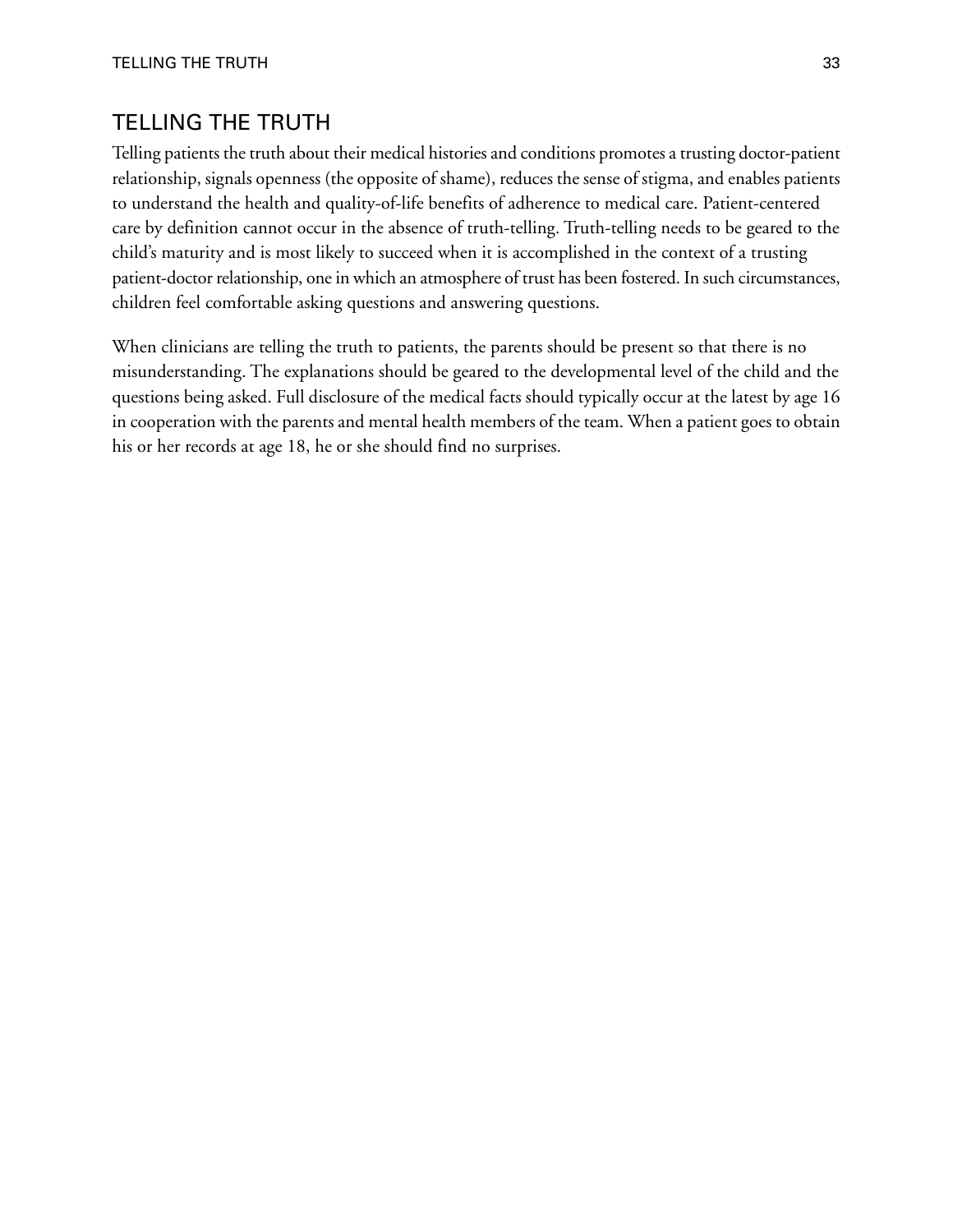# **WHAT'S THE TRUTH?**

<span id="page-42-0"></span>Telling patients and parents the truth doesn't just mean avoiding outright lies; it also means not withholding critical information like karyotype, diagnosis, and crucial facts of a medical history. When clinicians try to protect patients through euphemisms or by withholding information, they may inadvertently harm the patient and the doctor-patient relationship.

<span id="page-42-3"></span>Many physicians were trained in the past to refer to the testes of patients with AIS as "gonads," believing that full knowledge of their AIS and testes would interfere with AIS patients' psychosexual development.<sup>[43](#page-58-1)</sup> This led to much hardship for girls and women with AIS who found out the truth by accident.<sup>[44](#page-58-3)</sup> One peer supporter with AIS relates the following stories: "One girl told me her chart was left in the room, and so she peeked at it and thought it read 'Patient does not know she has AIDS' (when actually it said 'patient does not know she has AIS'). Another told me she was kibitzing with an intern about sex chromosomes, not knowing she had XY chromosomes, when the intern misread the situation and suddenly blurted out to her, 'Ha! Well you have XY!' A third overheard staff commenting 'Hey, we've got a hermaphrodite in Exam Room 2!'" Some introductory biology and genetics classes have included a lab in which buccal smears are performed, revealing the students' karyotypes. Some patients have been permanently alienated from health care professionals and emotionally scarred by these kinds of experiences.

<span id="page-42-5"></span><span id="page-42-1"></span>Parents who want providers to withhold information from their children may need support for their own concerns. They should also be advised that once children turn 18, they will be entitled to their full medical records, and that, even before that age, children have a way of picking up on family secrets and lies. Parents should be offered professional counseling in how to speak the truth with their children.

## <span id="page-42-4"></span>THE IMPORTANCE OF SEXUAL WELL-BEING

<span id="page-42-2"></span>Although it often makes adults uncomfortable to think about the future sexual lives of children, it is very important that attention be paid to ensuring that patients with DSDs grow up to feel sexually healthy, mentally and physically. In the past, too much attention has been paid to genital appearance and gender identity at the expense of the patient's sexual health.<sup>[26,](#page-56-2)[120-](#page-63-7)[121](#page-63-8)</sup> Sexual health is central to an adult's over-all well-being; it is critical to the establishment of short- and long-term intimate relationships and pair bonding, but also more generally to the establishment of a positive sense of self. $^{122}$  $^{122}$  $^{122}$ 

Patients have reported that genital surgeries (with resultant scars), gonadectomies, exogenous hormones, being lied to or misled by health care professionals, and repeated genital examinations have contributed to sexual dysfunction and the cascade effects that come from sexual dysfunction (especially difficulties establishing and maintaining partnerships). Clinicians should use the techniques mentioned above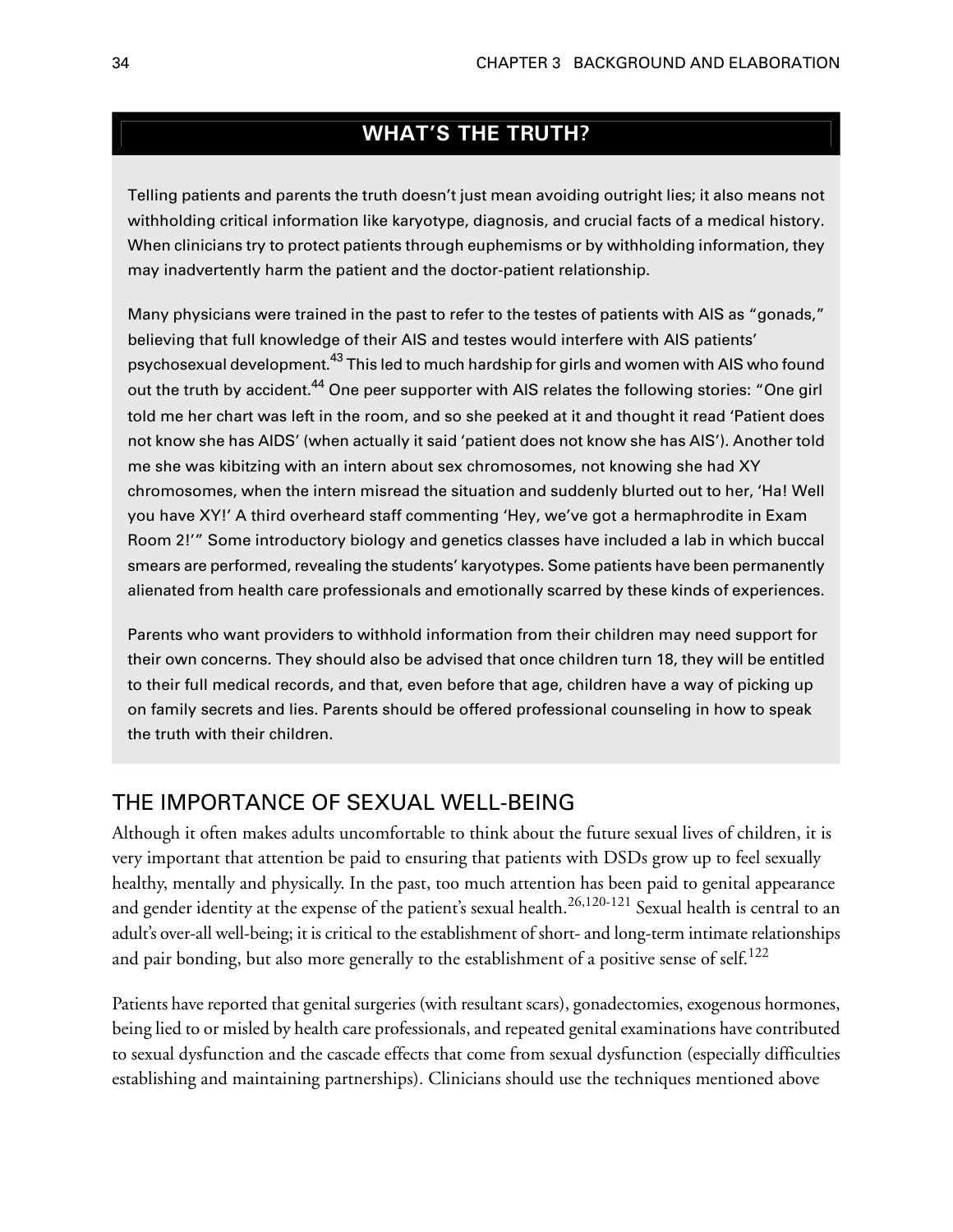<span id="page-43-0"></span>(including actions designed to reduce stigma and maximize patient decision-making) to reduce threats to patients' sexual well-being.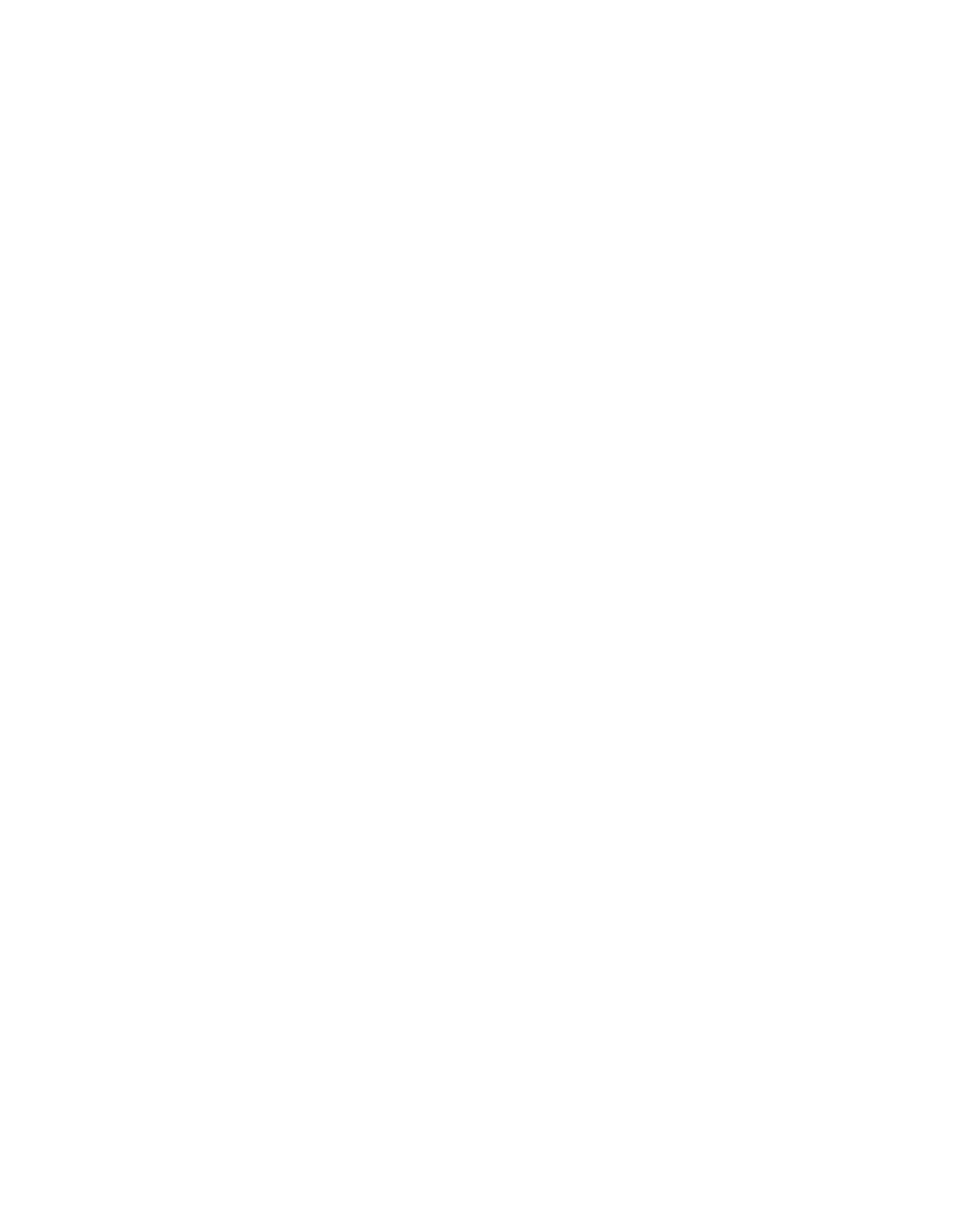# <span id="page-45-0"></span>**Chapter 4 Scripts for Talking with Parents**

<span id="page-45-2"></span>Listed below are examples of questions commonly asked by parents who have just recently become aware of their child's DSD, and answers clinicians can provide. (Substitute the child's name for "your baby" or "your child" if a name has been given.)

#### Q: **Is my child a boy or a girl?**

A: Your question is very important. We wish we could tell you right this minute, but we really can't tell yet. We will have more information after we conduct some tests. It's hard for parents to wait for these test results so we will try to update you every day, and you can call [give contact person's name] at anytime. Although your baby has a condition you probably haven't heard much about, it isn't that uncommon. We've encountered this before, and we'll help you through this time of confusion. As soon as the tests are completed, we will be able to talk with you about the gender in which it makes most sense to raise your child, and we'll give you a lot more information, too, since quite a lot is known about these variations and we are learning more each day. We want to reassure you that our focus is on supporting you and your child in this time of uncertainty.

#### <span id="page-45-1"></span>Q: **What if you assign the wrong sex?**

A: After we have back the information we are collecting, we will talk with you more specifically about choosing a gender assignment. We suggest you choose the gender assignment your baby is most likely to identify with as your baby grows up and becomes his or her own person. We can't guarantee we'll get it right. Most of the time we do. But if your baby grows up and as a child or a teenager decides that her or his assigned gender—the one you are going to give your baby now—doesn't fit for your baby anymore, we will be able to help your child, and all of you, adjust to this.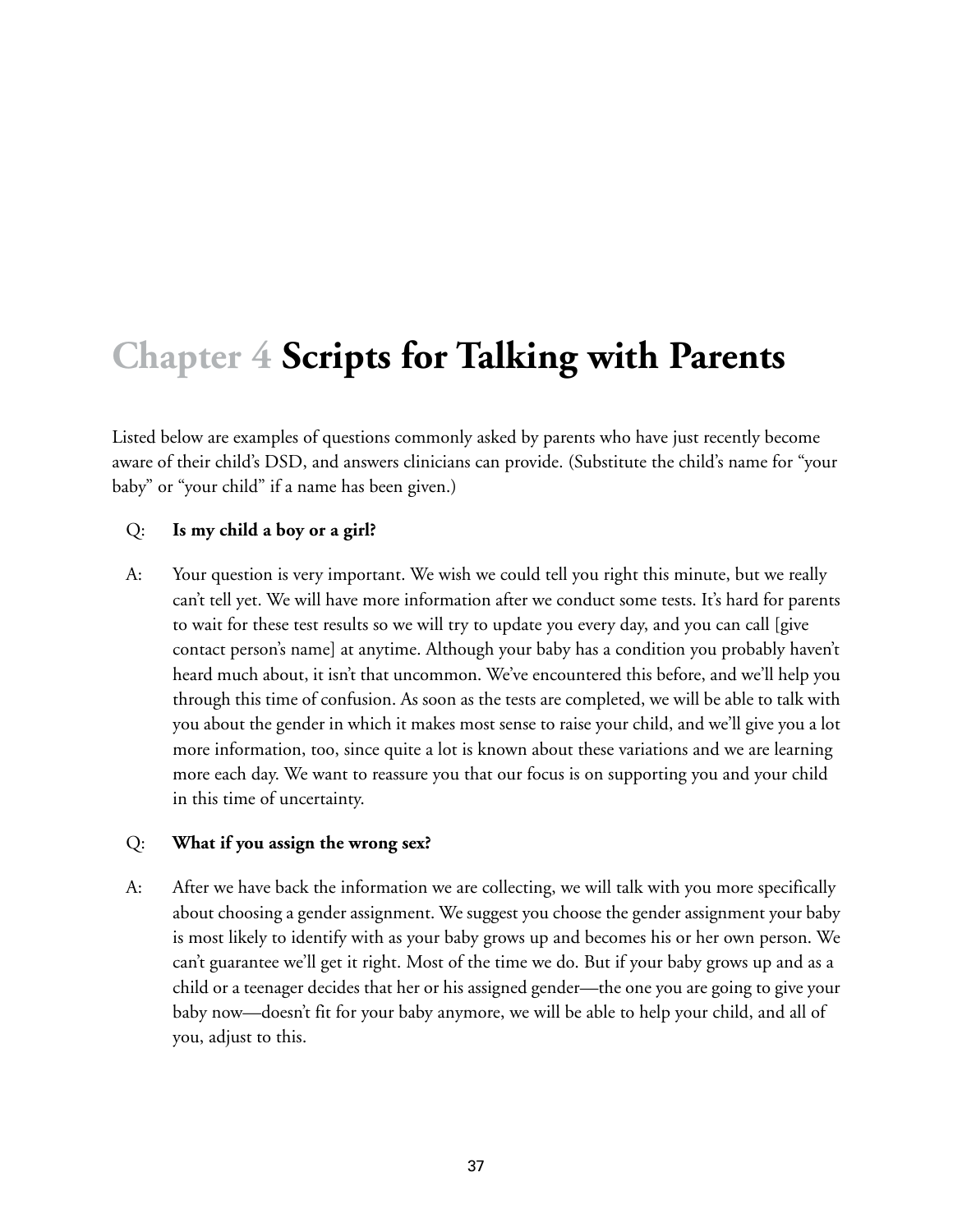If this unlikely event happens, what other families have told us is that it's important to respect the gender identity your child expresses. It is much too hard to live being seen as a girl if you're a boy, or vice versa. We here at the hospital will keep in touch with you; we're going to provide you care as long as you need us. In the unlikely event your child wishes to change gender, we will all work together to help you and your child make the gender transition. Remember, we have peer counselors, other parents and adults with similar experiences you can talk to. These are people who've been down the same road as you.

We're not saying it's easy, but sometimes it does happen and parents tell us that with counseling, support, and talking to other parents and their kids, everyone gets through it. And your child will always be your child, and you'll always be your child's parent. Gender won't matter to that. (When a child is physically healthy, more reassurance may be provided regarding the physical health of the child. This often helps parents put the DSD in perspective.)

<span id="page-46-1"></span>Tell me, what are your thoughts now about your child's gender? (Remember that parental feelings about a child's gender identity are a critical factor in gender assignment. The parents will be the ones to live with the gender assignment and thus will actively contribute to the child's experience of gender development.)

#### Q: **Can you perform surgery to make my child's genitals look and function normally?**

A: If your child requires surgery for matters of physical health, of course we'll recommend and provide that surgery. Otherwise we're going to recommend delaying genital surgeries until your child is old enough to participate in such a decision. Surgical treatments carry specific risks and the long-term outcomes of today's genital surgeries in children have not been well studied. Waiting to make decisions about surgery has many potential benefits and few downsides. A few examples of benefits are that your child's health will not be affected and the direct benefit of surgery can be better understood when he or she is older. On the other hand, the risks taken under any circumstances when surgery is performed must not be underestimated. Having surgery can also be stressful and traumatic. When surgery is done, it's important that the patient have a chance to understand to the best of his or her ability what can and cannot be accomplished. This can be even more important when the benefit of the surgery is individual and related to appearance.

#### <span id="page-46-0"></span>Q: **What do we tell our friends and family while we wait for the gender assignment?**

A: This is important. We strongly recommend being open and honest about your child's situation. Even if you don't intend to, lying or withholding information will create a sense of shame and secrecy. Though it can be awkward to talk with family and friends about a child's sex development, being honest signals that you are not ashamed—because you have nothing to be ashamed of—and it also allows others to provide you with the love and support you may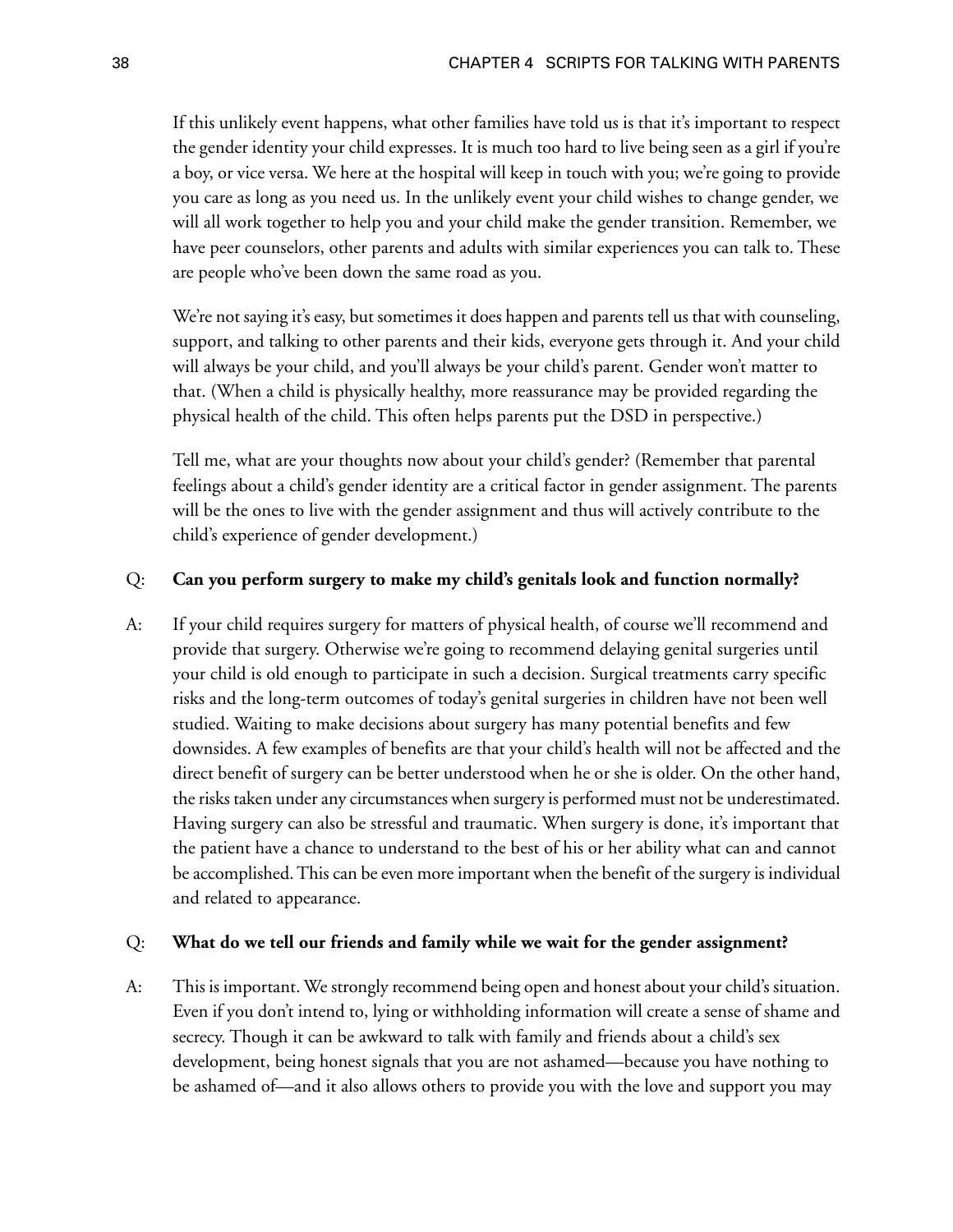need. Isolating yourself at this time will probably make you feel unnecessarily stressed and lonely. Talking about it will help you feel connected with others.

In the beginning of this process, you may feel overwhelmingly emotional when you talk about your child's situation. The team will give you many opportunities to talk about your reactions and to come up with a way to share this information with family and friends. It is our experience that parents are proud of their children and do not intend to act as if they are ashamed or embarrassed by their conditions. But when they find themselves not able to openly or honestly talk about their child, over time it can magnify feelings of shame for the child. More importantly, children diagnosed with DSDs also develop feelings of shame if the topic is avoided, simplified, or continually redefined. We understand that developing these skills and establishing your comfort level will take time and support. Providing help for you in a way that is tailored to your needs and the needs of your child and family is what the team is all about.

So here is what you can tell people: Our baby was born with a kind of variation that happens more often than you hear about. Our doctors are doing a series of tests to figure out whether our baby is probably going to feel more like a boy or a girl. We expect to have more information from them within [specify realistic timeframe], and then we'll send out a birth announcement with the gender and the name we've chosen. Of course, as is true with any child, the various tests the doctors are doing are not going to tell us for sure who our baby will turn out to be. We're going to go on that journey together. We appreciate your love and support and we're looking forward to introducing you to our little one in person soon.

It also helps to let your friends and family know whether your baby is healthy or whether there are some health concerns. Finally, take some pictures of your baby's face and share those pictures with others!

<span id="page-47-0"></span>We think you'll encounter what other parents we've worked with have experienced, that family and friends usually have many questions and lots of advice. You can have us meet with family if you like. Also, you might find it helpful to talk with one of our parent peer counselors. We know that this isn't an easy road to walk down at first, but you're not the first to walk down this road, and you won't walk it alone. We want to help you.

#### Q: **Is my child going to be gay?**

A: Many parents wonder about this. There really isn't any way to predict **any** child's future sexual orientation, and your baby is no different. What we do know is that your child is always going to be your child, and that this child is very lovable. The most important thing you can do is to take care of yourself and to provide this child love and honesty, and to have faith that he or she is going to do well in the world.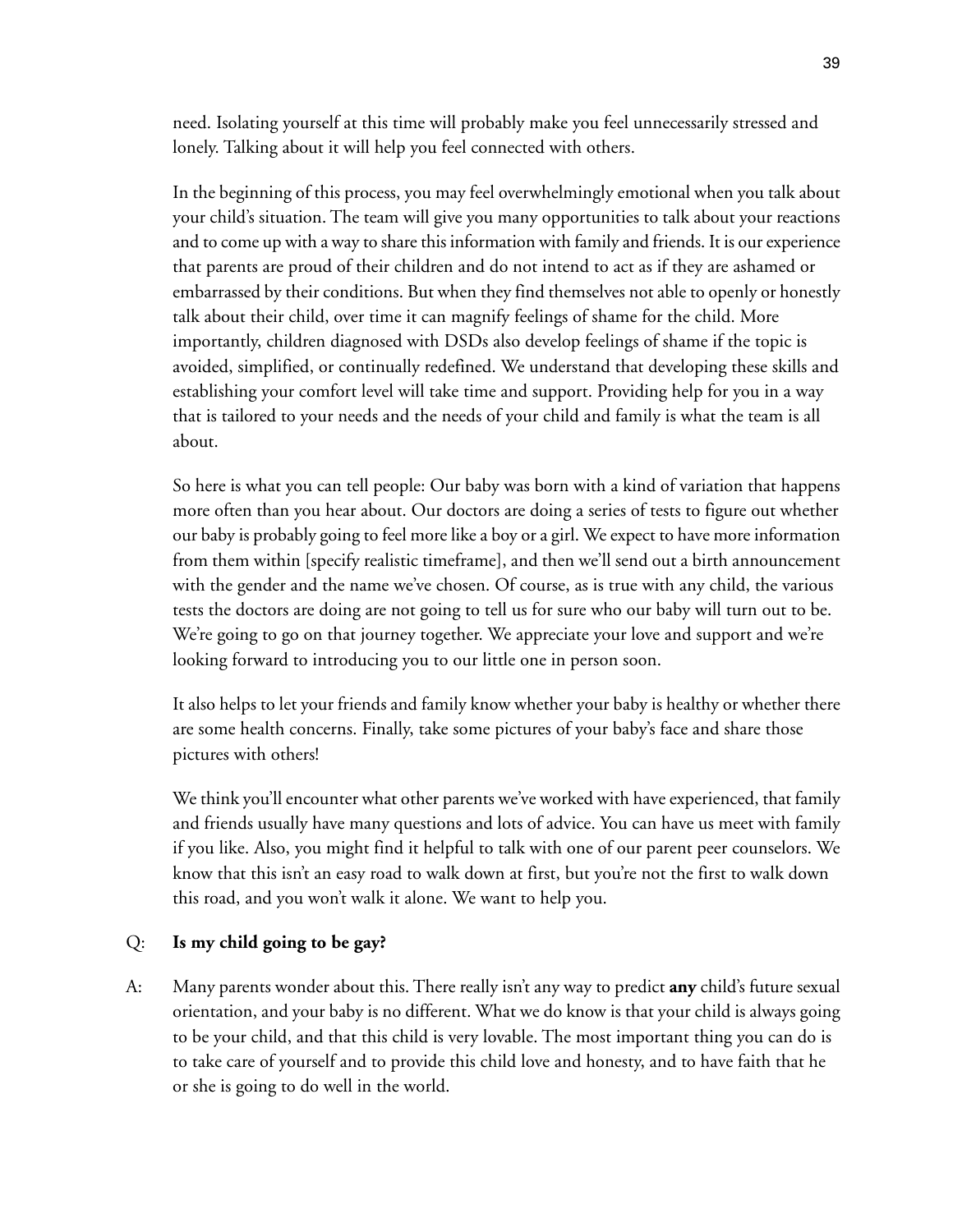# **ADDRESSING HOMOSEXUALITY**

The historical record suggests that clinicians treating patients with DSDs have sometimes been motivated by a desire to avoid the appearance of homosexuality in those patients. Parents have sometimes shared that motivation. It is understandable that in the era of anti-sodomy laws and vice squads, physicians and parents were concerned for the well-being of patients who appeared to be homosexual.

Today specialists treating DSDs generally agree that a patient's sexual orientation should not be the measure of clinical success. Being gay, lesbian, or bisexual is a less common but nonetheless healthy outcome.

<span id="page-48-2"></span><span id="page-48-1"></span><span id="page-48-0"></span>That said, clinicians and parents should keep in mind that patients (especially children) will often get the message from those around them that they should feel doubly guilty or ashamed if they were born with a DSD and are gay, lesbian, or bisexual. Out of this guilt or shame, they may assent to therapies they do not really want or need because the child may attempt to compensate for these "failures" or disappointments to parents by being overly compliant with the perceived wishes of family or care givers. Having a psychologist, psychiatrist, or social worker develop a good rapport with the patient may help avoid this problem. Mental health professionals can help assess whether patients are assenting to care for problematic reasons.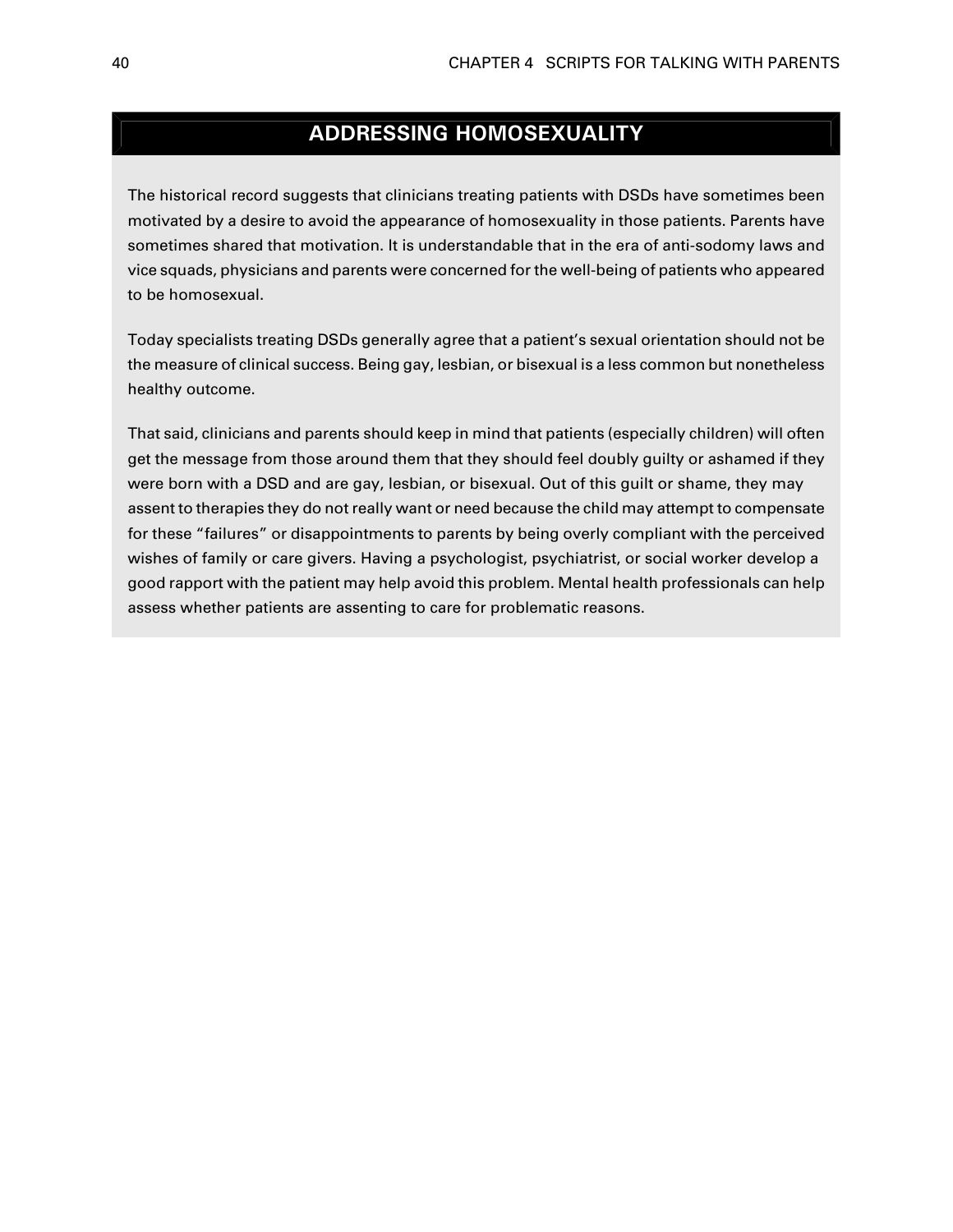# **Chapter 5 Core References and Resources**

# VIDEOS AND ANIMATIONS

Chase C. The Child with an Intersex Condition: Total Patient Care. Intersex Society of North Amercia; 2002. Available from [www.isna.org/videos/total\\_patient\\_care.](http://www.isna.org/videos/total_patient_care)

Hospital for Sick Children, Toronto. Child Physiology: Sex Differentiation. 2005. Available online at [www.sickkids.ca/childphysiology/cpwp/Genital/genitaldevelopment.htm.](http://www.sickkids.ca/childphysiology/cpwp/Genital/genitaldevelopment.htm)

San Francisco Human Rights Commission. Public hearing on the treatment of intersex; 2004. Available from [www.isna.org/videos/sf\\_hrc\\_hearing](http://www.isna.org/videos/sf_hrc_hearing).

Ward P. Is it a Boy or a Girl? [Cable broadcast]. Great Falls VA: Discovery Channel; 2000. Available from [www.isna.org/videos/boy\\_or\\_girl.](http://www.isna.org/videos/boy_or_girl)

# BOOKS

Balen AH, Creighton SM, Davies MC, MacDougall J, Stanhope R, eds. Paediatric and Adolescent Gynaecology: A Multidisciplinary Approach. Cambridge: Cambridge University Press; 2004.

Colapinto J. As Nature Made Him: The Boy Who Was Raised As a Girl. New York: Harper Collins; 2000.

Cook AT. Made in God's Image: A resource for dialogue about the church and gender differences. Chicago: Reconciling Ministries Network; 2003. Available from [www.madeinimage.org](http://www.madeinimage.org).

Dreger A, ed. Intersex in the Age of Ethics. Hagerstown, Maryland: University Publishing Group; 1999.

Kessler S. Lessons from the Intersexed. New Brunswick, New Jersey: Rutgers University Press; 1998.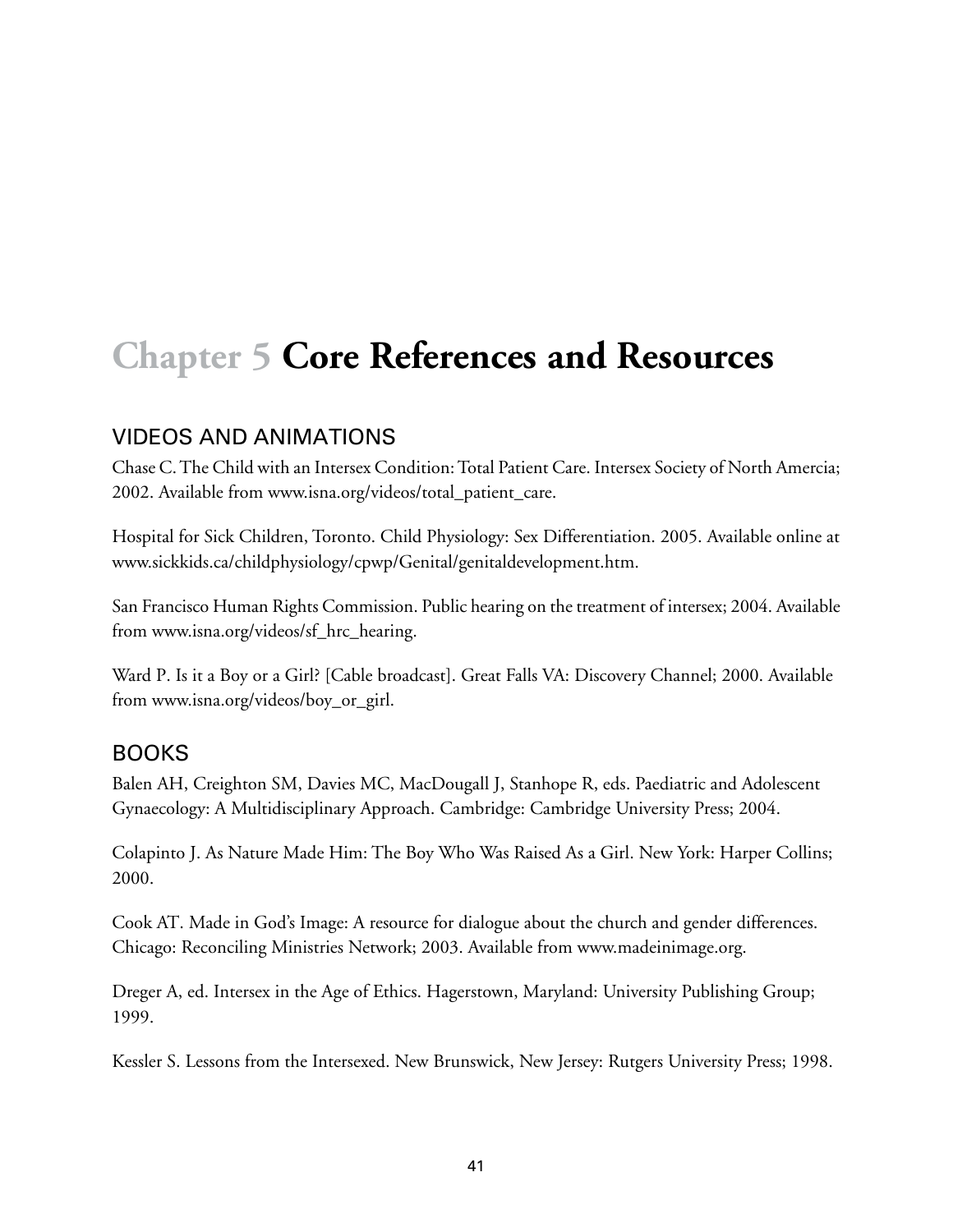Preves S. Intersex and Identity: The Contested Self. New Brunswick, New Jersey: Rutgers University Press; 2003.

Sytsma, SE, ed. Ethics and Intersex. Edited by D. N. Weisstub. Vol. 29, International Library of Ethics, Law, and the New Medicine. Berlin: Springer; 2006.

Zderic SA, Canning DA, Carr MC, Snyder HM, eds. Pediatric Assignment of Sex: A Critical Reappraisal. New York: Kluwer Academic/Plenum; 2002.

# SPECIAL JOURNAL ISSUES (DEVOTED TO DSD MANAGEMENT)

Special Issue on Intersex. Archives of Sexual Behavior 2005;34(4).

Proceedings from the First World Congress: Hormonal and Genetic Basis of Sexual Differentiation Disorders, Tempe, Arizona, May 17-18, 2002. The Endocrinologist 2003;13(3).

Special issue on intersex. Journal of Clinical Ethics 1998;9(4).

Special issue on intersex. The Psychologist 2004;17(8). Available online at [www.bps.org.uk/](http://www.bps.org.uk/_publicationfiles/thepsychologist/0804intersex.pdf) [\\_publicationfiles/thepsychologist/0804intersex.pdf](http://www.bps.org.uk/_publicationfiles/thepsychologist/0804intersex.pdf)

# KEY ARTICLES

**Note: Many important articles are contained in the books and special journal issues noted above, but are not listed below (to avoid duplication).**

American Academy of Pediatrics Committee on Bioethics. Informed consent, parental permission, and assent in pediatric practice. Pediatrics 1995;95(2):314-7. Available online at [aappolicy.aappublications.org/cgi/content/abstract/pediatrics;95/2/314.](http://aappolicy.aappublications.org/cgi/content/abstract/pediatrics;95/2/314)

American Academy of Pediatrics Committee on Genetics. Evaluation of the newborn with developmental anomalies of the external genitalia. Pediatrics 2000;106(1 Pt 1):138-42. Available online at [aappolicy.aappublications.org/cgi/content/full/pediatrics;106/1/138](http://aappolicy.aappublications.org/cgi/content/full/pediatrics;106/1/138).

British Association of Paediatric Surgeons Working Party on the Surgical Management of Children Born with Ambiguous Genitalia. Statement of the British Association of Paediatric Surgeons Working Party on the Surgical Management of Children Born with Ambiguous Genitalia. 2001. Available online at [www.baps.org.uk/documents/Intersex%20statement.htm.](http://www.baps.org.uk/documents/Intersex%20statement.htm)

Baskin L, Erol A, Li Y, Liu W, Kurzrock E, Cunha G. Anatomical studies of the human clitoris. Journal of Urology 1999;162(3 Part 2):1015-20.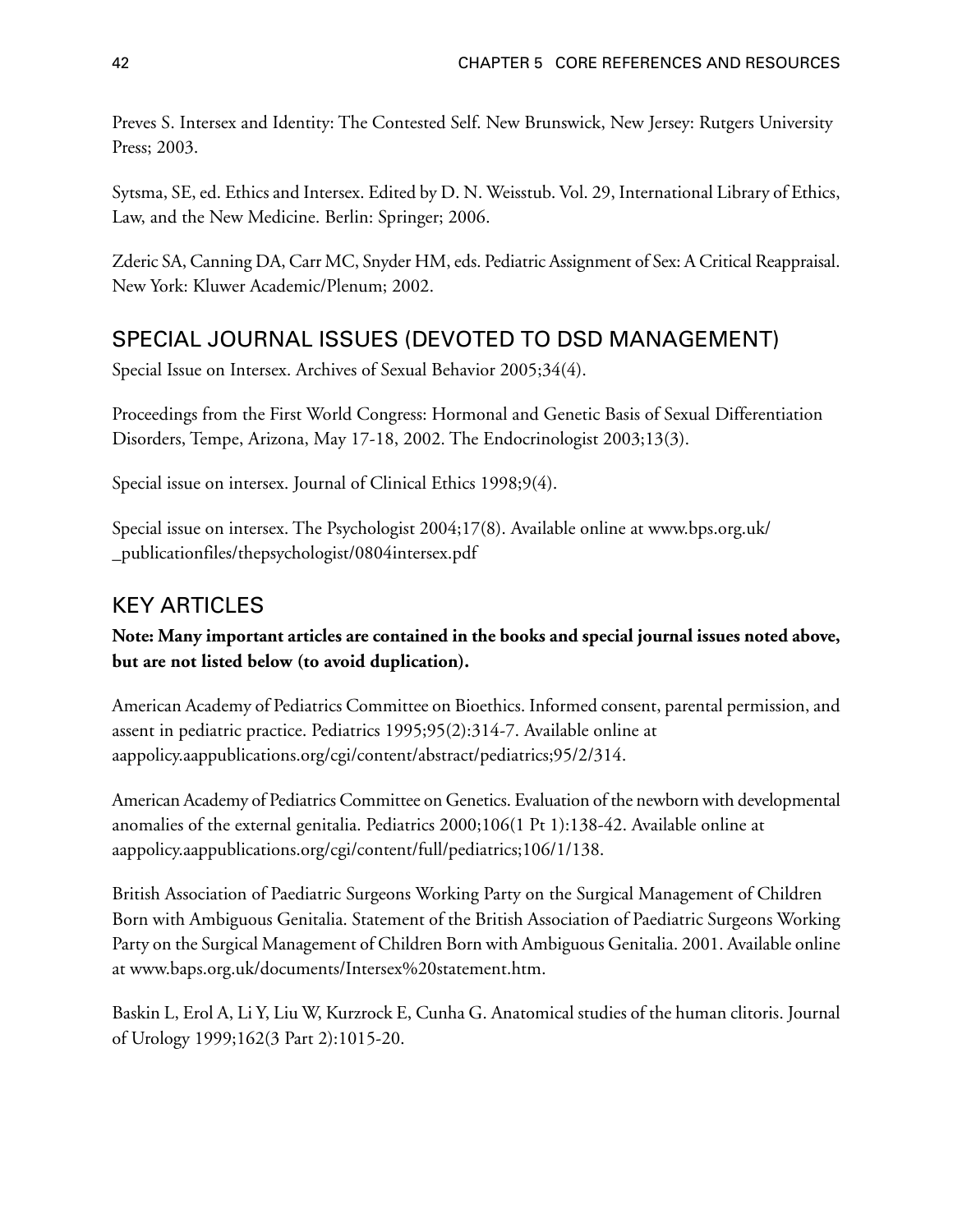Bin-Abbas B, Conte FA, Grumbach MM, Kaplan SL. Congenital hypogonadotropic hypogonadism and micropenis: Why sex reversal is not indicated. Journal of Pediatrics 1999;134(5):579-83.

Catlin AJ. Ethical commentary on gender reassignment: A complex and provocative modern issue. Pediatric Nursing 1998;24(1):63-5+99.

Creighton S, Alderson J, Brown S, Minto CL. Medical photography: Ethics, consent, and the intersex patient. BJU Int 2002;89(1):67-71. Available online at [www.blackwell-synergy.com/doi/full/10.1046/](http://www.blackwell-synergy.com/doi/full/10.1046/j.1464-410X.2002.02558.x) [j.1464-410X.2002.02558.x.](http://www.blackwell-synergy.com/doi/full/10.1046/j.1464-410X.2002.02558.x)

Creighton S, Minto C, Steele S. Objective cosmetic and anatomical outcomes at adolescence of feminising surgery for ambiguous genitalia done in childhood. Lancet 2001;358(9276):124-5. Available online (with free subscription) at [www.thelancet.com.](http://www.thelancet.com)

Crouch N, Minto C, Laio L, Woodhouse C, Creighton S. Genital sensation after feminizing genitoplasty for congenital adrenal hyperplasia: A pilot study. BJU Int 2004;93(1):135-8. Available online at [www.blackwell-synergy.com/doi/full/10.1111/j.1464-410X.2004.04572.x](http://www.blackwell-synergy.com/doi/full/10.1111/j.1464-410X.2004.04572.x).

Eckman MH. Patient-centered decision making: A view of the past and a look toward the future. Med Decis Making 2001;21(3):241-7.

Foley S, Morley GW. Care and counseling of the patient with vaginal agenesis. The Female Patient 1992;17(October):73-80. Available from [www.isna.org/pdf/foley-morley.pdf.](http://www.isna.org/pdf/foley-morley.pdf)

Frader J, Alderson P, et al. Health care professionals and intersex conditions. Arch Pediatr Adolesc Med 2004;158:424-8. Available online (with free subscription) at [archpedi.ama-assn.org/cgi/content/](http://archpedi.ama-assn.org/cgi/content/extract/158/5/426) [extract/158/5/426.](http://archpedi.ama-assn.org/cgi/content/extract/158/5/426)

Greenberg JA. Defining male and female: Intersexuality and the collision between law and biology. Arizona Law Review 1998;41(2):265-328.

Hester J. Intersex(es) and informed consent: How physicians' rhetoric constrains choice. Theor Med Bioeth 2004;25(1):21-49. Available from [www.ars-rhetorica.net/David/InformedConsent.pdf.](http://www.ars-rhetorica.net/David/InformedConsent.pdf)

Intersex Society of North America. Frequently asked questions about intersex. 2005. Available online at [www.isna.org/faq/.](http://www.isna.org/faq/)

Minto C, Liao L, Woodhouse C, Ransley P, Creighton S. The effect of clitoral surgery on sexual outcome in individuals who have intersex conditions with ambiguous genitalia: A cross-sectional study. Lancet 2003;361(9365):1252-7. Available online (with free subscription) at [www.thelancet.com/.](http://www.thelancet.com/)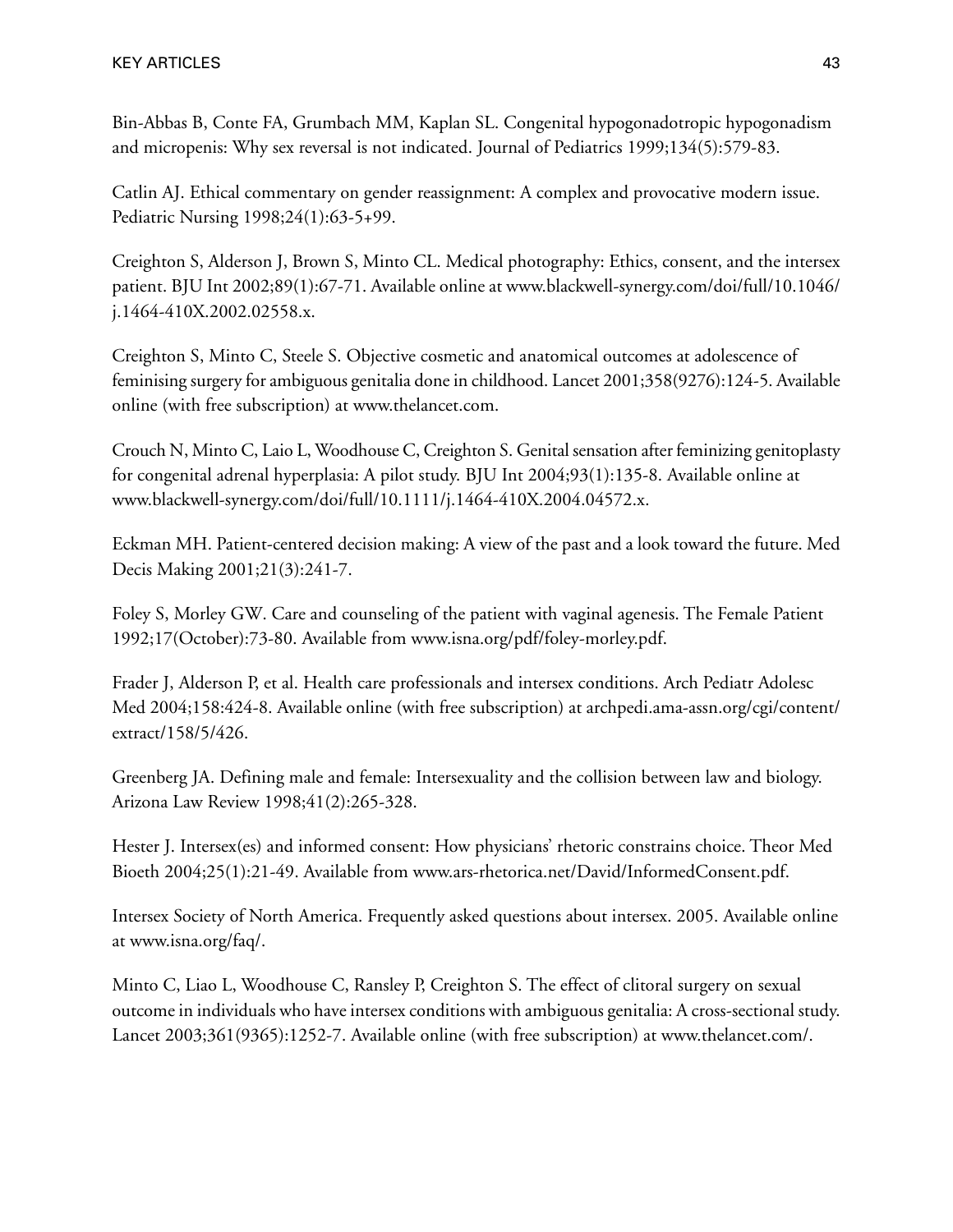Reiner W, Gearhart J. Discordant sexual identity in some genetic males with cloacal exstrophy assigned to female sex at birth. N Engl J Med 2004;350(4):333-41. Available online (with free subscription) at [content.nejm.org/cgi/content/full/350/4/333.](http://content.nejm.org/cgi/content/full/350/4/333)

Schober J. Feminizing genitoplasty for intersex. In Pediatric Surgery and Urology: Long Term Outcomes, Stringer M, Oldham K, Mouriquand P, Howard E, eds. London: W.B. Saunders; 1998:549-58.

Schober J. Sexual quality of life in an intersexual population: A needs assessment. BJU Int 2004;93 Suppl 3:54-6. Available online (with free subscription) at [www.blackwell-synergy.com/doi/full/10.1111/](http://www.blackwell-synergy.com/doi/full/10.1111/j.1464-410X.2004.04711.x) [j.1464-410X.2004.04711.x.](http://www.blackwell-synergy.com/doi/full/10.1111/j.1464-410X.2004.04711.x)

Williams N. The Imposition of gender: Psychoanalytic encounters with genital atypicality. Psychoanalytic Psychology 2002;19(3):455-74. Available online at [www.bodieslikeours.org/content/view/145/170/](http://www.bodieslikeours.org/content/view/145/170/).

# <span id="page-52-0"></span>SUPPORT GROUP INFORMATION

Disclaimer: Although all of the following groups have useful information and contacts to share, this list should not be construed as a blanket endorsement of their work. Furthermore, the list is not exhaustive, and support group contact information changes frequently: websites may be more accurate than mailing addresses; consult [www.dsdguidelines.org](http://www.dsdguidelines.org) for the latest information.

### **Intersex Society of North America (ISNA)**

 979 Golf Course Drive #282 Rohnert Park, CA 94928 [www.isna.org](http://www.isna.org)

#### **Androgen Insensitivity Syndrome Support Group (AISSG)**

 PO Box 2148 Duncan, OK 73534-2148 [www.aissgusa.org](http://www.aissgusa.org)

**Androgen Insensitivity Syndrome Support Group Canada (East)** #206, 115 The Esplanade Toronto, Ontario M5E 1Y7 Canada email: sallie AT ican DOT net (English) email: orquideequebec AT yahoo DOT ca (French)

### **Androgen Insensitivity Syndrome Support Group Canada (West)**

 #17, 3031 Williams Road Richmond, B.C. V7E 1H9 Canada email: lesnick AT shaw DOT ca

### **CARES Foundation** Congenital Adrenal Hyperplasia Education & Support 189 Main Street, 2nd floor Millburn, NJ 07041 [www.caresfoundation.org](http://www.caresfoundation.org)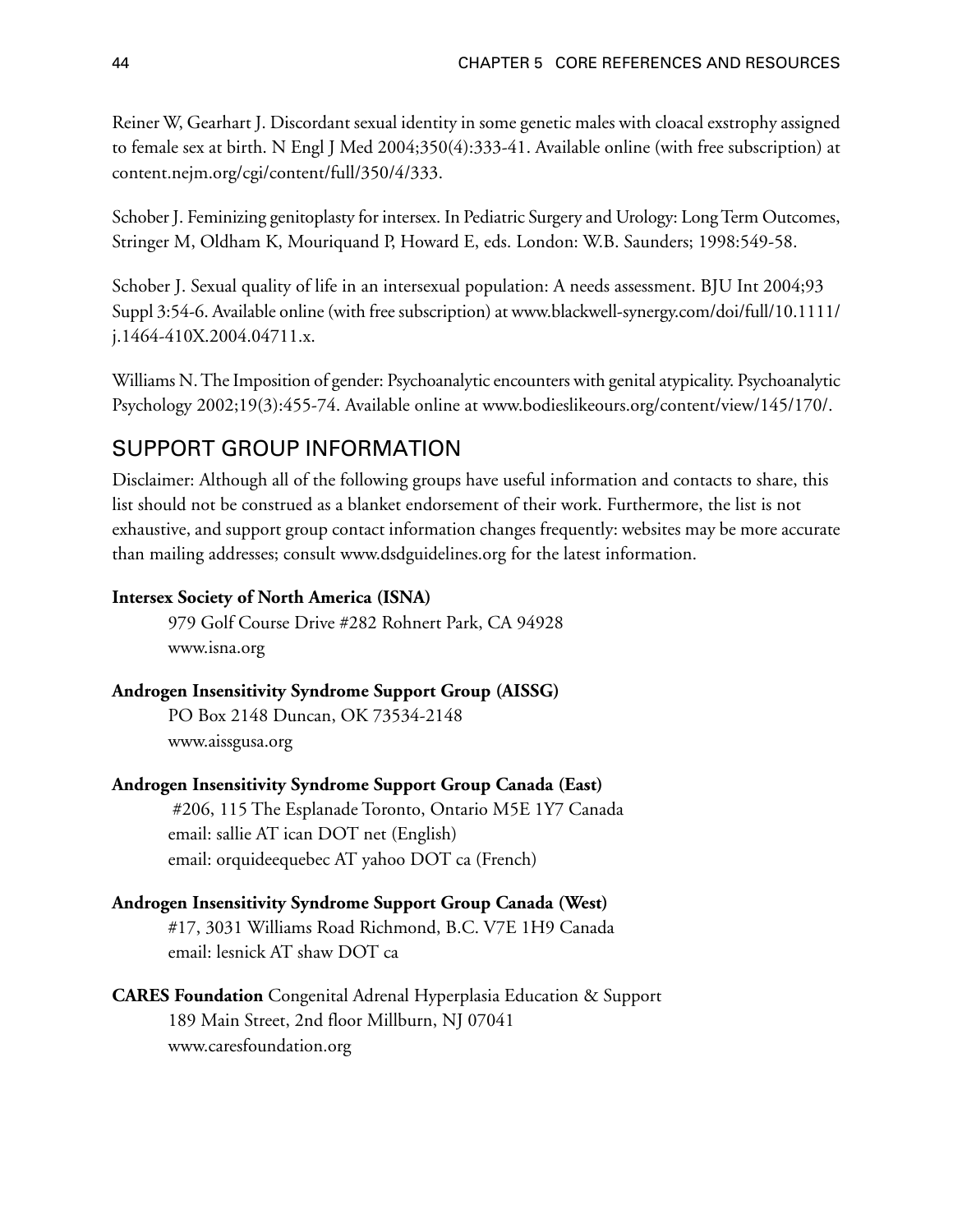### **Hypospadias & Epispadias Association (HEA)**

 240 W. 44th St. Suite 1A New York, NY 10036 [www.heainfo.org](http://www.heainfo.org)

#### **Klinefelter Syndrome and Associates**

 11 Keats Court Coto de Caza, CA 92679 [www.genetic.org/ks/](http://www.genetic.org/ks/)

#### **The Magic Foundation**

 6645 W. North Avenue Oak Park, IL 60302 [www.magicfoundation.org](http://www.magicfoundation.org)

#### **MRKH Organization**

 P.O. Box 301494 Jamaica Plain, MA 02130 [www.mrkh.org](http://www.mrkh.org)

#### **Turner Syndrome Society of the U.S.**

 14450 TC Jester, Suite 260 Houston, TX 77014 [www.turner-syndrome-us.org](http://www.turner-syndrome-us.org)

#### **XY Turner**

 Box 5166 Laurel, MD 20726 [www.xyxo.org](http://www.xyxo.org)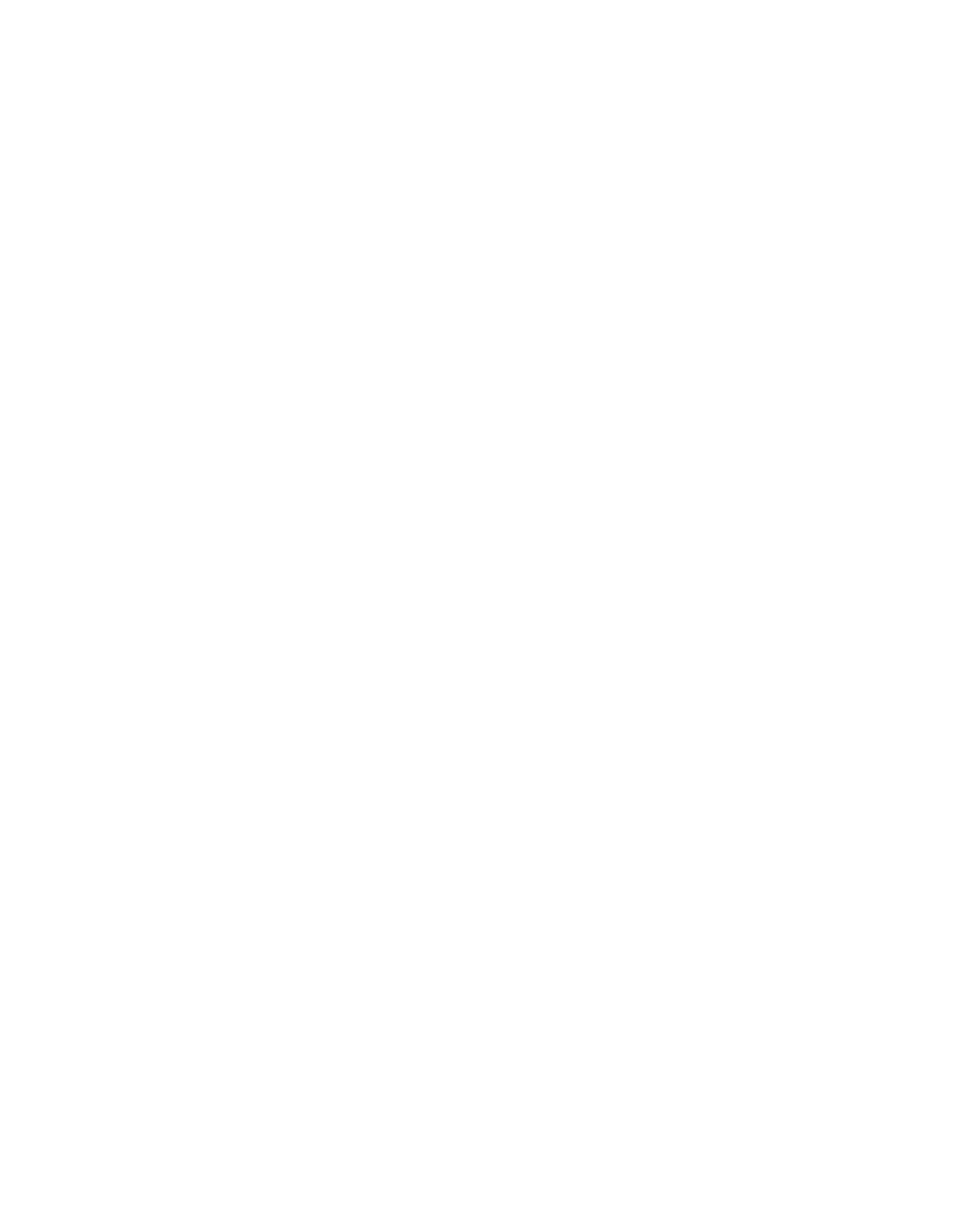# **REFERENCES**

**1.** Conte F, Grumbach M. Diagnosis and management of ambiguous external genitalia. The Endocrinologist 2003;13(3):260-8.

<span id="page-55-0"></span>**2.** Frader J, Alderson P, et al. Health care professionals and intersex conditions. Arch Pediatr Adolesc Med 2004;158:424-8. Available online (with free subscription) at [archpedi.ama-assn.org/cgi/content/](http://archpedi.ama-assn.org/cgi/content/extract/158/5/426) [extract/158/5/426.](http://archpedi.ama-assn.org/cgi/content/extract/158/5/426)

**3.** Eugster E. Reality vs recommendations in the care of infants with intersex conditions. Arch Pediatr Adolesc Med 2004;158(5):428-9.

**4.** Greenberg J. Legal aspects of gender assignment. The Endocrinologist 2003;13(3):277-86.

**5.** Hermer L. Paradigms revised: Intersex children, bioethics & the law. Ann Health Law 2002;11:195-236.

**6.** Blizzard R. Intersex issues: A series of continuing conundrums. Pediatrics 2002;110(3):616-21.

**7.** Creighton S, Liao L. Changing attitudes to sex assignment in intersex. BJU Int 2004;93(5):659-64. Available online at [www.blackwell-synergy.com/doi/full/10.1111/j.1464-410X.2003.04694.x.](http://www.blackwell-synergy.com/doi/full/10.1111/j.1464-410X.2003.04694.x)

**8.** Berenbaum S, Bailey J. Effects on gender identity of prenatal androgens and genital appearance: Evidence from girls with congenital adrenal hyperplasia. J Clin Endocrinol Metab 2003;88(3):1102-6.

**9.** Berenbaum S, Korman Bryk K, Duck S, Resnick S. Psychological adjustment in children and adults with congenital adrenal hyperplasia. J Pediatr 2004;144(6):741-6.

**10.** Hines M. Sex steroids and human behavior: Prenatal androgen exposure and sex-typical play behavior in children. Ann N Y Acad Sci 2003;1007:272-82.

**11.** Horowitz M, Glassberg K. Ambiguous genitalia: Diagnosis, evaluation, and treatment. Urol Radiol 1992;14(4):306-18.

**12.** Krege S, Walz K, Hauffa B, Korner I, Rubben H. Long-term follow-up of female patients with congenital adrenal hyperplasia from 21-hydroxylase deficiency, with special emphasis on the results of vaginoplasty. BJU Int 2000;86(3):253-8; discussion 258-9. Available online at [www.blackwell-synergy.com/doi/full/10.1046/j.1464-410x.2000.00789.x.](http://www.blackwell-synergy.com/doi/full/10.1046/j.1464-410x.2000.00789.x)

**13.** Kuhnle U, Bullinger M, Schwarz H. The quality of life in adult female patients with congenital adrenal hyperplasia: A comprehensive study of the impact of genital malformations and chronic disease on female patients life. Eur J Pediatr 1995;154(9):708-16.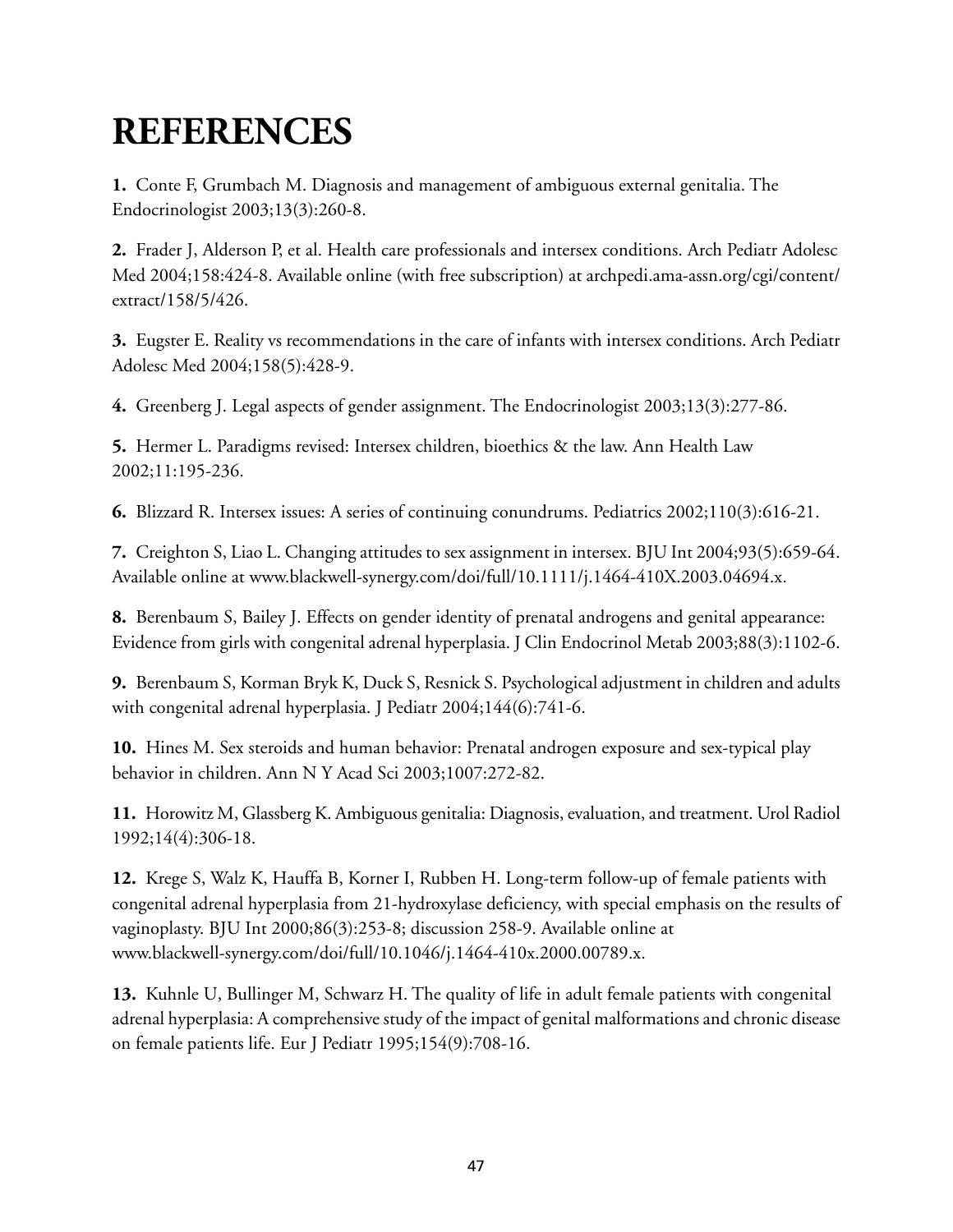**14.** Mazur T, Sandberg D, Perrin M, Gallagher J, MacGilliivray M. Male pseudohermaphroditism: Long-term quality of life outcome in five 46,XY individuals reared female. J Pediatr Endocrinol Metab 2004;17(6):809-23.

<span id="page-56-1"></span>**15.** Zucker K, Bradley S, Oliver G, Blake J, Fleming S, Hood J. Self-reported sexual arousability in women with congenital adrenal hyperplasia. J Sex Marital Ther 2004;30(5):343-55.

**16.** Meyer-Bahlburg H, Dolezal C, Baker S, Carlson A, Obeid J, New M. Prenatal androgenization affects gender-related behavior but not gender identity in 5-12-year-old girls with congenital adrenal hyperplasia. Arch Sex Behav 2004;33(2):97-104.

**17.** Diamond M, Sigmundson H. Sex reassignment at birth: A long term review and clinical implications. Arch Pediatr Adolesc Med 1997;150:298-304. Available online at [www.hawaii.edu/PCSS/](http://www.hawaii.edu/PCSS/online_artcls/intersex/mdfnl.html) [online\\_artcls/intersex/mdfnl.html](http://www.hawaii.edu/PCSS/online_artcls/intersex/mdfnl.html).

<span id="page-56-0"></span>**18.** Stewart M. Towards a global definition of patient centred care. BMJ 2001;322(7284):444-5. Available online at [bmj.bmjjournals.com/cgi/content/full/322/7284/444](http://bmj.bmjjournals.com/cgi/content/full/322/7284/444).

**19.** Conte FA, Grumbach MM. Pathogenesis, classification, diagnosis, and treatment of anomalies of sex. In Groot LJD, ed. Endocrinology. Philadelphia: W.B. Saunders; 1989:1810-47.

**20.** Vilain E. Anomalies of human sexual development: Clinical aspects and genetic analysis. In Chadwick D, Goode J, editors. Symposium on the Genetics and Biology of Sex Determination, held at the Novartis Foundation, London, May 2001; 2002; London: Novartis Found Symp; 2002. p. 244:43-53; discussion 53-6, 79-85, 253-7.

**21.** Richter-Appelt H, Discher C, Gedrose B. Gender identity and recalled gender related childhood play-behaviour in adult individuals with different forms of intersexuality. Anthropol Anz 2005;63(3):241-56.

<span id="page-56-3"></span>**22.** Dittmann R, Kappes M, Kappes M, et al.. Congenital adrenal hyperplasia. I: Gender-related behavior and attitudes in female patients and sisters. Psychoneuroendocrinology 1990;15(5-6):401-20.

**23.** Reilly JM, Woodhouse CR. Small penis and the male sexual role. J Urol 1989;142(2 Pt 2):569-71; discussion 572.

<span id="page-56-2"></span>**24.** Lloyd J, Crouch N, Minto C, Liao L, Creighton S. Female genital appearance: "Normality" unfolds. BJOG 2005;112(5):643-6.

**25.** Wilson B, Reiner W. Management of intersex: A shifting paradigm. J Clin Ethics 1998;9(4):360-9.

**26.** Schober J, Meyer-Bahlburg H, Ransley P. Self-assessment of genital anatomy, sexual sensitivity and function in women: Implications for genitoplasty. BJU Int 2004;94(4):589-94. Available online at [www.blackwell-synergy.com/doi/full/10.1111/j.1464-410X.2004.05006.x](http://www.blackwell-synergy.com/doi/full/10.1111/j.1464-410X.2004.05006.x).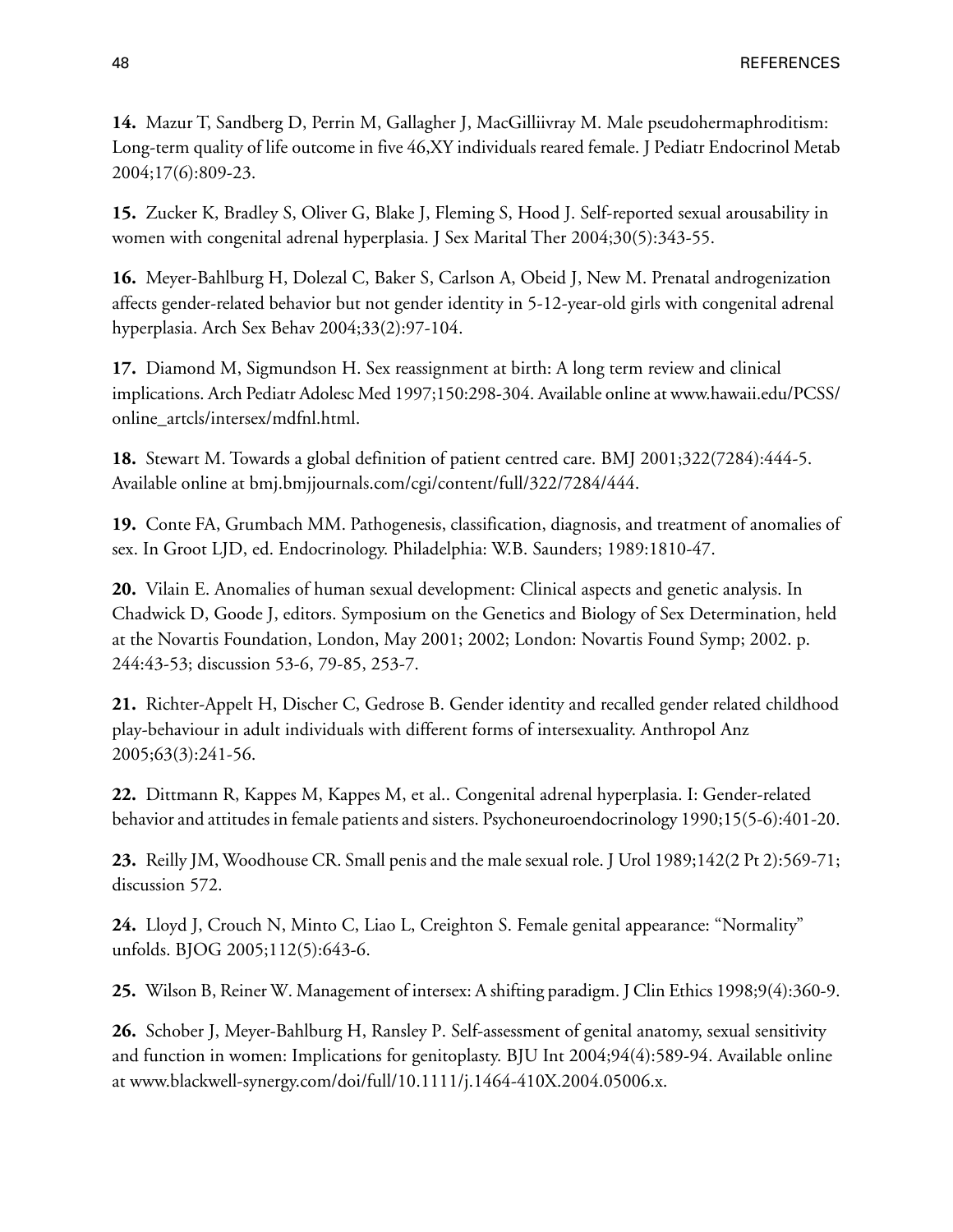**27.** Chase C. What is the agenda of the intersex patient advocacy movement? The Endocrinologist 2003;13(3):240-2. Available online at [www.isna.org/agenda](http://www.isna.org/agenda).

<span id="page-57-5"></span>**28.** van Seters A, Slob A. Mutually gratifying heterosexual relationship with micropenis of husband. J Sex Marital Ther 1988;14(2):98-107.

**29.** Dreger AD, Chase C, Sousa A, Gruppuso PA, Frader J. Changing the nomenclature/taxonomy for intersex: Scientific and clinical rationale. J Pediatr Endocrinol Metab 2005;18(8):729-33.

<span id="page-57-7"></span>**30.** Creighton S, Alderson J, Brown S, Minto CL. Medical photography: Ethics, consent, and the intersex patient. BJU Int 2002;89(1):67-71. Available online at [www.blackwell-synergy.com/doi/full/](http://www.blackwell-synergy.com/doi/full/10.1046/j.1464-410X.2002.02558.x) [10.1046/j.1464-410X.2002.02558.x.](http://www.blackwell-synergy.com/doi/full/10.1046/j.1464-410X.2002.02558.x)

<span id="page-57-6"></span>**31.** Lee P. A perspective on the approach to the intersex child born with genital ambiguity. J Pediatr Endocrinol Metab 2004;17(2):133-40.

**32.** American Academy of Pediatrics Committee on Bioethics. Informed consent, parental permission, and assent in pediatric practice. Pediatrics 1995;95(2):314-7. Available online at [aappolicy.aappublications.org/cgi/content/abstract/pediatrics;95/2/314.](http://aappolicy.aappublications.org/cgi/content/abstract/pediatrics;95/2/314)

<span id="page-57-4"></span><span id="page-57-3"></span>**33.** Schober J. A surgeon's response to the intersex controversy. J Clin Ethics 1998;9(4):393-7.

**34.** Chase C. Rethinking treatment for ambiguous genitalia. Pediatr Nurs 1999;25(4):451-5.

<span id="page-57-1"></span>**35.** Dreger A. "Ambiguous sex"–or ambivalent medicine? Ethical issues in the treatment of intersexuality. Hastings Cent Rep 1998;28(3):24-35. Available online at [www.isna.org/articles/](http://www.isna.org/articles/ambivalent_medicine) ambivalent medicine.

<span id="page-57-2"></span>**36.** Daaboul J, Frader J. Ethics and the management of the patient with intersex: A middle way. J Pediatr Endocrinol Metab 2001;14(9):1575-83.

<span id="page-57-0"></span>**37.** Crouch N, Minto C, Laio L, Woodhouse C, Creighton S. Genital sensation after feminizing genitoplasty for congenital adrenal hyperplasia: A pilot study. BJU Int 2004;93(1):135-8. Available online at [www.blackwell-synergy.com/doi/full/10.1111/j.1464-410X.2004.04572.x](http://www.blackwell-synergy.com/doi/full/10.1111/j.1464-410X.2004.04572.x).

**38.** Howe E. Intersexuality: What should care providers do now? Journal of Clinical Ethics 1998;9(4):337-44.

**39.** Consortium on the Management of Disorders of Sex Development. Handbook for Parents. Rohnert Park, California: Intersex Society of North America; 2006. Available online at [www.dsdguidelines.org](http://www.dsdguidelines.org).

**40.** Brown J, Warne G. Practical management of the intersex infant. J Pediatr Endocrinol Metab 2005;18(1):3-23.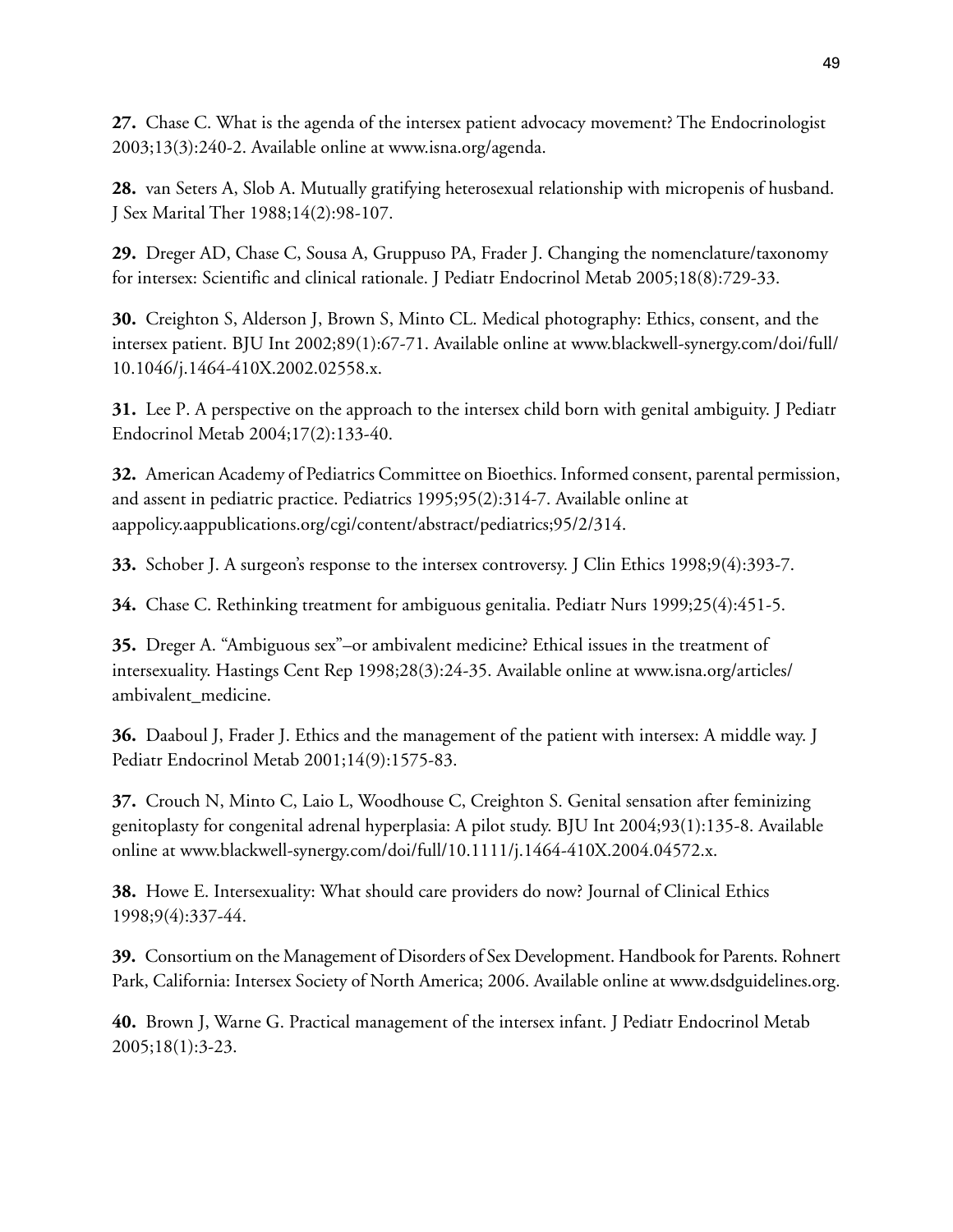**41.** Baker Towell D, Towell A. A preliminary investigation into quality of life, psychological distress and social competence in children with cloacal exstrophy. J Urol 2003;169(5):1850-3.

**42.** Berenbaum S, Sandberg D. Sex determination, differentiation, and identity. N Engl J Med 2004;350(21):2204-6.

<span id="page-58-1"></span>**43.** Conn J, Gillam L, Conway G. Revealing the diagnosis of androgen insensitivity syndrome in adulthood. BMJ 2005;331(7517):628-30. Available online at [bmj.bmjjournals.com/cgi/content/extract/](http://bmj.bmjjournals.com/cgi/content/extract/331/7517/628) [331/7517/628.](http://bmj.bmjjournals.com/cgi/content/extract/331/7517/628)

<span id="page-58-3"></span>**44.** Groveman S. The Hanukkah bush: Ethical implications in the clinical management of intersex. J Clin Ethics 1998;9(4):356-9.

**45.** Grumbach M, Conte F. Disorders of sex differentiation. In Wilson JD, Foster DW, Kronenberg HM, Larsen PR, eds. Williams Textbook of Endocrinology. Philadelphia: W. B. Saunders; 1998:1303-425.

**46.** New M. Female pseudohermaphroditism. Semin Perinatol 1992;16(5):299-318.

<span id="page-58-0"></span>**47.** Kupfer S, Quigley C, French F. Male pseudohermaphroditism. Semin Perinatol 1992;16(5):319-31.

<span id="page-58-2"></span>**48.** Cohen-Kettenis P. Gender change in 46,XY persons with 5alpha-reductase-2 deficiency and 17beta-hydroxysteroid dehydrogenase-3 deficiency. Arch Sex Behav 2005;34(4):399-410.

**49.** Chase C. The Child with an Intersex Condition: Total Patient Care. Intersex Society of North Amercia; 2002. Available from [www.isna.org/videos/total\\_patient\\_care](http://www.isna.org/videos/total_patient_care).

**50.** Chin R, Falk R. The instrumental role of a genetic counselor in a mulitidisciplinary setting: The craniofacial team as a model. Birth Defects Orig Artic Ser 1990;26(3):185-90.

**51.** Tindlund R, Holmefjord A. Functional results with the team care of cleft lip and palate patients in Bergen, Norway. The Bergen Cleft Palate-Craniofacial Team, Norway. Folia Phoniatr Logop 1997;49(3-4):168-76.

**52.** Shah C, Wong D. Management of children with cleft lip and palate. Can Med Assoc J 1980;122(1):19-24.

**53.** Gelfand K, Geffken G, Lewin A, et al. An initial evaluation of the design of pediatric psychology consultation service with children with diabetes. J Child Health Care 2004;8(2):113-23.

**54.** Kaufman F, Halvorson M, Carpenter S. Association between diabetes control and visits to a multidisciplinary pediatric diabetes clinic. Pediatrics 1999;103(5 Pt1):948-51.

**55.** Lowes L. Evaluation of a paediatric diabetes specialist nurse post. Br J Nurs 1997;6(11):625-6, 628-33.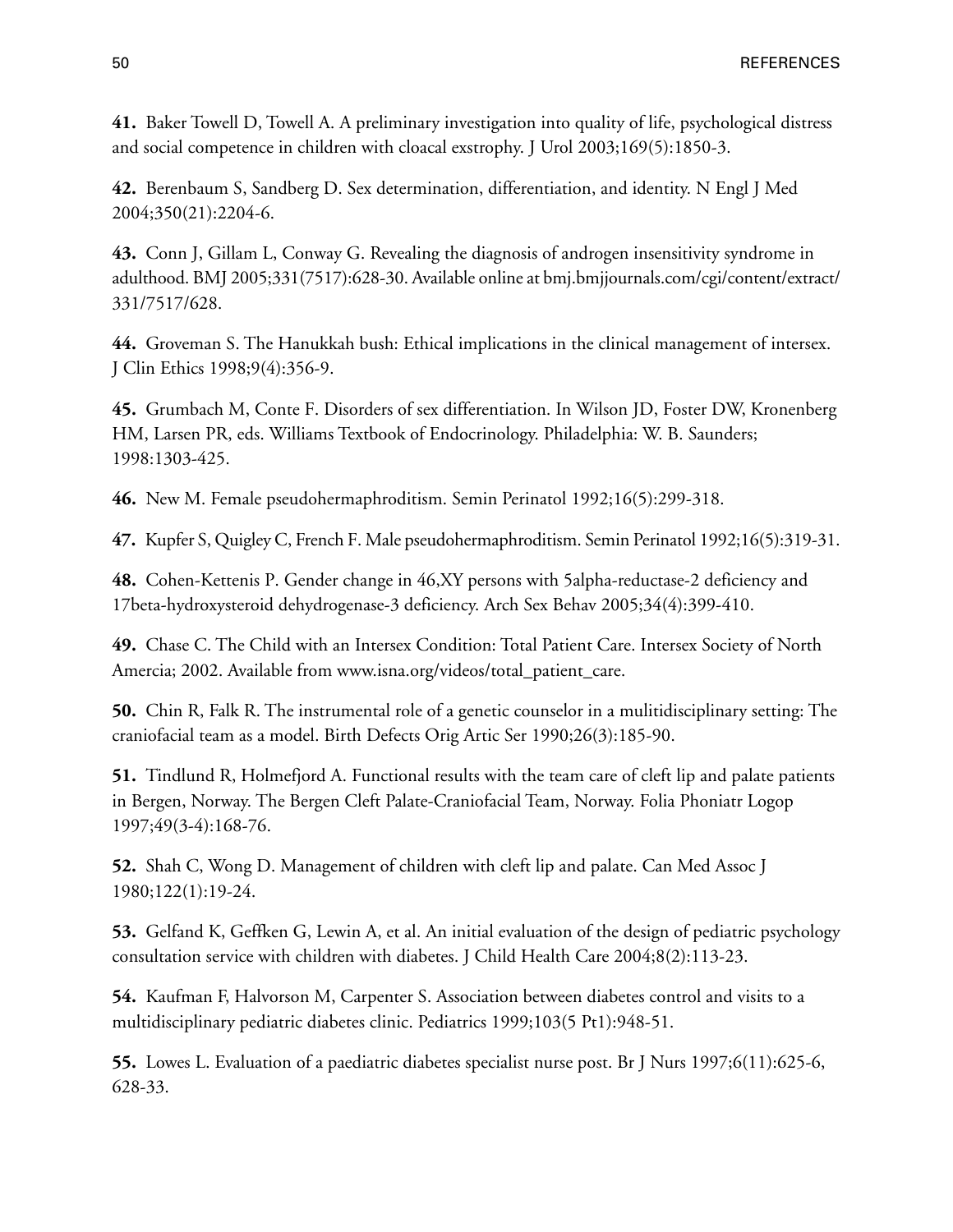**56.** Ahmed S, Morrison S, Hughes I. Intersex and gender assignment; The third way? Arch Dis Child 2004;89(9):847-50.

**57.** Feder EK. Doctor's orders: Parents and intersexed children. In Kittay EF, Feder EK, eds. The Subject of Care: Feminist Perspectives on Dependency. Lanham, MD: Rowman and Littlefielf; 2002:294-320.

**58.** Blackless M, Charuvastra A, Derryck A, Fausto-Sterling A, Lauzanne K, Lee E. How sexually dimorphic are we? Review and synthesis. Am J Human Biol 2000;12(2):151-66. Available online at [www3.interscience.wiley.com/cgi-bin/issuetoc?ID=69504032.](http://www3.interscience.wiley.com/cgi-bin/issuetoc?ID=69504032)

<span id="page-59-3"></span>**59.** Kessler S. Lessons from the Intersexed. New Brunswick, New Jersey: Rutgers University Press; 1998.

<span id="page-59-1"></span>**60.** Harmon-Smith H. A mother's 10 commandments to medical professionals: Treating intersex in the newborn. In Dreger AD, ed. Intersex in the Age of Ethics. Hagerstown, Maryland: University Publishing Group; 1999:195-6.

<span id="page-59-2"></span>**61.** Chase C. Hermaphrodites Speak!: Intersex Society of North America; 1997. Available through [www.isna.org/videos/hermaphrodites\\_speak.](http://www.isna.org/videos/hermaphrodites_speak)

**62.** Preves S. Intersex and Identity: The Contested Self. New Brunswick, New Jersey: Rutgers University Press; 2003.

**63.** Roat C. Addressing Language Access Issues in Your Practice: A Toolkit for Physicians and Their Staff Members. San Francisco: California Academy of Family Physicians; 2005.

**64.** New MI, Carlson A, Obeid J, et al.. Update: Prenatal diagnosis for congenital adrenal hyperplasia in 595 pregnancies. The Endocrinologist 2003;13(3):233-9.

**65.** Colapinto J. As Nature Made Him: The Boy Who Was Raised As a Girl. New York: Harper Collins; 2000.

<span id="page-59-0"></span>**66.** Reiner W, Gearhart J. Discordant sexual identity in some genetic males with cloacal exstrophy assigned to female sex at birth. N Engl J Med 2004;350(4):333-41. Available online (with free subscription) at [content.nejm.org/cgi/content/full/350/4/333.](http://content.nejm.org/cgi/content/full/350/4/333)

**67.** Meyer-Bahlburg H. Gender identity outcome in female-raised 46,XY persons with penile agenesis, cloacal exstrophy of the bladder, or penile ablation. Arch Sex Behav 2005;34(4):423-38.

**68.** Reiner W. Assignment of sex in neonates with ambiguous genitalia. Curr Opin Pediatri 1999;11(4):363-5.

**69.** Byne W, Sekaer C. The question of psychosexual neutrality at birth. In Legato M, ed. Principles of Gender Specific Medicine. San Diego: Academic Press, Incorporated; 2004:155-66.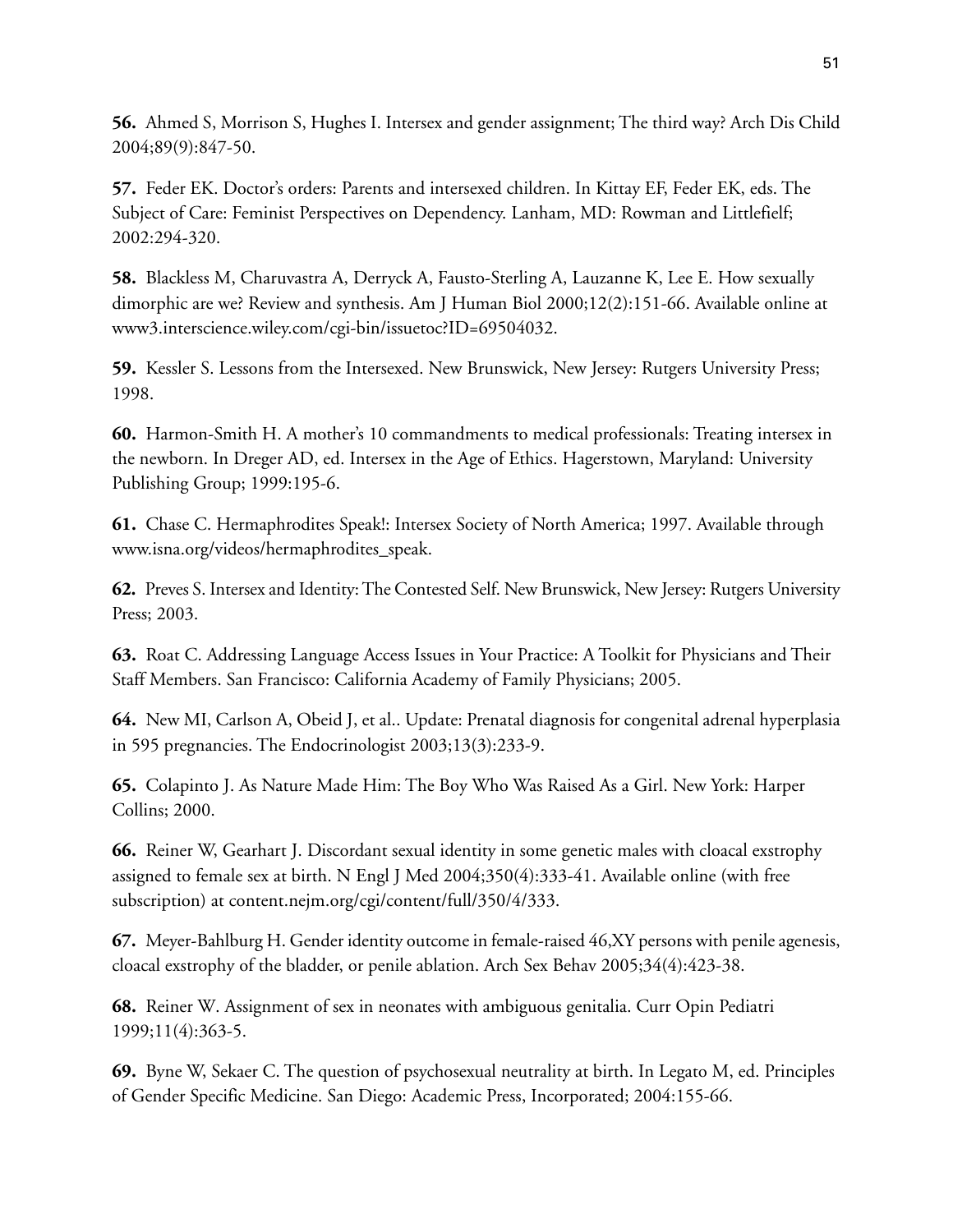**70.** Coates S, Wolfe S. Assessment of gender and sex in children. In Noshpitz J, ed. Handbook of Child and Adolescent Psychiatry: Clinical Assessment/Intervention. New York: John Wiley and Sons; 2004:242-52.

**71.** Cohen-Bendahan C, van de Beek C, Berenbaum S. Prenatal sex hormone effects on child and adult sex-typed behavior: methods and findings. Neurosci Biobehav Rev 2005;29(2):353-84.

<span id="page-60-6"></span><span id="page-60-4"></span>**72.** Meyer-Bahlburg H, Migeon C, Berkovitz G, Gearhart J, Dolezal C, Wisniewski A. Attitudes of adult 46, XY intersex persons to clinical management policies. J Urol 2004;171(4):1615-9.

<span id="page-60-5"></span>**73.** Dessens A, Slijper F, Drop S. Gender dysphoria and gender change in chromosomal females with congenital adrenal hyperplasia. Arch Sex Behav 2005;34(4):389-97.

**74.** Mazur T. Gender dysphoria and gender change in androgen insensitivity or micropenis. Arch Sex Behav 2005;34(4):411-21.

**75.** Crone J, Amann C, Gheradini R, Kirchlechner V, Fekete C. Management of 46, XY partial gonadal dysgenesis–revisited. Wien Klin Wochenschr 2002;11(4):462-7.

**76.** Reiner W. Case study: Sex reassignment in a teenage girl. J Am Acad Child Adolesc Psychiatry 1996;35(6):799-803.

**77.** Leidolf E, Curran M, Scout, Bradford J. Intersex mental health and social support options in pediatric endocrinology training programs. Journal of Homosexuality, forthcoming.

<span id="page-60-7"></span><span id="page-60-0"></span>**78.** Weijenborg P, ter Kuile M. The effect of a group programme on women with the Mayer-Rokitansky-Kuster-Hauser syndrome. BJOG 2000;107(3):365-8.

**79.** Warne G. Clinical note: Support groups for CAH and AIS. The Endocrinologist 2003;13(3):175-8.

<span id="page-60-1"></span>**80.** Crouch N, Creighton S. Minimal surgical intervention in the management of intersex conditions. J Pediatr Endocrinol Metab 2004;17(12):1591-6.

<span id="page-60-2"></span>**81.** Lee P, Witchel S. Genital surgery among females with congenital adrenal hyperplasia: Changes over the past five decades. J Pediatr Endocrinol Metab 2002;15(9):1473-7.

<span id="page-60-3"></span>**82.** Schober J. Early feminizing genitoplasty or watchful waiting. J Pediatr Adolesc Gynecol 1998;11(3):154-6.

**83.** Money J, Hampson J, Hampson J. Hermaphroditism: Recommendations concerning assignment of sex, change of sex and psychologic management. Bull Johns Hopkins Hosp 1955;97(4):284-300.

**84.** Money J, Ehrhardt A. Man & Woman Boy & Girl: The Differentiation and Dimorphism of Gender Identity from Conception to Maturity. Baltimore: Johns Hopkins University Press; 1972.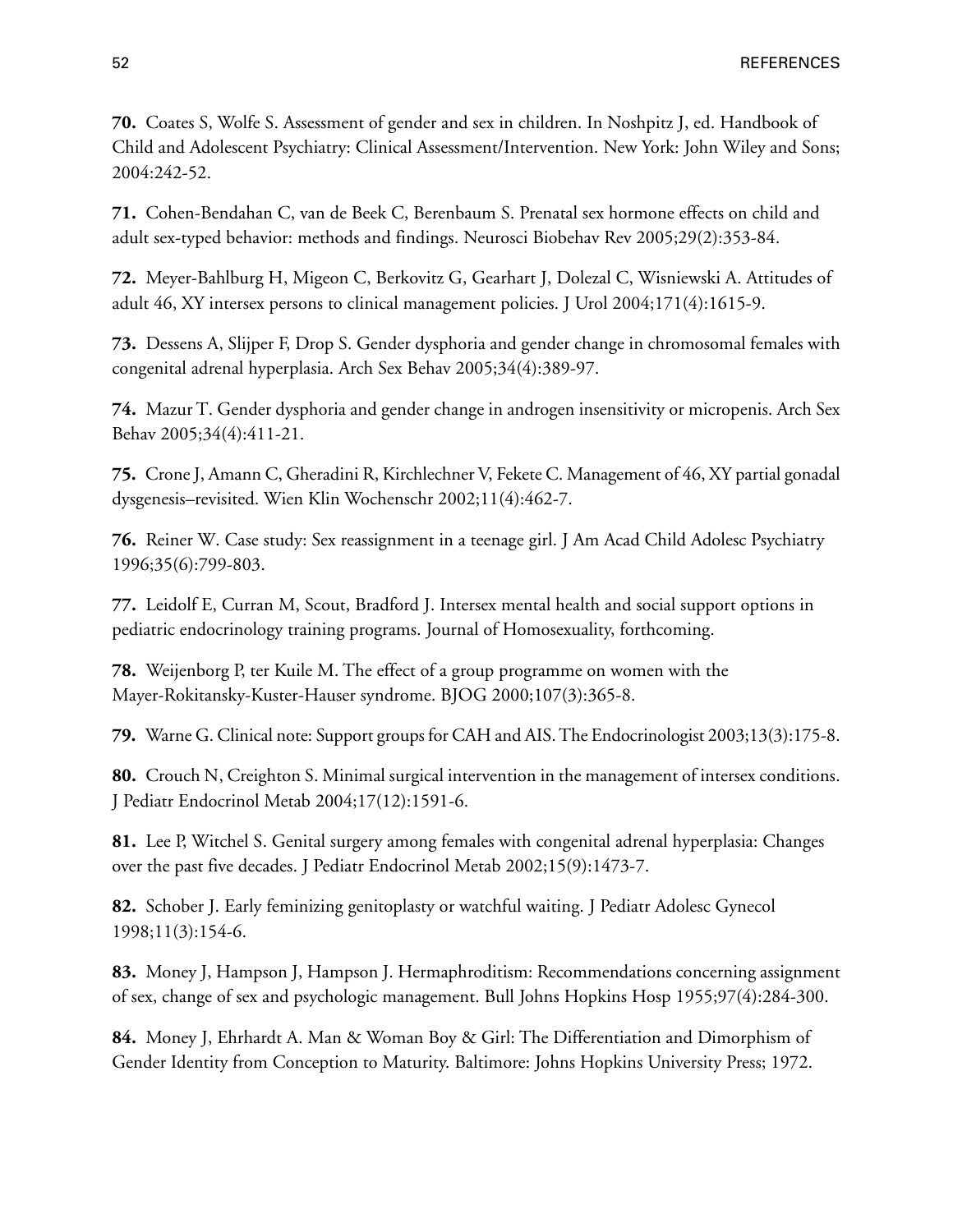**85.** Glassberg K. The intersex infant: Early gender assignment and surgical reconstruction. J Pediatr Adolesc Gynecol 1998;11(3):151-4.

<span id="page-61-0"></span>**86.** Grumbach MM, Conte FA. Disorders of sex differentiation. In Wilson J, DW F, eds. Williams Textbook of Endocrinology. Philadelphia: Saunders; 1992.

<span id="page-61-1"></span>**87.** Creighton S, Minto C. Managing intersex. BMJ 2001;323(7324):1264-5. Available online at [bmj.bmjjournals.com/cgi/content/full/323/7324/1264.](http://bmj.bmjjournals.com/cgi/content/full/323/7324/1264)

<span id="page-61-2"></span>**88.** Meyer-Bahlburg H. Gender Assignment in intersexuality. Journal of Psychology and Human Sexuality 1998;10(2):319-22.

**89.** Zucker K. Intersexuality and gender identity differentiation. Annu Rev Sex Res 1999;10:1-69.

<span id="page-61-3"></span>**90.** Zucker K. Intersexuality and gender identity differentiation. J Pediatr Adolesc Gynecol 2002;15(1):3-13.

<span id="page-61-4"></span>**91.** Dittmann R. Ambiguous genitalia, gender-identity problems, and sex reassignment. J Sex Marital Ther 1998;24(4):255-71.

<span id="page-61-5"></span>**92.** Zucker K. Measurement of psychosexual differentiation. Arch Sex Behav 2005;34(4):375-88.

**93.** Minto C, Liao L, Woodhouse C, Ransley P, Creighton S. The effect of clitoral surgery on sexual outcome in individuals who have intersex conditions with ambiguous genitalia: A cross-sectional study. Lancet 2003;361(9365):1252-7. Available online (with free subscription) at [www.thelancet.com/.](http://www.thelancet.com/)

**94.** Creighton S. Long-term outcome of feminization surgery: The London experience. BJU Int 2004;93 Suppl 3:44-6. Available online at [www.blackwell-synergy.com/doi/full/10.1111/](http://www.blackwell-synergy.com/doi/full/10.1111/j.1464-410X.2004.04708.x) [j.1464-410X.2004.04708.x.](http://www.blackwell-synergy.com/doi/full/10.1111/j.1464-410X.2004.04708.x)

**95.** Stikkelbroeck N, Beerendonk C, Willemsen W, et al.. The long term outcome of feminizing genital surgery for congenital adrenal hyperplasia: Anatomical, functional and cosmetic outcomes, psychosexual development, and satisfaction in adult female patients. J Pediatr Adolesc Gynecol 2003;16(5):289-96.

<span id="page-61-6"></span>**96.** Chase C. Re: Measurement of evoked potentials during feminizing genitoplasty: Techniques and applications (letter). Journal of Urology 1996;156(3):1139-40.

**97.** Dreger A, ed. Intersex in the Age of Ethics. Hagerstown, Maryland: University Publishing Group; 1999.

**98.** Randolph J, Hung W, Rathlev M. Clitoroplasty for females born with ambiguous genitalia: A long-term study of 37 patients. J Pediatr Surg 1981;16(6):882-7.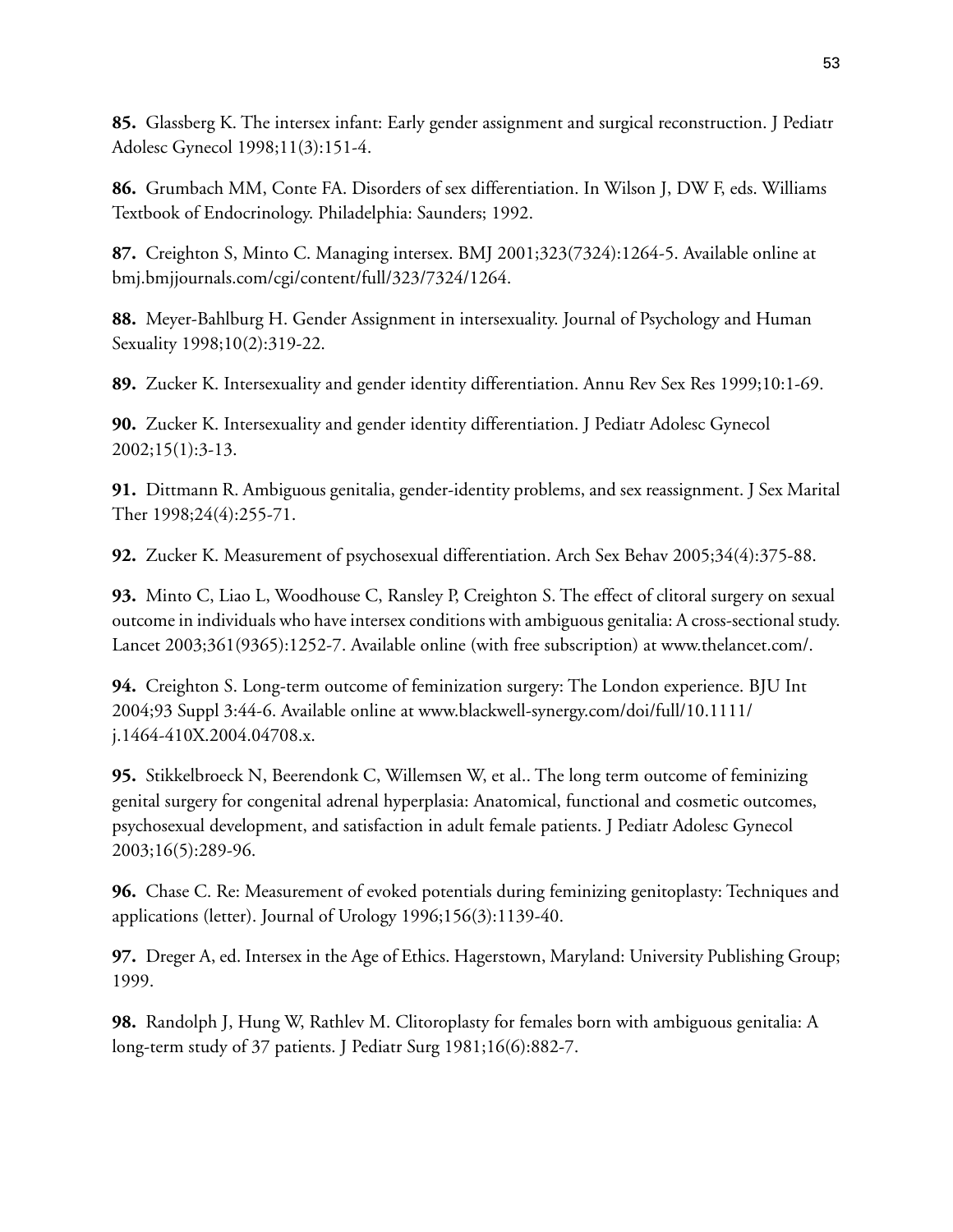**99.** Schober J. Feminizing genitoplasty for intersex. In Pediatric Surgery and Urology: Long Term Outcomes, Stringer M, Oldham K, Mouriquand P, Howard E, eds. London: W.B. Saunders; 1998:549-58.

<span id="page-62-0"></span>**100.** Alizai N, Thomas D, Lilford R, Batchelor A, Johnson N. Feminizing genitoplasty for congenital adrenal hyperplasia: What happens at puberty? J Urol 1999;161(5):1588-91.

<span id="page-62-2"></span><span id="page-62-1"></span>**101.** Steiner E, Woernle F, Kuhn W, et al.. Carcinoma of the neovagina: Case report and review of the literature. Gynecol Oncol 2002;84(1):171-5.

<span id="page-62-3"></span>**102.** Schober J. Long-term outcomes of feminizing genitoplasty for intersex. In Mouriquand PDE, ed. Pediatric Surgery and Urology: Long-Term Outcomes. London: W. B. Saunders Company; in press.

**103.** Young HH. Genital Abnormalities, Hermaphroditism, and Related Adrenal Diseases. Baltimore: Williams and Wilkins; 1937.

**104.** Money J. Hermaphroditism: An Inquiry into the Nature of a Human Paradox [Doctoral Dissertation]. Cambridge: Harvard University; 1952.

**105.** Dreger A. Hermaphrodites and the Medical Invention of Sex. Cambridge, Massachusetts: Harvard University Press; 2002.

**106.** Hawbecker H. Who did this to you? In Dreger AD, ed. Intersex in the Age of Ethics. Hagerstown, Maryland: University Publishing Group; 1999:111-3.

**107.** Reiner W, Kropp B. Aphallic males: Seven-year experience at the Unversity of Oklahoma. Presented at: American Academy of Pediatrics, Urology Section. New Orleans; 2003.

<span id="page-62-4"></span>**108.** Kim. As is. In Intersex in the Age of Ethics. Frederick Maryland: University Publishing Group; 1999:99-102.

<span id="page-62-5"></span>**109.** Dreger AD, Chase C. A mother's care: An interview with "Sue" and "Margaret". In Dreger AD, ed. Intersex in the Age of Ethics. Hagerstown, Maryland: University Publishing Group; 1999.

<span id="page-62-6"></span>**110.** Beh H, Diamond M. An emerging ethical and medical dilemma: Should physicians perform sex assignment surgery on infants with ambiguous genitalia? Mich J Gend Law 2000;7(1):1-63. Available online at [www.hawaii.edu/PCSS/online\\_artcls/intersex/intersex00\\_00.html.](http://www.hawaii.edu/PCSS/online_artcls/intersex/intersex00_00.html)

**111.** Cools M, van Aerde K, Kersemaekers AM, et al.. Morphological and immunohistochemical differences between gonadal maturation delay and early germ cell neoplasia in patients with undervirilization syndromes. J Clin Endocrinol Metab 2005;90(9):5295-303.

**112.** Ramani P, Yeung CK, Habeebu SS. Testicular intratubular germ cell neoplasia in children and adolescents with intersex. Am J Surg Pathol 1993;17(11):1124-33.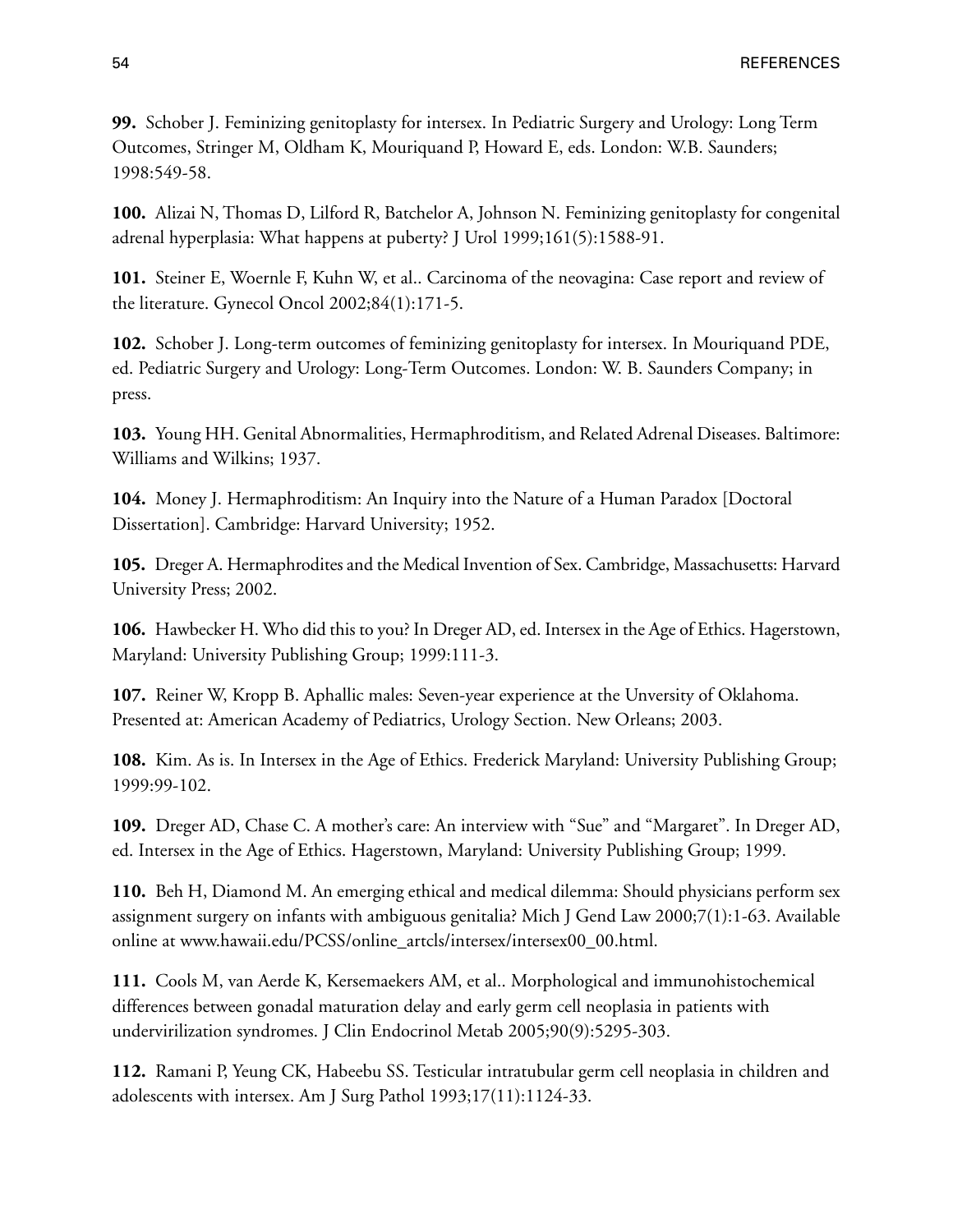<span id="page-63-0"></span>**113.** Hannema S, Scott I, Rajpert-De Meyts E, Skakkebaek N, Coleman N, Hughes I. Testicular development in the complete androgen insensitivity syndrome. J Pathol 2006;208(4):518-27.

<span id="page-63-1"></span>**114.** Dayner J, Lee P, Houk C. Medical treatment of intersex: Parental perspectives. J Urol 2004;172(4 Pt 2):1762-5.

<span id="page-63-2"></span>**115.** Hester J. Intersex(es) and informed consent: How physicians' rhetoric constrains choice. Theor Med Bioeth 2004;25(1):21-49. Available from [www.ars-rhetorica.net/David/InformedConsent.pdf](http://www.ars-rhetorica.net/David/InformedConsent.pdf).

<span id="page-63-4"></span><span id="page-63-3"></span>**116.** Warne G, Grover S, Zajac J. Hormonal therapies for individuals with intersex conditions: protocol for use. Treat Endocrinol 2005;4(1):19-29.

<span id="page-63-5"></span>**117.** Cameron D. Caught between: An essay on intersexuality. In Dreger AD, ed. Intersex in the Age of Ethics. Hagerstown, Maryland: The University Publishing Group; 1999:91-6.

<span id="page-63-6"></span>**118.** Mouradian W. Deficits versus strengths: Ethics and implications for clinical practice and research. Cleft Palate Craniofacial Journal 2001;38(3):255-9.

<span id="page-63-7"></span>**119.** Williams N. The Imposition of gender: Psychoanalytic encounters with genital atypicality. Psychoanalytic Psychology 2002;19(3):455-74. Available online at [www.bodieslikeours.org/content/](http://www.bodieslikeours.org/content/view/145/170/) [view/145/170/.](http://www.bodieslikeours.org/content/view/145/170/)

<span id="page-63-8"></span>**120.** Bailez M, Gearhart J, Migeon C, Rock J. Vaginal reconstruction after initial construction of the external genitalia in girls with salt-wasting adrenal hyperplasia. J Urol 1992;148(2 Pt 2):680-2; discussion 683-4.

<span id="page-63-9"></span>**121.** Krstic Z, Perovic S, Radmanovic S, Necic S, Smoljanic Z, Jevtic P. Surgical treatment of intersex disorders. J Pediatr Surg 1995;30(9):1273-81.

**122.** Kuhnle U, Bullinger M. Outcome of congenital adrenal hyperplasia. Pediatr Surg Int 1997;12(7):511-5.

**123.** Hospital for Sick Children, Toronto. Child Physiology: Sex Differentiation. 2005. Available online at [www.sickkids.ca/childphysiology/cpwp/Genital/genitaldevelopment.htm.](http://www.sickkids.ca/childphysiology/cpwp/Genital/genitaldevelopment.htm)

**124.** San Francisco Human Rights Commission. Public hearing on the treatment of intersex; 2004. Available from [www.isna.org/videos/sf\\_hrc\\_hearing.](http://www.isna.org/videos/sf_hrc_hearing)

**125.** Ward P. Is it a Boy or a Girl? [Cable broadcast]. Great Falls VA: Discovery Channel; 2000. Available from [www.isna.org/videos/boy\\_or\\_girl](http://www.isna.org/videos/boy_or_girl).

**126.** Balen AH, Creighton SM, Davies MC, MacDougall J, Stanhope R, eds. Paediatric and Adolescent Gynaecology: A Multidisciplinary Approach. Cambridge: Cambridge University Press; 2004.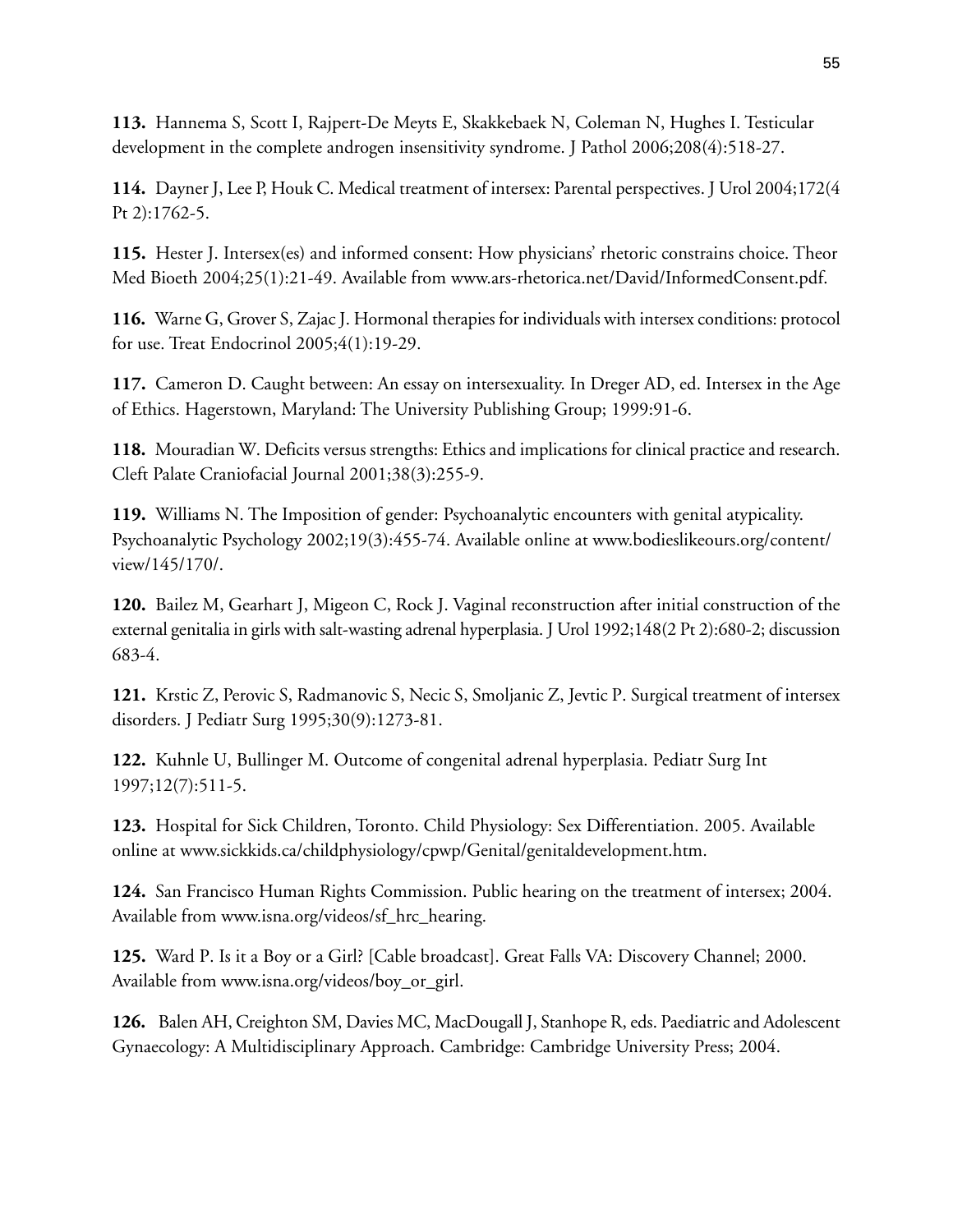**127.** Cook AT. Made in God's Image: A resource for dialogue about the church and gender differences. Chicago: Reconciling Ministries Network; 2003. Available from [www.madeinimage.org](http://www.madeinimage.org).

**128.** Sytsma, SE, ed. Ethics and Intersex. Edited by D. N. Weisstub. Vol. 29, International Library of Ethics, Law, and the New Medicine. Berlin: Springer; 2006.

**129.** Zderic SA, Canning DA, Carr MC, Snyder HM, eds. Pediatric Assignment of Sex: A Critical Reappraisal. New York: Kluwer Academic/Plenum; 2002.

**130.** Special Issue on Intersex. Archives of Sexual Behavior 2005;34(4).

**131.** Proceedings from the First World Congress: Hormonal and Genetic Basis of Sexual Differentiation Disorders, Tempe, Arizona, May 17-18, 2002. The Endocrinologist 2003;13(3).

**132.** Special issue on intersex. Journal of Clinical Ethics 1998;9(4).

**133.** Special issue on intersex. The Psychologist 2004;17(8). Available online at [www.bps.org.uk/](http://www.bps.org.uk/_publicationfiles/thepsychologist/0804intersex.pdf) [\\_publicationfiles/thepsychologist/0804intersex.pdf](http://www.bps.org.uk/_publicationfiles/thepsychologist/0804intersex.pdf)

**134.** American Academy of Pediatrics Committee on Genetics. Evaluation of the newborn with developmental anomalies of the external genitalia. Pediatrics 2000;106(1 Pt 1):138-42. Available online at [aappolicy.aappublications.org/cgi/content/full/pediatrics;106/1/138.](http://aappolicy.aappublications.org/cgi/content/full/pediatrics;106/1/138)

**135.** British Association of Paediatric Surgeons Working Party on the Surgical Management of Children Born with Ambiguous Genitalia. Statement of the British Association of Paediatric Surgeons Working Party on the Surgical Management of Children Born with Ambiguous Genitalia. 2001. Available online at [www.baps.org.uk/documents/Intersex%20statement.htm.](http://www.baps.org.uk/documents/Intersex%20statement.htm)

**136.** Baskin L, Erol A, Li Y, Liu W, Kurzrock E, Cunha G. Anatomical studies of the human clitoris. Journal of Urology 1999;162(3 Part 2):1015-20.

**137.** Bin-Abbas B, Conte FA, Grumbach MM, Kaplan SL. Congenital hypogonadotropic hypogonadism and micropenis: Why sex reversal is not indicated. Journal of Pediatrics 1999;134(5):579-83.

**138.** Catlin AJ. Ethical commentary on gender reassignment: A complex and provocative modern issue. Pediatric Nursing 1998;24(1):63-5+99.

**139.** Creighton S, Minto C, Steele S. Objective cosmetic and anatomical outcomes at adolescence of feminising surgery for ambiguous genitalia done in childhood. Lancet 2001;358(9276):124-5. Available online (with free subscription) at [www.thelancet.com.](http://www.thelancet.com)

**140.** Eckman MH. Patient-centered decision making: A view of the past and a look toward the future. Med Decis Making 2001;21(3):241-7.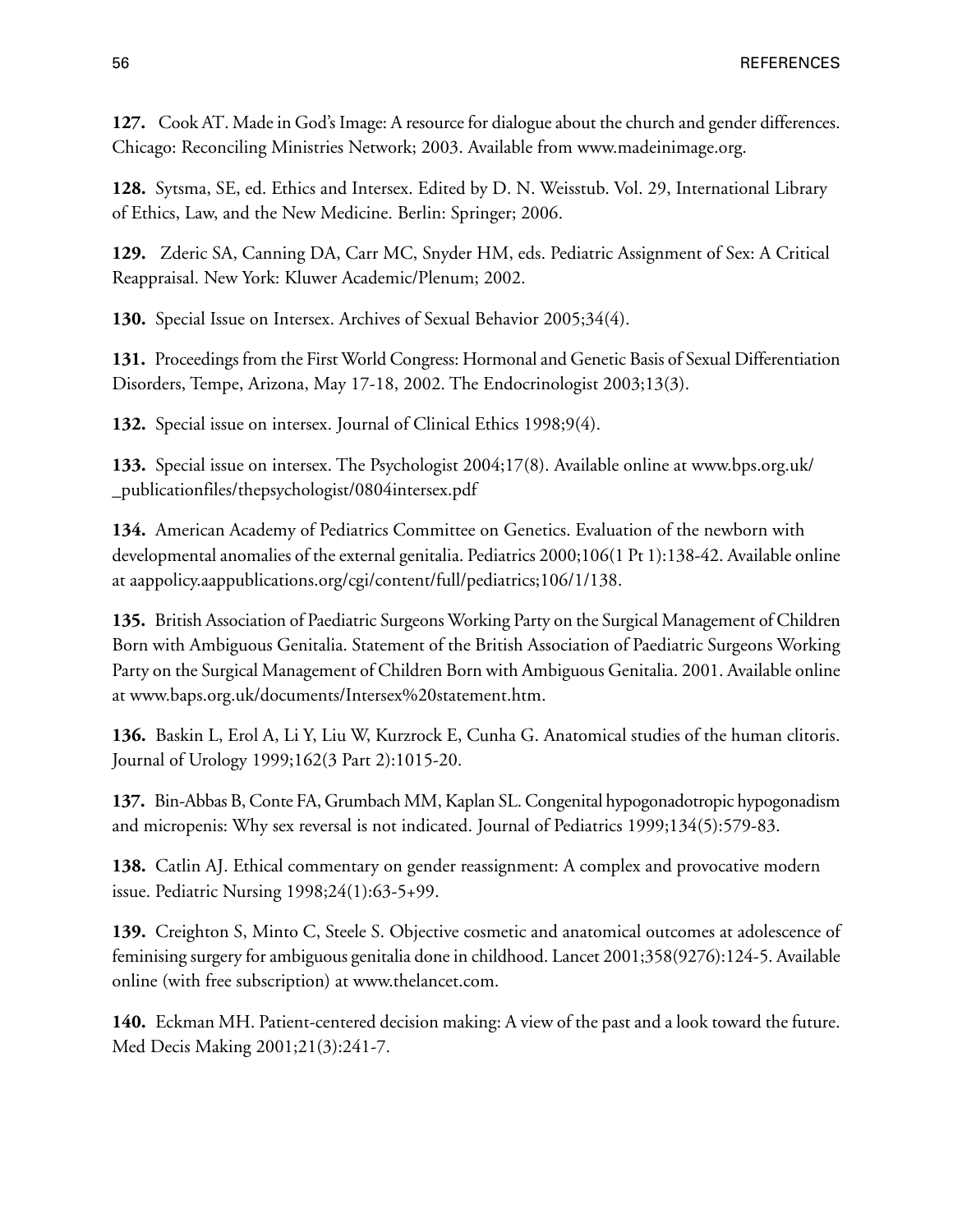**141.** Foley S, Morley GW. Care and counseling of the patient with vaginal agenesis. The Female Patient 1992;17(October):73-80. Available from [www.isna.org/pdf/foley-morley.pdf](http://www.isna.org/pdf/foley-morley.pdf).

**142.** Greenberg JA. Defining male and female: Intersexuality and the collision between law and biology. Arizona Law Review 1998;41(2):265-328.

**143.** Intersex Society of North America. Frequently asked questions about intersex. 2005. Available online at [www.isna.org/faq/](http://www.isna.org/faq/).

**144.** Schober J. Sexual quality of life in an intersexual population: A needs assessment. BJU Int 2004;93 Suppl 3:54-6. Available online (with free subscription) at [www.blackwell-synergy.com/doi/full/10.1111/](http://www.blackwell-synergy.com/doi/full/10.1111/j.1464-410X.2004.04711.x) [j.1464-410X.2004.04711.x.](http://www.blackwell-synergy.com/doi/full/10.1111/j.1464-410X.2004.04711.x)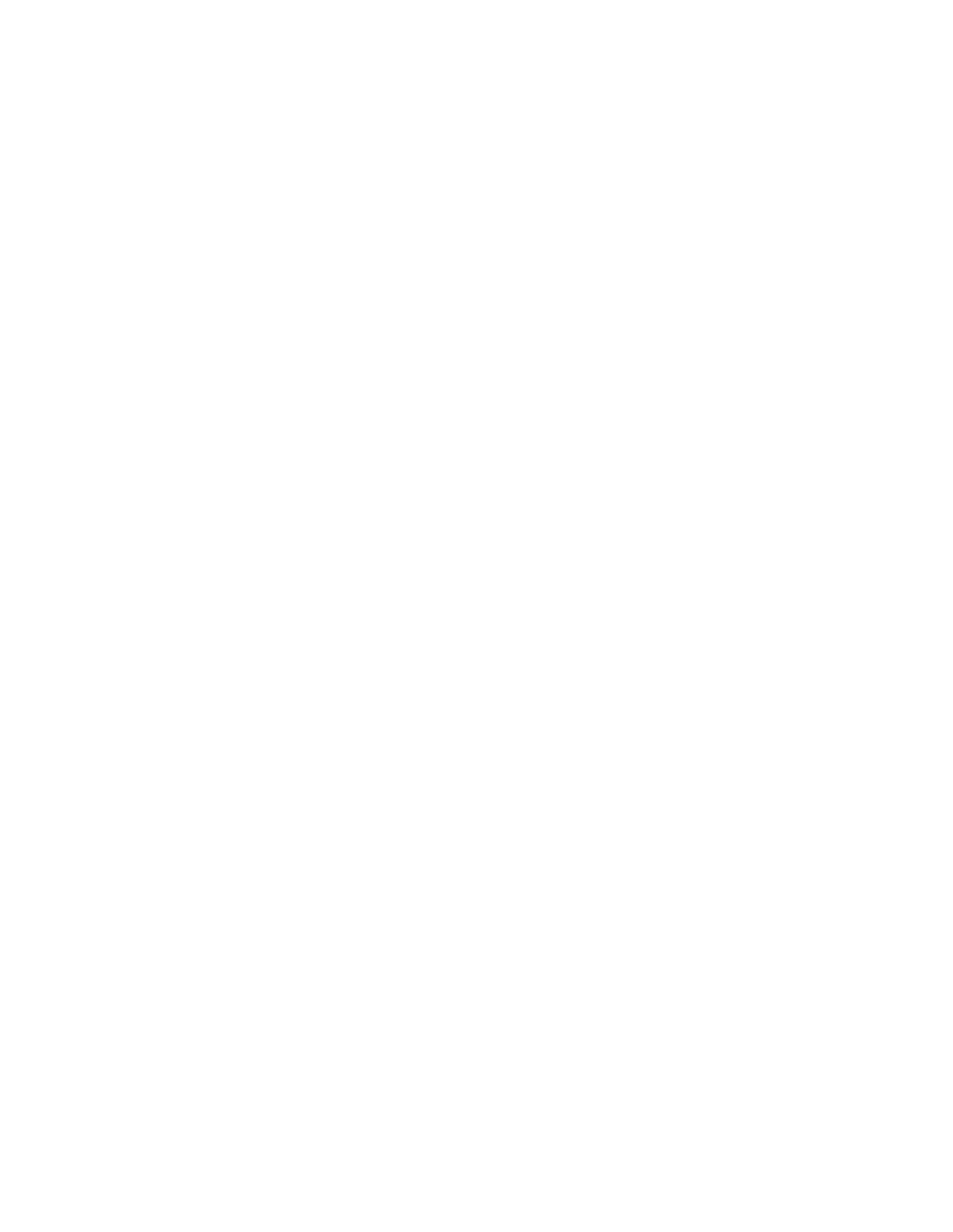# **Index**

# **Symbols**

17-beta reductase deficiency, [5](#page-13-0) 3-beta-hydroxysteroid dehydrogenase deficiency, [5](#page-13-1) 5-alpha reductase deficiency, [2,](#page-10-0) [5](#page-13-2)

# **A**

adrenal crisis, [13](#page-21-0) adrenal hyperplasia, see Congenital Adrenal Hyperplasia ambiguous genitalia, [2,](#page-10-0) [4,](#page-12-0) [6,](#page-14-0) [13,](#page-21-1) [16,](#page-24-0) [28](#page-36-0) Androgen Insensitivity Syndrome, [34](#page-42-0) complete, [2](#page-10-0), [5](#page-13-3), [26](#page-34-0), [30](#page-38-0) fertility, [29](#page-37-0) partial, [5](#page-13-4) anosmia, [6](#page-14-1) aphallia, [6](#page-14-2) attending health care professionals, [13,](#page-21-2) [15](#page-23-0) audio recording, [15,](#page-23-1) [17–19](#page-25-0) autonomy, [29–30](#page-37-1), [32](#page-40-0) patient, [2](#page-10-1), [28](#page-36-1)

# **B**

behavior gender-atypical, [26,](#page-34-1) [32](#page-40-1) brain sex differentiation, [4](#page-12-1) sexual development, [4](#page-12-0) sexual differentiation, [5–7](#page-13-5), [25–26](#page-33-0) bullying and teasing, [22](#page-30-0), [27](#page-35-0)

# **C**

case conference, [12,](#page-20-0) [14,](#page-22-0) [18,](#page-26-0) [20,](#page-28-0) see [Figure 2.1](#page-29-0) ["Protocol Summary" \[page 21\]](#page-29-0) Child Psychiatry, see Psychiatry Child Psychology, see Psychology chordee, [6](#page-14-3)

chromosomes, see sex chromosomes; Y chromosome cleft lip/palate, [9,](#page-17-0) [27](#page-35-1) clitoris, [30](#page-38-1) clitoromegaly, [6](#page-14-4) cloacal exstrophy, [6](#page-14-5) community health care professionals, [12](#page-20-0) training, [12,](#page-20-0) [14](#page-22-1), [20](#page-28-0), [22](#page-30-1), see [Figure 2.1 "Protocol](#page-29-0) [Summary" \[page 21\]](#page-29-0) confidentiality, [16](#page-24-1) Congenital Adrenal Hyperplasia, [2,](#page-10-0) [6,](#page-14-6) [13](#page-21-0) hormonal therapy, [30](#page-38-2) consistency, [13](#page-21-3) consultation system, [12](#page-20-0) consultations, [13](#page-21-4) continuing education, [12](#page-20-0) continuity of support, [9](#page-17-1), [17](#page-25-1) counseling, [32](#page-40-2) initial referral, [14](#page-22-2) craniofacial anomalies, [9](#page-17-0) cultural competency, [20](#page-28-1)

# **D**

daycare environment, [22](#page-30-0) diabetes, [9](#page-17-2), [27](#page-35-1) dilation, see pressure dilation disagreement, [13](#page-21-5) disclosure, [16](#page-24-2), [38](#page-46-0) and surgery, [30](#page-38-3) timing of, [33](#page-41-0) disorders of sex development causes, [4–5](#page-12-2), see [DSDs and Related](#page-13-6) [Concerns \[page 5\]](#page-13-6) defined, [2](#page-10-2) discovered after newborn period, [22](#page-30-2) discovered in newborn, [13](#page-21-6) discovered in the newborn, [13](#page-21-6) discovered prenatally, [22](#page-30-3) enumerated, [2,](#page-10-2) [5,](#page-13-0) see [DSDs and Related](#page-13-6) [Concerns \[page 5\]](#page-13-6)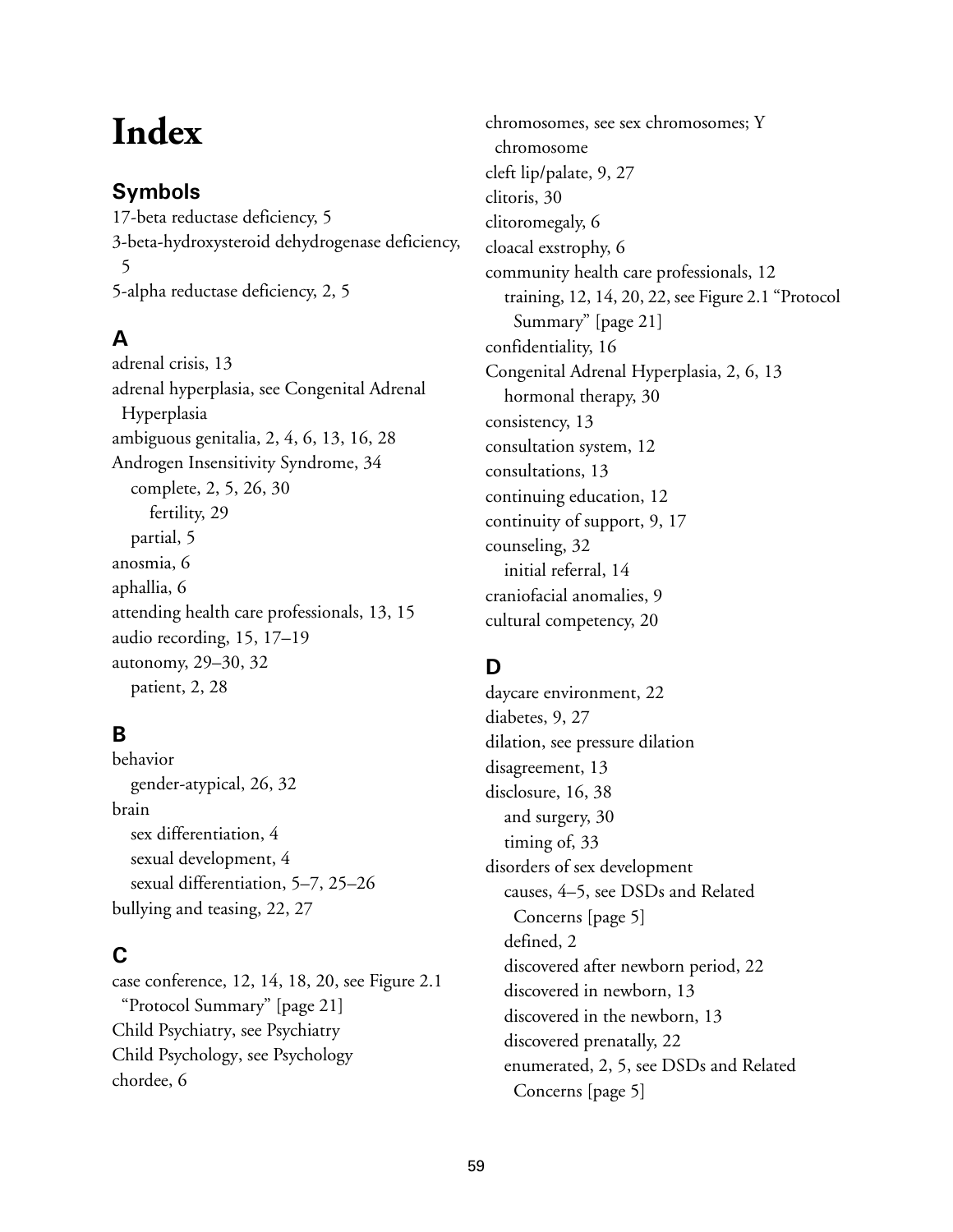in adults, [3](#page-11-0), [14](#page-22-3), [19](#page-27-0), [22](#page-30-4), [27](#page-35-2), [30–32](#page-38-4) distress, [5](#page-13-7), [27](#page-35-0) child's, [2](#page-10-1) parents', [2–3,](#page-10-1) [11,](#page-19-0) [13,](#page-21-6) [17,](#page-25-2) [22–23,](#page-30-5) [28,](#page-36-2) [34,](#page-42-1) [37](#page-45-0) DSDs, see disorders of sex development ducts reproductive, [2](#page-10-3), [4](#page-12-0)

# **E**

Ethicist, [11](#page-19-1) ethics, [2](#page-10-1), [11](#page-19-2), [34](#page-42-0) evidence gender identity, [5–7](#page-13-2) long-term outcomes, [3,](#page-11-1) [28,](#page-36-3) [30](#page-38-5) need for surgery, [28](#page-36-3) examination, [2](#page-10-4), [15](#page-23-2) after newborn period, [22](#page-30-0) minimize personnel, [15,](#page-23-3) [20,](#page-28-0) [22,](#page-30-0) [31,](#page-39-0) see [Figure 2.1 "Protocol Summary" \[page 21\]](#page-29-0) near puberty, [22](#page-30-0) patient permission, [16,](#page-24-3) [32](#page-40-3)

# **F**

family pediatrician, [14–15,](#page-22-4) [18](#page-26-1) female sex development, [4](#page-12-3) fertility, [29](#page-37-2) long term prospects, [29](#page-37-2)

# **G**

gender assignment, [4,](#page-12-4) [18,](#page-26-2) [20,](#page-28-0) [25,](#page-33-0) [38,](#page-46-0) see [Figure 2.1 "Protocol Summary" \[page 21\]](#page-29-0) basis for deciding, [25–26](#page-33-0) incorrect, [22](#page-30-0), [28](#page-36-4), [37](#page-45-1) script for explaining, [37](#page-45-2) gender identity and hormonal therapy, [30](#page-38-2) development, [4,](#page-12-0) [25–26](#page-33-0) evaluating, [26](#page-34-2), [30](#page-38-2) transition, [22](#page-30-0) gender-typical, [2](#page-10-1)

Genetic Counseling, [11–12](#page-19-3), [22](#page-30-3) genetic mosaicism, see mosaicism genetics, [4](#page-12-0) Genetics and genetic counselor, [10](#page-18-0) genital appearance, [2](#page-10-1) gestation, [4](#page-12-5) gonadal dysgenesis, [2](#page-10-3), [6](#page-14-7) gonadectomy, [28](#page-36-5), [34](#page-42-2) and fertility, [29](#page-37-2) timing, [29](#page-37-2) Gynecology, [10–11](#page-18-0), [23](#page-31-0)

## **H**

Handbook for Parents, [3](#page-11-0), [22](#page-30-6) hermaphroditism, [1](#page-9-0), [34](#page-42-3), see disorders of sex development; pseudo-hermaphroditism; true hermaphroditism HIPAA, [16,](#page-24-4) [32](#page-40-4) homosexuality, see sexual orientation hormonal therapy, [29](#page-37-3), [34](#page-42-2) and puberty, [30](#page-38-2) elective, [2](#page-10-1) elective, timing of, [30](#page-38-2) timing of, [2](#page-10-1) hormonal therapy (elective), see [DSDs and Related](#page-13-6) [Concerns \[page 5\]](#page-13-6) timing of, [2](#page-10-1) hypospadias, [6](#page-14-8)

## **I**

integrated care, [12](#page-20-0) intersex, [2,](#page-10-3) [16](#page-24-5)

# **K**

Kallman Syndrome, [6](#page-14-9) Klinefelter Syndrome, [2](#page-10-0), [6](#page-14-10)

## **L**

language, [2,](#page-10-5) [5,](#page-13-8) [7,](#page-15-0) [14,](#page-22-5) [16–17,](#page-24-1) [23,](#page-31-1) [31–32,](#page-39-1) [34](#page-42-3) and truth-telling, [34](#page-42-0)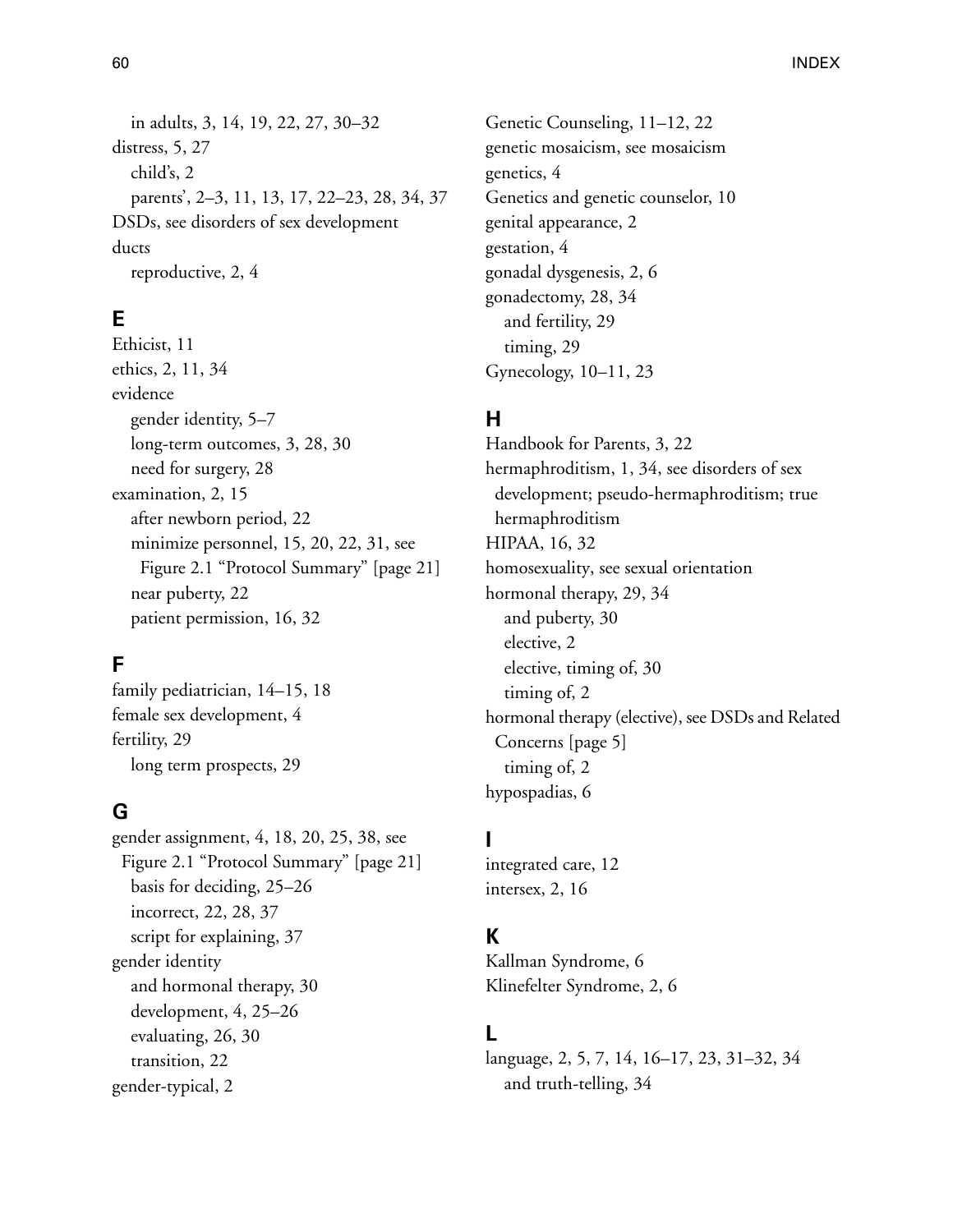before gender assignment, [17](#page-25-3), [31](#page-39-2) language access, [20](#page-28-1) leuprolide, [5,](#page-13-9) [26](#page-34-2) linguistic differences, [20](#page-28-1) long-term care, [9](#page-17-3), [13](#page-21-7) long-term follow-up, [12](#page-20-0) long-term outcomes, [1,](#page-9-1) [3,](#page-11-1) [30,](#page-38-6) [34](#page-42-4) Lupron, see leuprolide

#### **M**

male sex development, [4,](#page-12-0) [26](#page-34-3) Mayer, Rokitansky, Kuster, Hauser Syndrome, [7](#page-15-1) medical interpretation, [20](#page-28-1) medical photography, see photography medical translation, [20](#page-28-1) mental health care, [1–3,](#page-9-0) [5](#page-13-10), [11](#page-19-0), [14,](#page-22-6) [22](#page-30-0), [27–28](#page-35-3), [30,](#page-38-7) [40](#page-48-0) (see also Psychology; Psychiatry) mental health support, [20](#page-28-0), [22](#page-30-1), [27](#page-35-4), [34](#page-42-5), see [Figure 2.1 "Protocol Summary" \[page 21\]](#page-29-0) micropenis, [7](#page-15-2) MIS, see Mullerian-inhibiting substance mosaic karyotype, [2](#page-10-0), [7](#page-15-3) MRKH, see Mayer, Rokitansky, Kuster, Hauser Syndrome Mullerian agenesis, [7](#page-15-1) Mullerian ducts, [4](#page-12-0) Mullerian-inhibiting substance, [4](#page-12-6) multidisciplinary clinic, [12–13](#page-20-0), [19](#page-27-1) multidisciplinary team approach, [1](#page-9-2), [9](#page-17-4), [13](#page-21-8), [27](#page-35-5) Coordinator, [12,](#page-20-1) [23](#page-31-2) Leader, [12](#page-20-1), [16](#page-24-6) learning, [9,](#page-17-5) [12](#page-20-0) Liaison, [12,](#page-20-1) [14](#page-22-7) management, [9,](#page-17-6) [12,](#page-20-2) [27](#page-35-6) objectives, [12,](#page-20-0) [28](#page-36-6)

#### **N**

Neonatal Intensive Care Unit, [15](#page-23-3) neovagina, [28](#page-36-7)

newborns with DSDs treatment protocols, [13](#page-21-6) treatment protocols (flowchart), [20](#page-28-0) NICU, see Neonatal Intensive Care Unit normal, [2](#page-10-1), [26](#page-34-1), [32](#page-40-1) Nursing, [10–12,](#page-18-0) [16](#page-24-4)

# **O**

osteoporosis, [29](#page-37-3) ovo-testis, [2](#page-10-0), [7](#page-15-0)

## **P**

pan-hypopituitarism, [7](#page-15-4) parental history and stigma, [31](#page-39-3) parents education, [18,](#page-26-3) [22,](#page-30-1) [28,](#page-36-8) [30](#page-38-6) patient education, [30,](#page-38-6) [33](#page-41-1) patient-centered care, [1,](#page-9-3) [3,](#page-11-2) [9,](#page-17-7) [13,](#page-21-7) [33](#page-41-2) patients education, [28](#page-36-8) Pediatric Endocrinology, [10–11,](#page-18-0) [31](#page-39-4) Pediatric Urology, [10](#page-18-0) pediatrician, see family pediatrician peer support, [2](#page-10-1), [9](#page-17-8), [19–20](#page-27-0), [22](#page-30-7), [27–28](#page-35-7), [32](#page-40-2), see [Figure 2.1 "Protocol Summary" \[page 21\]](#page-29-0) at inital referral, [14](#page-22-8) contact information, [44](#page-52-0) growing a local network, [12](#page-20-0) Persistent Mullerian Duct Syndrome, [7](#page-15-5) phallic size, [2](#page-10-1) photography, [2](#page-10-5), [19](#page-27-2), [22](#page-30-6) and stigma, [32](#page-40-4) prenatal diagnosis, [22](#page-30-3) pressure dilation, [5–7](#page-13-11) privacy, [16](#page-24-1), [22](#page-30-8) progestin-induced virilization, [7](#page-15-6) pseudo-hermaphroditism, [1–2](#page-9-0), [14](#page-22-5), [16](#page-24-5), see disorders of sex development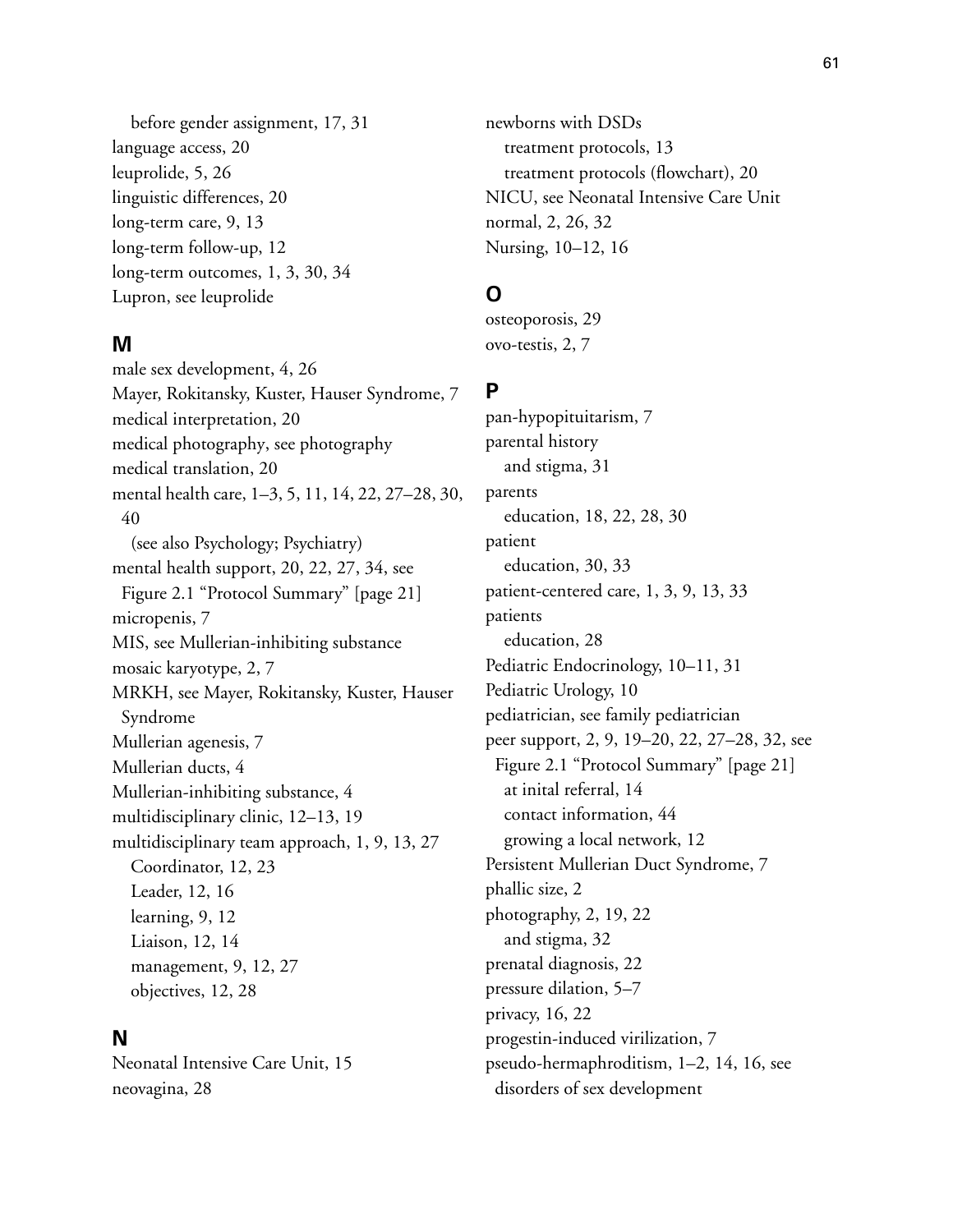Psychiatry, [10–11](#page-18-0), [25–26](#page-33-1), [29–30](#page-37-4), [40](#page-48-1) Psychology, [10–12](#page-18-0), [22](#page-30-7), [25–26](#page-33-1), [29–30](#page-37-4), [40](#page-48-1) psychosocial support, [22](#page-30-0), [27](#page-35-3) puberty, [5,](#page-13-12) [22](#page-30-0) and hormonal therapy, [30](#page-38-2) delaying, [5,](#page-13-13) [26](#page-34-2) examination, [22](#page-30-0) uncertainty about gender identity, [25](#page-33-2)

## **R**

recording, see audio recording; photography referral initial, [14](#page-22-7), [20](#page-28-0), see [Figure 2.1 "Protocol](#page-29-0) [Summary" \[page 21\]](#page-29-0) referring institutions, see community health care professionals training, [13](#page-21-9) reproductive technologies, [5–6](#page-13-14), [29](#page-37-2)

# **S**

school environment, [22](#page-30-0) scripts, [37](#page-45-0) explaining DSDs to friends and family, [38](#page-46-0) gender assignment, [37](#page-45-2) secrecy, [32](#page-40-5), [34](#page-42-1), [38](#page-46-0) sex assignment, see gender assignment sex chromosomes, [2,](#page-10-3) [4–5,](#page-12-0) [26,](#page-34-4) [34,](#page-42-0) see [DSDs and](#page-13-6) [Related Concerns \[page 5\]](#page-13-6) sex development, [4,](#page-12-0) [25–26](#page-33-0) animation, [4](#page-12-7) female, [4](#page-12-0) male, [4](#page-12-0) sexual function, [28](#page-36-7), [34](#page-42-4) sexual orientation, [39–40](#page-47-0) sexual sensation, [28](#page-36-7) sexual well-being, [1,](#page-9-4) [34](#page-42-4) shame, [2](#page-10-1), [16](#page-24-7), [27](#page-35-0), [33](#page-41-3), [38](#page-46-0) and sexual orientation, [40](#page-48-2) Social Work, [10–12](#page-18-0), [16](#page-24-4), [22](#page-30-7), [27](#page-35-8), [40](#page-48-1) SRY, [4,](#page-12-3) [26](#page-34-5)

stigma, [2](#page-10-1), [26](#page-34-6), [33](#page-41-3), [35](#page-43-0) and medical care, [2,](#page-10-1) [15–16,](#page-23-4) [19,](#page-27-2) [22,](#page-30-9) [30–31](#page-38-6) surgery, [38](#page-46-1) and gender assignment, [25](#page-33-3), [28](#page-36-9) and psychological trauma, [30](#page-38-3) and sexual function, [28](#page-36-7) and sexual well-being, [34](#page-42-2) and timing of disclosures, [30](#page-38-3) clitoral, [30](#page-38-1) elective, [2,](#page-10-1) [28–30](#page-36-9) implicit message, [28](#page-36-6) lack of evidence for early, [28](#page-36-3) long term outcomes, [28](#page-36-7) neonatal period, [28](#page-36-0) parental decision making, [30](#page-38-6) timing of, [2](#page-10-1), [5](#page-13-0), [25](#page-33-3), [27–28](#page-35-9), [30](#page-38-6), [38](#page-46-1), see [DSDs](#page-13-6) [and Related Concerns \[page 5\]](#page-13-6) Swyer Syndrome, [7](#page-15-7)

# **T**

TDF, [4](#page-12-3) teaching settings, [15](#page-23-3) team approach, see multidisciplinary team approach teasing, see bullying and teasing technologies reproductive, see reproductive technologies terminology, see language testosterone, [4](#page-12-8) trauma and surgery, [30](#page-38-3) true hermaphroditism, [1](#page-9-0), [7](#page-15-0), see disorders of sex development truth-telling, [2,](#page-10-1) [23,](#page-31-3) [31–34,](#page-39-1) [38](#page-46-0) Turner Syndrome, [2,](#page-10-0) [7](#page-15-8)

## **U**

uncertainty, [3,](#page-11-3) [18,](#page-26-4) [22,](#page-30-10) [30–31](#page-38-6) urethra position, [4](#page-12-9)